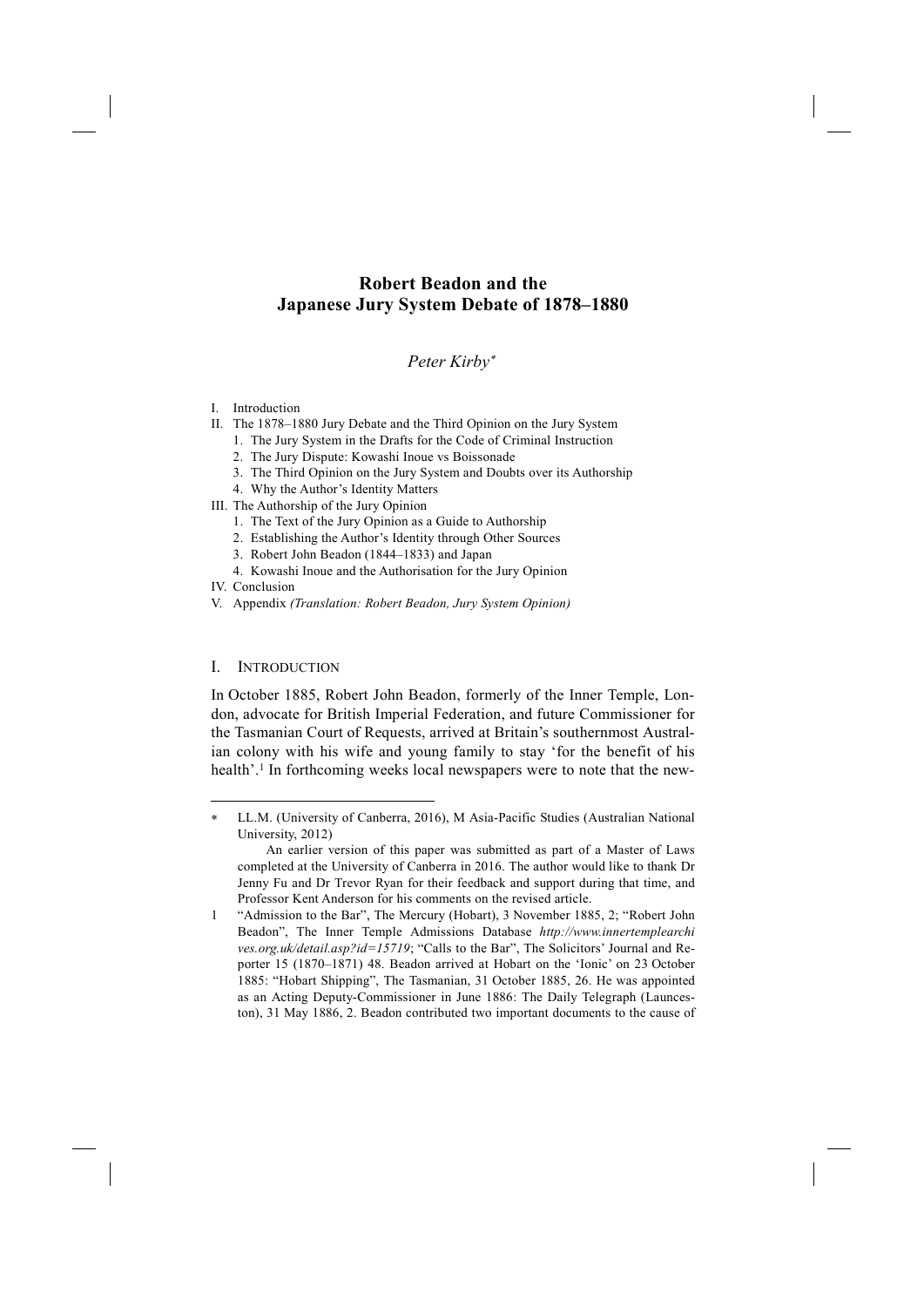ly admitted barrister to the Tasmanian Supreme Court had previously practiced in Japan, and would be acting as that nation's consul in Tasmania.2 These scant details, however, masked the reality of Beadon's experience in Japan, for Robert John Beadon had not been just another English lawyer seeking fortune in Her Britannic Majesty's Consular Courts abroad. On the contrary, he had been a senior foreign adviser and legal counsel to the Japanese government itself.3

Beadon's arrival in Japan almost a decade earlier could not have contrasted more with his arrival in Tasmania. On that occasion his disembarking had coincided with the outbreak of civil war. He was present to witness troops, led by the leading men of the government that he would soon serve, moving south to meet the forces of Takamori Saigō, the great hero of the Imperial Restoration who now sought the overthrow of his former ministerial colleagues.4 Just

- 2 "Admission to the Bar", The Mercury (Hobart), 3 November 1885, 2; The Daily Telegraph (Launceston), 24 March 1886, 2. Beadon petitioned Foreign Minister Kaoru Inoue, his ministerial superior at the Ministry of Foreign Affairs (外務省 *Gaimu-shō*) from 1881–1882, for the role of Japanese Consul in Tasmania prior to departing England in August 1885. He was appointed Honorary Consul under the seal of the Grand Council of State on 21 October 1885, and commissioned to act in that capacity by Emperor Meiji on 6 November 1885. His appointment was provisionally recognised in Tasmania on 30 March 1886, and fully recognised upon receipt of Queen Victoria's approval on 10 August 1886. Beadon tendered his resignation as Honorary Consul on 13 June 1888, with effect from 30 September 1888. See: Great Britain, The Edinburg Gazette, No. 9741, 15 June 1886, 557; Great Britain, The London Gazette, No. 25596, 11 June 1886, 2797, 2798; "Government Notice No. 120", in: Tasmania, The Hobart Gazette, No. 5693, 30 March 1886, 657, 691; "Government Notice No. 266", in: Tasmania, The Hobart Gazette, No. 5714, 10 August 1886, 1223, 1245; Diplomatic Archives of the Ministry of Foreign Affairs, *Eikoku-jin Roberuto, Bīdon Eiryō Hobaruto-fu meiyo ryōji ninmei no ken* [The appointment of Robert Beadon, an Englishman, as Honorary Consul at Hobart, a British possession], Japan Center for Asian Historical Records, Reference Code: B16080183500, 3–8, 19–23, 26–28, 31–32 *https://www.jacar.go.jp/english/*; Diplomatic Archives of the Ministry of Foreign Affairs, *Ryōji Bīdon jishoku no ken. Ji Meiji nijū-ichi nen shi Meiji nijū-ni nen* [Consul Beadon's Resignation. Meiji 21 (1888) to Meiji 22 (1889)], Japan Center for Asian Historical Records, Reference Code: B16080183600, 2–5 *https://www.jacar.go.jp/english/.*
- 3 Chronicle & Directory for China, Japan, the Philippines &c 1882 (Hong Kong 1882) 52, 435–436; H. J. JONES, Live Machines: Hired Foreigners and Meiji Japan (Vancouver 1980) 43.
- 4 On the Satsuma Rebellion, see: J. BUCK, The Satsuma Rebellion. From Kagoshima through the Siege of Kumamoto Castle, Monumenta Nipponica 28(4) (1973) 427; S. VLASTOS, Opposition Movements in Early Meiji Japan, 1868–1885, in: Jansen

Imperial Federation: R. BEADON, The Solution to the Colonial Question, The Imperial and Asiatic Quarterly Review 5(9–10) (1893) 83, and IDEM, Uniform Imperial Postage: An Enquiry and a Proposal (London 1891).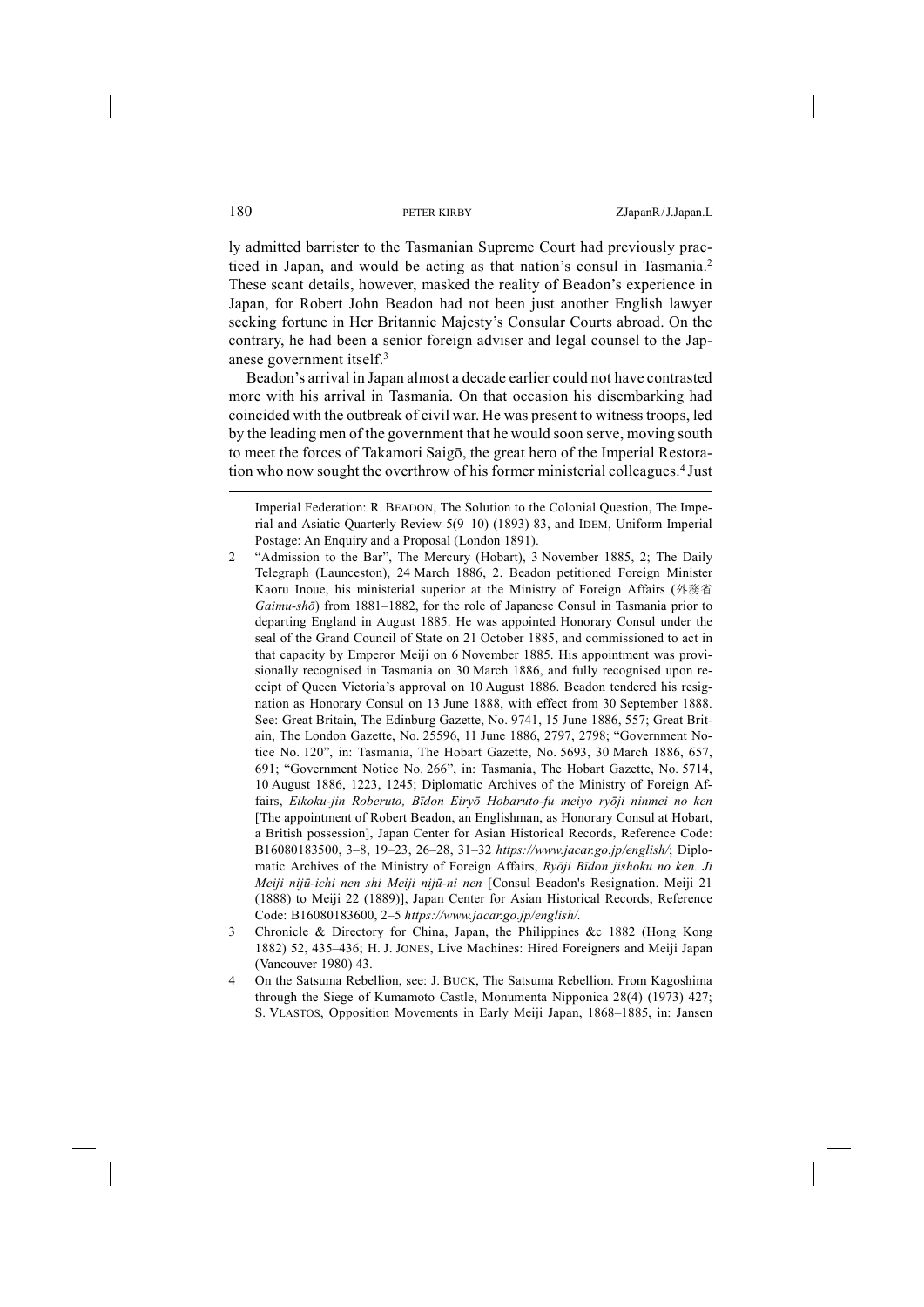-

over a year later, the man who he would ultimately answer to as an employee of the Japanese government, Home Minister Toshimichi Ōkubo, would be cut down by disaffected samurai on his way to work.<sup>5</sup>

Whilst the threat of violence never left, by 1879 the challenges for the Japanese government had moved on from coping with the reactionary threat posed by samurai led violence to focus squarely on the two major issues of treaty revision and constitutional government.6 The first was necessary to restore to Japan both tariff control and legal jurisdiction over foreigners within its borders. The second issue, also linked to the first, was essential for long term stability of the new state. The key question was the extent to which the Japanese public would be allowed to participate in the exercise of public power. Law reform, specifically the adoption of laws modelled on Western legal systems, was central to the resolution of both issues.<sup>7</sup> It was a time when a Western legal expert, such as Robert Beadon, could have a significant impact on the development of Japanese law and institutions.

In the second half of 1879, Robert Beadon was asked to provide an opinion on whether Japan should adopt a jury system.8 The jury system is an important tool for allowing citizen participation in the administration of justice. The issue of the jury system's adoption therefore provided an early indication, in the life of the new Meiji state, over the extent to which the Japanese government was prepared to allow citizens to exercise public

<sup>(</sup>ed.), The Cambridge History of Japan, Volume 5: The Nineteenth Century (Cambridge 1988) 367, 399–402.

<sup>5</sup> On the assassination of Toshimichi Ōkubo, see: S. D. BROWN, Political Assassination in Early Meiji Japan: The Plot Against Ōkubo Toshimichi, in: Wurfel (ed.), Meiji Japan's Centennial: Aspects of Political Thought and Action (Lawrence 1971) 18; The Japan Weekly Mail, 18 May 1878, 453–454, 458–459.

<sup>6</sup> G. AKITA, Foundations of Constitutional Government in Modern Japan, 1868–1900 (Cambridge 1967) 31; Y. YANO, *Boasonādo to, sono hō-shisō: Baishin seido wo meguru ikkō-satsu* [Boissonade and His Legal Ideology: A Study into the Jury System], Waseda Hōgaku-kai-shi [The Waseda Law Journal] 47 (1997) 309, 310, 314– 315; P. SCHMIDT, Law of Criminal Procedure, in: Röhl (ed.), History of Law in Japan since 1868 (Leiden 2005) 681, 682; K. TAKAYANAGI, A Century of Innovation: The Development of Japanese Law, 1868–1961, in: von Mehren (ed.), Law in Japan: The Legal Order in a Changing Society (Cambridge 1963) 5, 6–7.

<sup>7</sup> M. FUJITA, *Shihō e no shimin sanka no kanōsei: Nihon no baishin seido, saibanʾin seido no jisshō-teki kenkyū* [The Possibilities for Citizen Participation in the Administration of Justice: Empirical Research into the Japanese Jury and Citizen Judge Systems] (Tōkyō 2008) 11, 13; YANO, *supra* note 6, 310, 314–315; SCHMIDT, *supra* note 6, 682; TAKAYANAGI, *supra* note 6, 6–7.

<sup>8</sup> *Baishin-hō iken* [Jury System Opinion], in: Hanai, *Shōtei ronsō: Mantetsu jiken o ronzu fu, baishin-hō ni tsuite* [Courtroom Essays: An Argument on the Manchurian Railway Incident, with About the Jury Act] (Tōkyō 1930) supplement 82.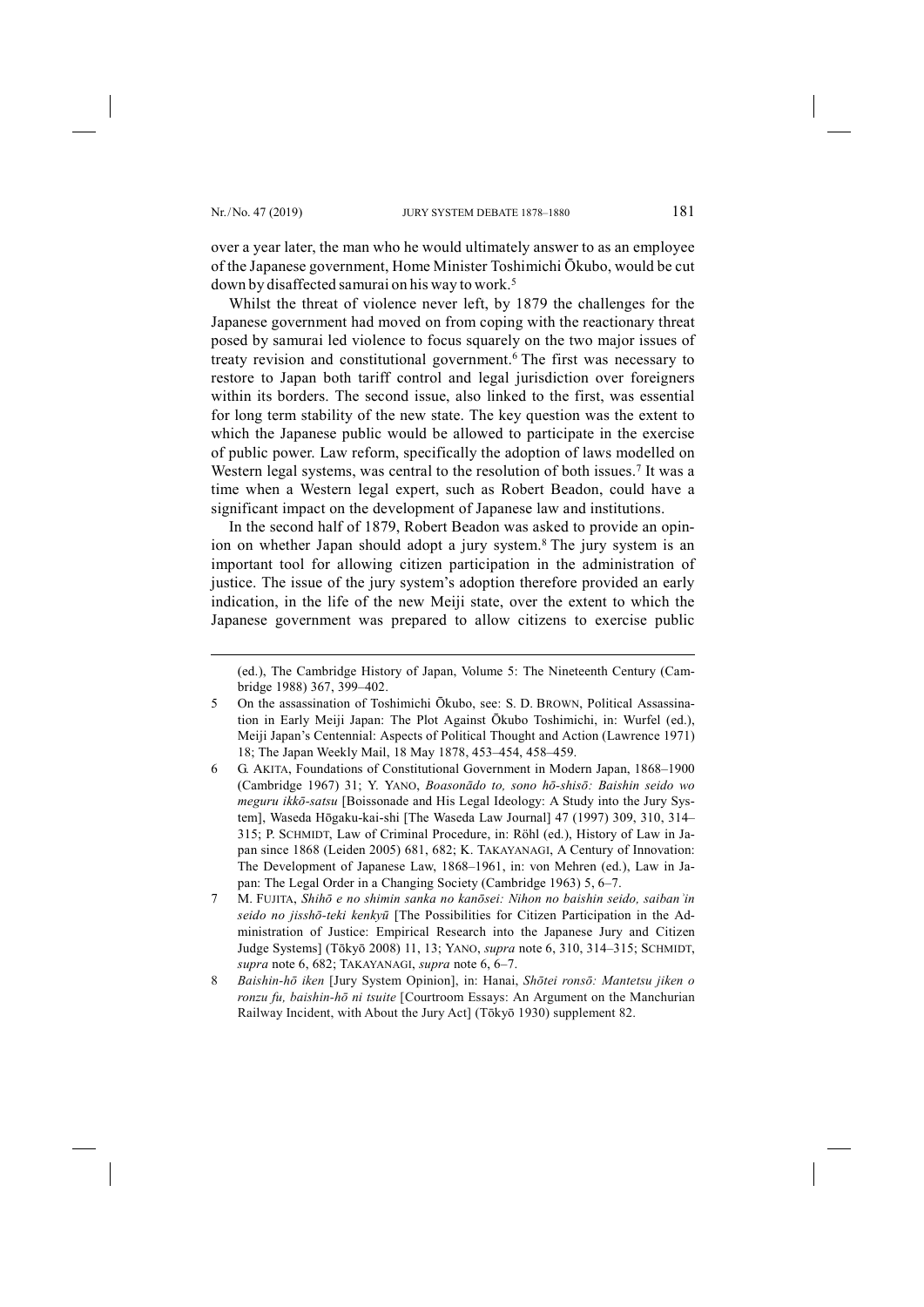power. Perhaps more importantly for the government at the time, the jury question also had potential ramifications on the possibility for treaty revision with the great Western powers. This was because the jury system was an integral part of criminal procedure for dealing with serious offences in most major Western treaty states at the time.<sup>9</sup> Its rejection therefore had the potential to reinforce notions that, despite reform, Japanese criminal procedure remained in an essentially pre-modern state.

Japanese scholars believe that Beadon's opinion, arguing against Japan's adoption of the jury system in the short term, was crucial in shifting the views of senior members of the Japanese government away from adopting the jury system.10 It is therefore strange that little is known about Robert Beadon ( $\Box \times \Box + \cdot \Box = \Box \times \Box$ ). Indeed, there are doubts over whether Robert Beadon even authored the jury opinion.<sup>11</sup> In fact, since at least the  $1920s$ , scholars have attributed this jury opinion to Robert *Breider*  $(\square \wedge \square \wedge \square \wedge \square \vee \square$  $-\xi$  –  $\zeta$ , a British legal adviser employed by the Japanese government at the time.12 Details on the last mentioned are however so elusive that even the English spelling for his surname is a matter of conjecture.

<sup>9</sup> Representatives of the Japanese Cabinet, who appeared before the Chamber of Elders in 1880 to explain the jury system's removal, could only point to the Netherlands as a major Western treaty power without a jury system: T. MITANI, *Seiji seido toshite no baishin-sei: Kindai Nihon no shihō-ken to seiji* [The Jury System as a Political System: Politics and the Modern Japanese Judicial System] (Tōkyō 2001) 100. For more information on the history of the jury system in Continental Europe see: W. FORSYTH, History of Trial by Jury (2nd ed., Jersey City 1875) 295–330; A. ESMEINE, A History of Continental Criminal Procedure, with Special Reference to France (John Simpson trans., South Hackensack 1913) 391-596; F.GORPHE, Reforms of the Jury System in Europe: France and Other Continental Countries, Journal of Criminal Law and Criminology 27(2)(1936) 155;J.M.DONOVAN, Juries and the Transformation of CriminalJustice in France in the Nineteenth & Twentieth Centuries (Chapel Hill 2010); B. E. HOWARD, Trial by Jury in Germany, Political Science Quarterly 19(4) (1904) 650; D. TROWBRIDGE, A German Jury Trial, California Law Review 2 (1913–1914) 34; P. TRAEST, The Jury in Belgium, Revue internationale de droit penal 72 (2001) 27.

<sup>10</sup> T. OSATAKE, *Meiji bunka-shi toshite no Nihon baishin-shi* [Japanese Jury History as Meiji Cultural History] (Tōkyō 1926) 161–163; N. TOSHITANI, *Tennō-sei hō-taisei to baishin seido-ron* [The Imperial Legal System and the Jury System Dispute], in: Nihon Kindai Hōsei-shi Kenkyū-kai [The Japanese Modern Legal History Study Committee] (ed.), *Nihon kindai kokka no hō-kōzō* [The Legal Structure of the Modern Japanese State] (Tōkyō 1983) 544–546; FUJITA, *supra* note 7, 20–22, 26; J. AYABE, *Chizai-hō sōan kara mita chizai-hō seitei katei* [The Process for the Enactment of the Code of Criminal Instruction as seen from the Draft Code of Criminal Instruction] (Master's Thesis, Kyūshū University 2014) 80–82.

<sup>11</sup> AYABE, *supra* note 10, 81; TOSHITANI, *supra* note 10, 544–545, 556 note 30.

<sup>12</sup> T. HANAI, *Shōtei ronsō: Mantetsu jiken o ronzu fu, baishin-hō ni tsuite* [Courtroom Essays: An Argument on the Manchurian Railway Incident, with About the Jury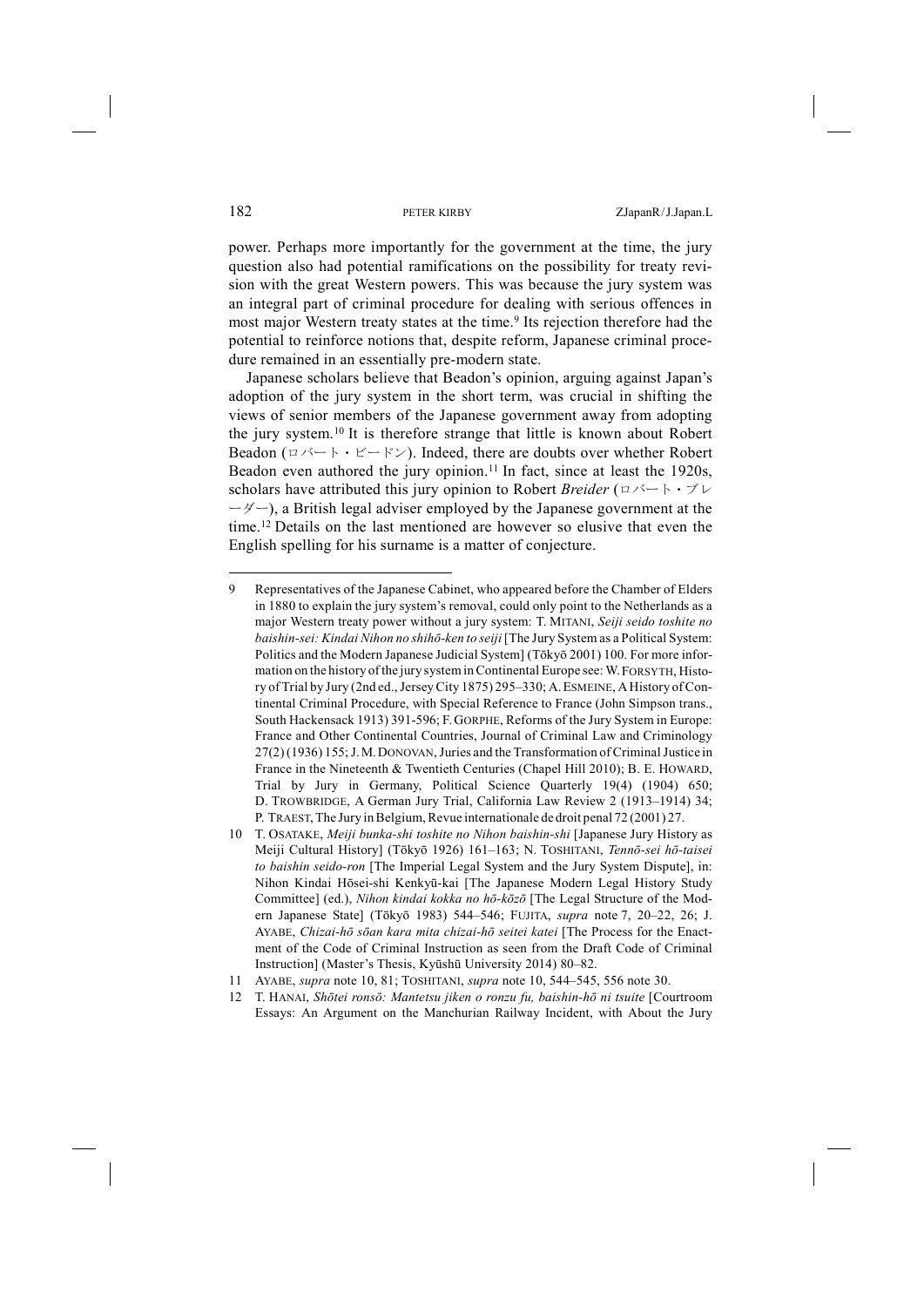-

The purpose of this paper is to conclusively identify the author of the jury opinion. To this end, the paper argues that there is no evidence, outside of the 1920s attributions, to substantiate that a British legal adviser with a surname at least similar to *Breider* was employed by the Japanese government at the time. By contrast, there is considerable evidence substantiating Robert Beadon's status as both a significant Japanese government employee during the relevant period, and as a person with the legal expertise necessary to draft the opinion. More importantly, there are also primary sources from late 1879 that directly refer to Beadon as the document's author. The weight of direct and circumstantial evidence therefore indicates that Robert John Beadon was the author of the jury opinion.

The first part of the paper provides a background to the Meiji era jury system proposal and to the dispute that led to the opinion's creation. The author describes the key features of the proposal and emphasises the differences between the French system advocated by its author, Gustave Boissonade, and the Anglo-American common law system. The dispute between Kowashi Inoue and Boissonade over the jury system's inclusion is identified as the catalyst for the creation of the jury opinion. The author ends the part by arguing that the identity of the opinion's author is a key step in assessing its persuasive force. The second part of the paper focuses on the question of authorship. The paper examines the text of the opinion itself for clues on the identity of its author, but ultimately comes to the conclusion that only a wider search is capable of establishing authorship. The methodology used for that purpose is outlined. The paper argues that, on the basis of this method, Robert John Beadon is the author of the jury opinion. A biographical sketch on Robert John Beadon, focusing on his time in Japan, is then provided. The part ends by considering the question of who called for the opinion's creation. The conclusion to the paper identifies both the reasoning within the opinion, and the extent to which the opinion in fact influenced the Japanese government, as areas requiring further research. An English translation of the Japanese text of the jury opinion is included in an appendix after the paper's conclusion.

## II. THE 1878–1880 JURY DEBATE AND THE THIRD OPINION ON THE JURY SYSTEM

This part of the paper provides a background to the creation of the jury opinion. The discussion starts by providing a brief overview of the drafting

Act] (Tōkyō 1930) supplement 14–15, 82–87; OSATAKE, *supra* note 10, 162–163; MITANI, *supra* note 9, 103; FUJITA, *supra* note 7, 20–22.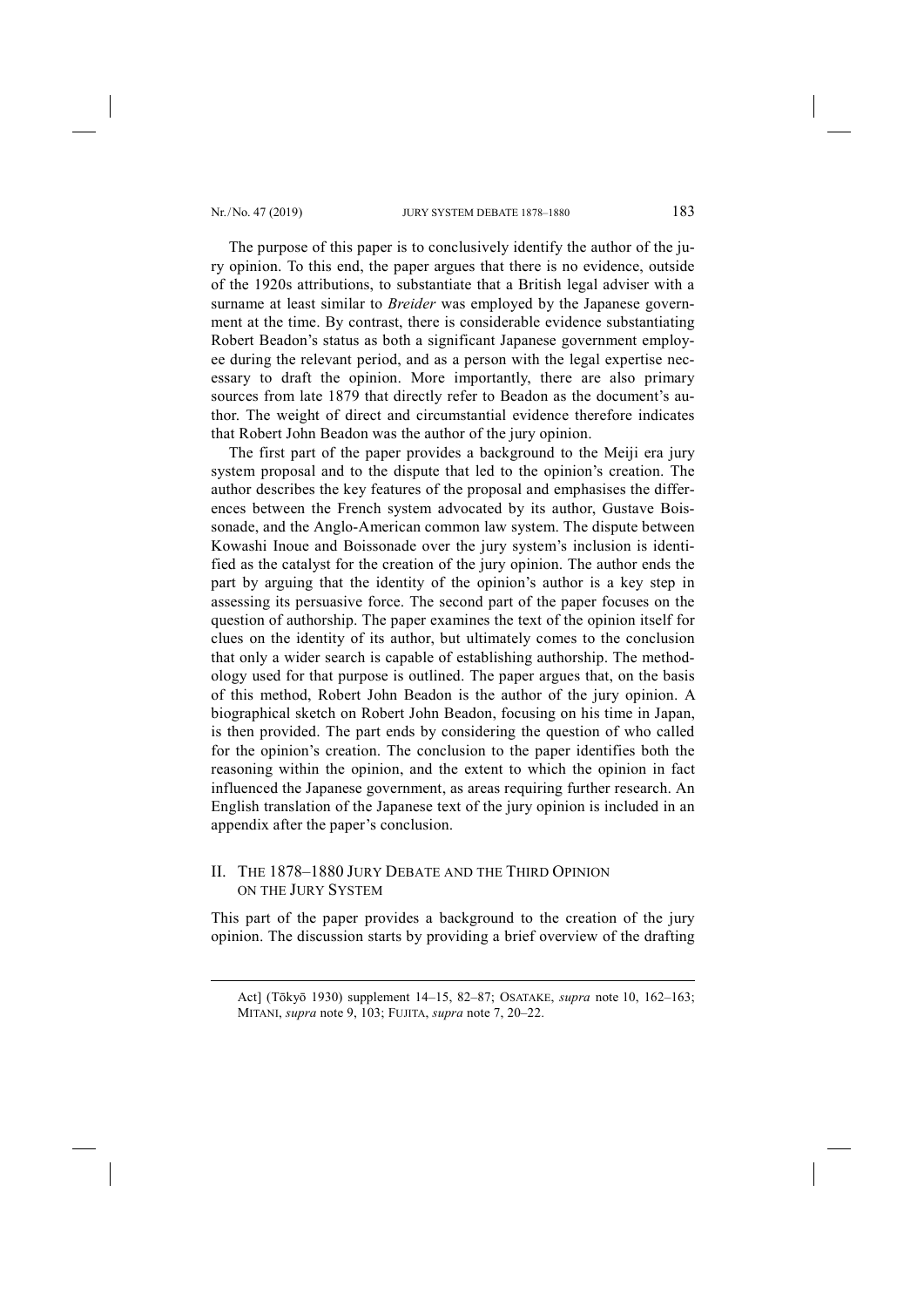process for the Code of Criminal Instruction 1880 (治罪法 *Chizai-hō*),13 focusing upon the role played by Gustave Boissonade in the law's creation. This code was one of Japan's first two modern law codes.14 The jury provisions within its drafts were the first attempt to introduce a jury system into Japan as an ordinary part of criminal procedure.<sup>15</sup> The paper briefly describes these provisions. In the process the author emphasises both the strong links with French law, and the differences with Anglo-American law of the same period. The paper thereafter turns to describe the dispute over the jury system that erupted during the review stages for the code. It identifies this dispute as being the agent responsible for the creation of the jury opinion. The paper then turns to highlight academic consensus over the importance of the opinion. It argues that this consensus is strange in light of the uncertainty over both its author's name and their credentials. The part concludes by arguing that such details are essential for assessing the persuasive force of the opinion itself.

## *1. The Jury System in the Drafts for the Code of Criminal Instruction*

In 1877 the French jurist Gustave Émile Boissonade de Fontarabie began work on drafting Japan's first modern criminal procedure code, the Code of Criminal Instruction 1880 (治罪法 *Chizai-hō*)].16 Boissonade was a former Professor from the University of Paris, who had been hired by the Japanese government on the recommendation of Ministry of Justice students sent to

<sup>13</sup> *Chizai-hō* [Code of Criminal Instruction], Grand Council of State Proclamation, No. 37/1880.

<sup>14</sup> The Penal Code was enacted on the same day, 17 July 1880: *Keihō* [Penal Code], Grand Council of State Proclamation, No. 36/1880. Previous Meiji era codes had been largely based on the laws of the Chinese Ming and Qing dynasties: SCHMIDT, *supra* note 6, 683–684; TAKAYANAGI, *supra* note 6, 20.

<sup>15</sup> The Japanese government had already made use of juries composed of government officials (参坐 *sanza*) prior to 1879. These bureaucratic juries were used as part of ad hoc tribunals created to resolve cases involving intra-governmental disputes, and in military justice proceedings. The bureaucratic jury system (参坐制 *sanza-sei*) is discussed at length in OSATAKE, *supra* note 10, 26–145. For a more concise treatment in English, see: A. DOBROVOLSKAIA, Japan's Past Experiences with the Institution of Jury Service, Asia-Pacific Law & Policy Journal 12(1) (Special Issue) (2010) 1, 6–9; A. DOBROVOLSKAIA, The Development of Jury Service in Japan: A Square Block in a Round Hole? (New York 2017) 33–44; D. VANOVERBEKE, Juries in the Japanese Legal System: The Continuing Struggle for Citizen Participation and Democracy (New York 2015) 46-50. There is evidence that the Japanese government considered making use of lay jurors as part of the 1873 Makimura case, but ultimately decided in favour of bureaucratic jurors instead: DOBROVOLSKAIA (2010) at 7; DOBROVOLSKAIA (2017) at 35; VANOVERBEKE at 48.

<sup>16</sup> FUJITA, *supra* note 7, 11; YANO, *supra* note 6, 329–330.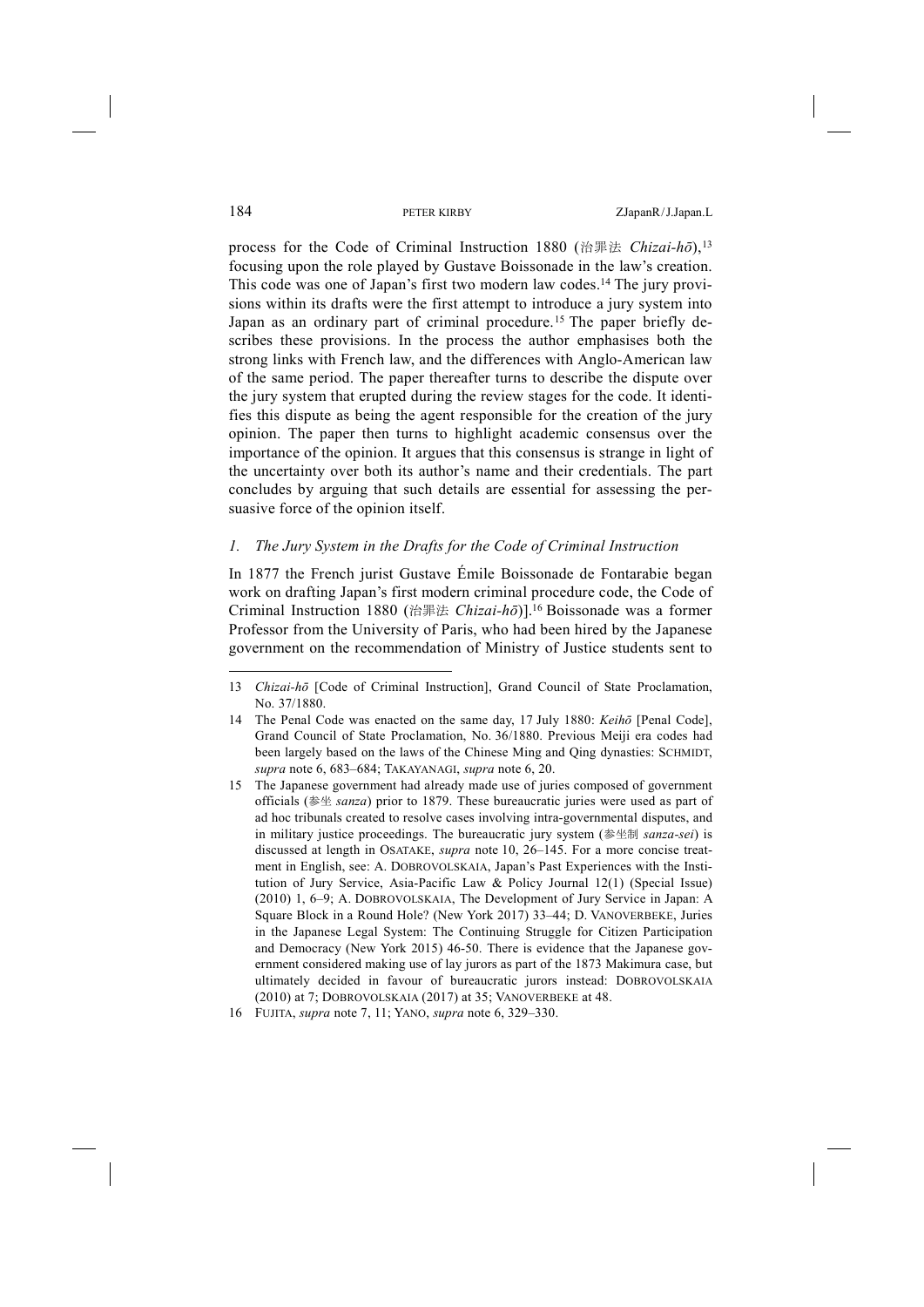the Sorbonne to study French law in 1873.17 Boissonade's transition from instructor to the lead drafter of Japan's modern law codes appears to have been the result of government frustrations over both the pace and quality of legal codification efforts to that point in time.<sup>18</sup>

In Boissonade's own estimations, the most important reform included within his draft for the Code of Criminal Instruction was a jury system for serious criminal offences.<sup>19</sup> This jury system was to survive several reviews, but was to ultimately end up being struck out within the space of a month at the Cabinet stage.<sup>20</sup> The exact reason for the removal remains unclear to this day.

Before progressing further it is necessary to say something about the jury system contained within the drafts for the Code of Criminal Instruction, and about its operation as part of a broader system of criminal procedure. To this end it is important to note that, as with Europe, it is the 'French version of the English jury, rather than the English institution itself,' 21 that has historically been emulated in Japan.<sup>22</sup> In this respect it is also important to note that trial by jury was the norm for serious criminal offences in France between 1791 and 1941.<sup>23</sup> The decision to abandon the jury system in favour of mixed-courts, where judges sit together with lay-people to decide cases, was only made under the Vichy Regime in 1941. The French jury system had however long been subject to significant criticism, particularly from elements of the judiciary, prior to that time.<sup>24</sup> The adoption of French law had important implications for the drafting of the 1880 Japanese Code.

<sup>17</sup> YANO, *supra* note 6, 313; Y. ŌKUBO, *Bowasonādo: Nihon kindai hō no chichi*  [Boissonade: The Father of Modern Japanese Law] (Tōkyō 1977) 35–42.

<sup>18</sup> YANO, *supra* note 6, 329.

<sup>19</sup> G. BOISSONADE (Nakamura trans.), *Boasonādo keiji soshō hōten sōan* [Boissonade's Draft for a Code of Criminal Procedure], Ritsumeikan Hōgaku (Ritsumeikan Law Review) 2009/2, 502.

<sup>20</sup> FUJITA, *supra* note 7, 22; MITANI, *supra* note 9, 100.

<sup>21</sup> J. H. LANGBEIN, The English Criminal Trial Jury on the Eve of the French Revolution, in: Schioppa (ed.), The Trial Jury in England, France and Germany 1700–1900 (Berlin 1987) 13.

<sup>22</sup> The Japanese jury system of 1928–1943 was also a creature of the English common law that arrived in Japan by way of France. Many of the 'unique' features of the system, such as verdicts returned in the form of answers to questions presented by the presiding judge and the lack of a unanimity requirement, were in fact common to Continental European jury systems. See the citations in *supra* note 9.

<sup>23</sup> The leading contemporary work in English on the history of the French jury system is DONOVAN, *supra* note 9. See also: ESMEIN, *supra* note 9, 391–569; FORSYTH, *supra* note 9, 295–314.

<sup>24</sup> See, for example, W. SAVITT, Villainous Verdicts? Rethinking the Nineteenth-Century French Jury, Columbia Law Review 96 (1996) 1019, 1019–1020, 1027–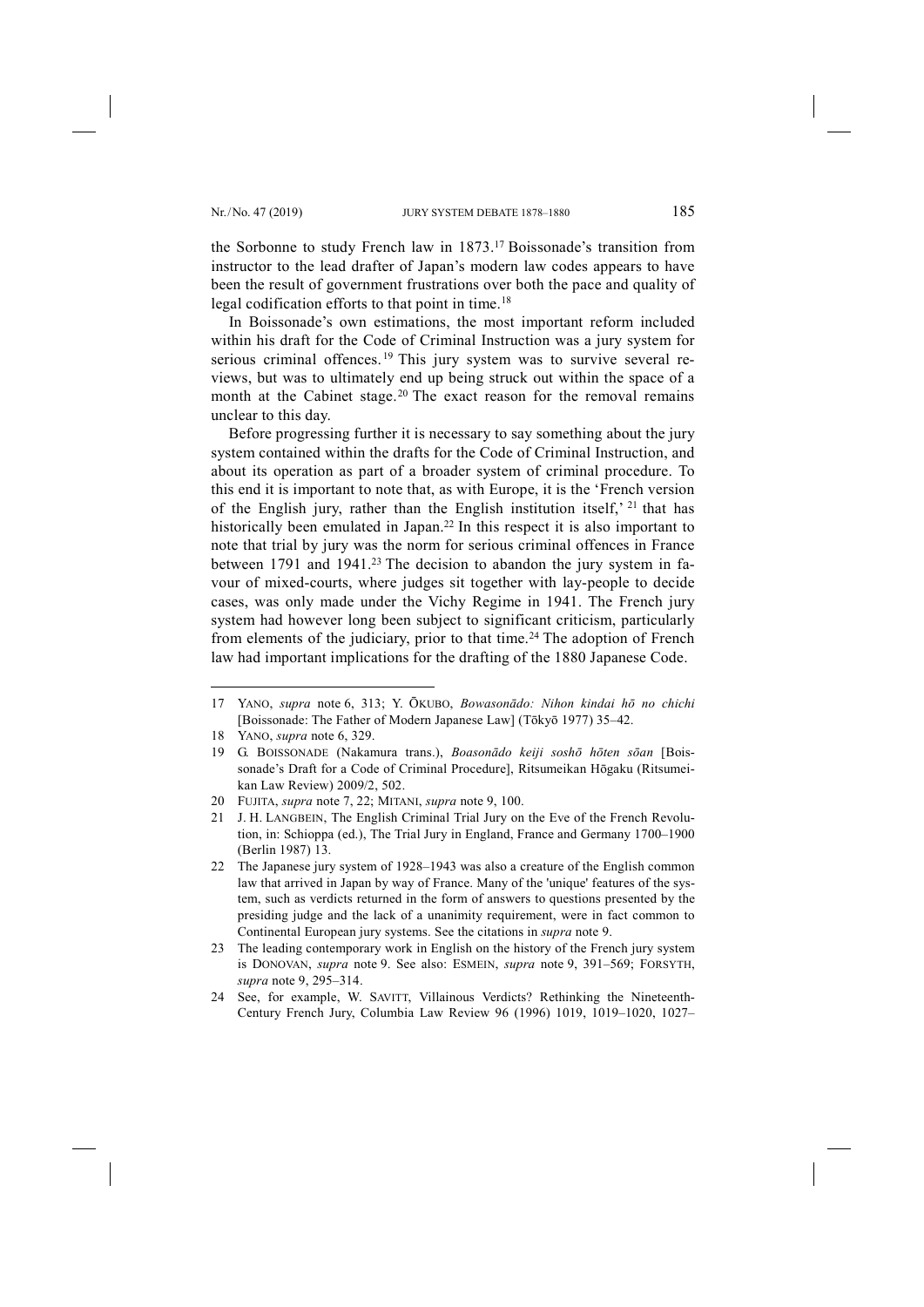The French jury operated as part of a broader system of criminal procedure that was significantly different from the Anglo-American model. Whilst the twelve member jury panel was the exclusive decider of facts in serious criminal cases,  $25$  under the French system the judicial panel was composed of a minimum of three judges.26 Proceedings before the court were moreover conducted on an inquisitorial basis, with the presiding judge, rather than either the public prosecutor or the defence counsel, playing the most active role in questioning the defendant and witnesses.27 Indeed, with the exception of reading the indictment and recommending a sentence on conviction, the prosecutor's role was largely to act as a witness to the proceedings rather than as an active participant.28 The jury itself did not deliver a general verdict on the guilt or innocence of the accused, but rather returned its verdict in the form of a series of yes-no answers to questions presented to it by the presiding judge.29 These questions covered the elements of the offence, the availability of any justifiable excuse, and the presence of mitigating or aggravating circumstances.30 There was moreover no unanimity requirement under French law. A bare majority of jurors was generally sufficient for a response adverse to the accused on questions of conviction, or in favour of the accused on questions of mitigation. Ties

- 26 A presiding judge and two associate judges was the norm other than the period from 1808–1831, during which time there was a presiding judge and four associates: DONOVAN, *supra* note 9, 12, 43, 56. Savitt states that the additional judges were introduced by the Napoleonic *Code d'instruction criminelle* (Code of Criminal Procedure) of 1808 to make 'the professional magistracy a more intimidating courtroom presence': SAVITT, *supra* note 24, 1032.
- 27 DONOVAN, *supra* note 9, 12–14, 121–122; GARNER, *supra* note 24, 262–268, 270– 272.
- 28 GARNER, *supra* note 24, 261–262, 270–271.
- 29 DONOVAN, *supra* note 9, 5, 12, 31; SAVITT, *supra* note 22, 1033; GARNER, *supra*  note 24, 273–275; ESMEIN, *supra* note 9, 513.
- 30 DONOVAN, *supra* note 9, 5, 31, 56–57; SAVITT, *supra* note 22, 1033; GARNER, *supra* note 24, 273, 278–280; ESMEIN, *supra* note 9, 513, 531–532; FORSYTH, *supra* note 9, 303–304.

<sup>1030, 1035–1037;</sup> DONOVAN, *supra* note 9, 3–12, 18–21, 35–47, 92–94, 111–115; J. W. GARNER, Criminal Procedure in France, The Yale Law Journal 25(4) (1916) 255, 276–280; ESMEIN, *supra* note 9, 410, 419–420, 450–451, 465–488, 562–565; FORSYTH, *supra* note 9, 296–297, 305–309.

<sup>25</sup> The cour d'assizes (Assize Court) had jurisdiction over serious criminal offences. There was one for each département of France. The Assize Courts were composed of a presiding judge, two associate judges (four from 1808–1831), and a twelve member jury. The French jury delivered its verdict in the form of a series of yes-no answers to questions posed by the presiding judge, rather than in the form of a general verdict: DONOVAN, *supra* note 9, 5, 12–14, 43, 56.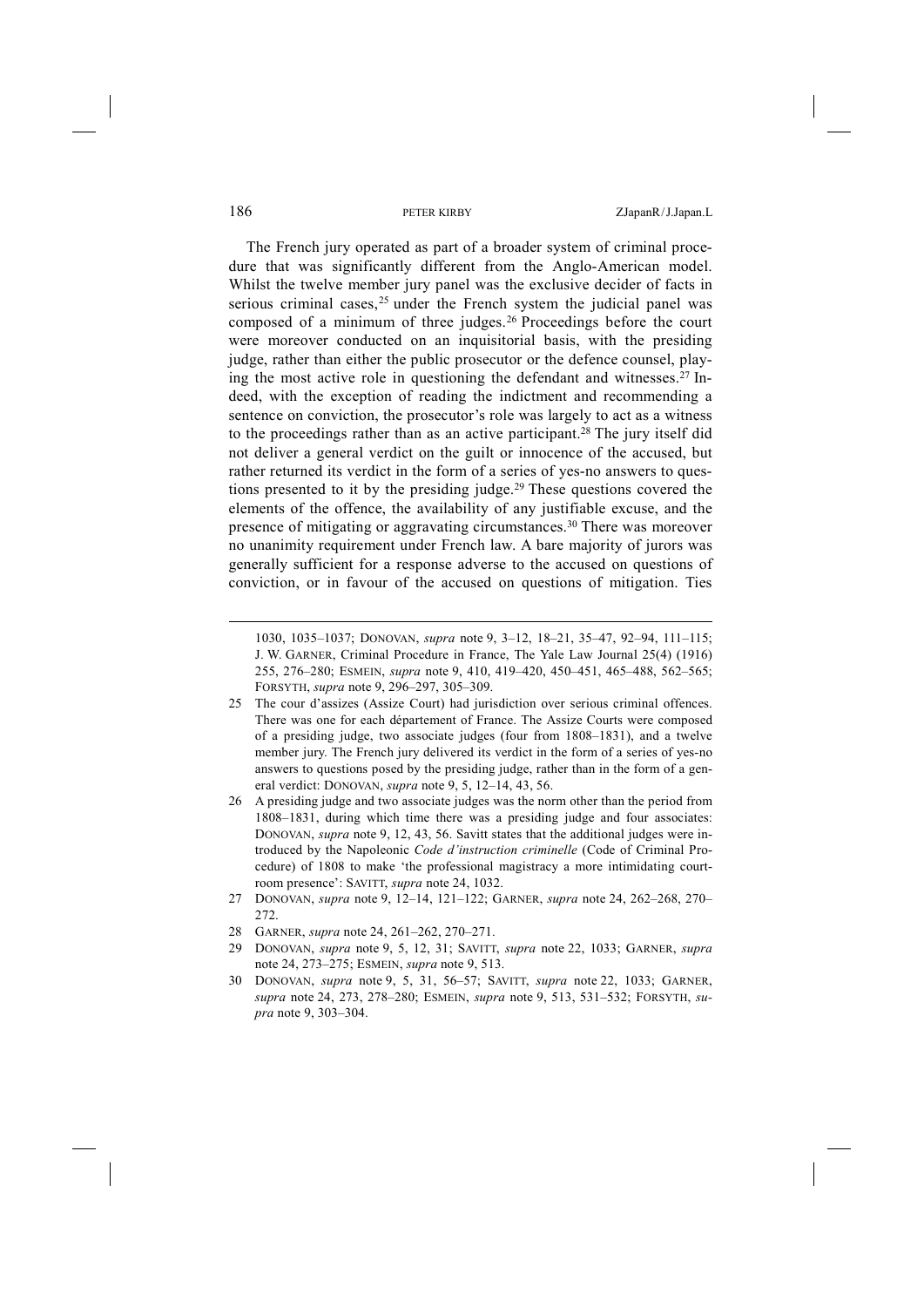-

were resolved in favour of acquittal.<sup>31</sup> The French system otherwise differed from the Anglo-American model in giving judges control over the indictment stage for serious criminal offences,  $32$  allowing civil litigants to be joined to criminal proceedings, <sup>33</sup> lacking formal rules of evidence, <sup>34</sup> restricting the opportunity for cross-examination,<sup>35</sup> and making the interrogation of the accused a mandatory part of the criminal trial.36

All of the above characteristics of French law were transplanted into Boissonade's draft for the Japanese Code,<sup>37</sup> with one exception. Jury Panels under Boissonade's draft consisted of only ten members, rather than the customary twelve.38 The reason for this discrepancy is uncertain, but perhaps reflected an expectation on Boissonade's part that there would be a shortage of suitably qualified jurors.<sup>39</sup> In this respect, it is important to note that the draft code did not contain provisions on juror qualifications.

- 31 DONOVAN, *supra* note 9, 14, 41, 56, 62–63; SAVITT, *supra* note 22, 1033; GARNER, *supra* note 24, 275; ESMEIN, *supra* note 9, 513–514, 532–533; FORSYTH, *supra*  note 9, 304, 306. From 1808 to 1831 the five judges of the court were polled for their opinions when the jury split 7–5 in favour of conviction on the central charge. If at least four of the five judges found to the contrary, the accused was acquitted on the basis of a majority of the court (that is, judges plus jurors). Between 1832 and 1835 a majority of at least eight jurors was necessary to convict the accused.
- 32 J. M. DONOVAN, Magistrates and Juries in France, 1791–1952, French Historical Studies 22(3) (1999) 379, 382; GARNER, *supra* note 24, 255–262; DONOVAN, *supra*  note 9, 42–43; ESMEIN, *supra* note 9, 505–510, 539–545; FORSYTH, *supra* note 9, 297–300.
- 33 "History of the French Codes", Jurist, or Quarterly Journal of Jurisprudence and Legislation 2 (1829) 341, 363–365; "Judicial Establishments of France", Jurist, or Quarterly Journal of Jurisprudence and Legislation 3 (1832) 198, 210; GARNER, *supra* note 24, 271, 276, 283–284.
- 34 DONOVAN, *supra* note 9, 12–13, 31, 98–100; GARNER, *supra* note 24, 269–270.
- 35 DONOVAN, *supra* note 9, 13; GARNER, *supra* note 24, 269.
- 36 DONOVAN, *supra* note 9, 12–13; 120–122; GARNER, *supra* note 24, 263–268.
- 37 See, for example, *Chizai-hō sōan* [Draft Code of Criminal Instruction]: Pt. 2, Ch. 3 (preliminary examination); Art. 68 (examining magistrates); Art. 86 (criminal court consists of three judges and ten jurors); Arts. 478, 492, 494, 497, 504, 506, 512, 515 (exclusive jurisdiction of jury over verdict); Arts. 478, 497–499 (jury verdict in form of yes-no answers to presiding judge's questions); Arts. 499–500 (no unanimity requirement for jury verdict); Arts. 2, 4, 507 (the incidental private action); Arts. 437, 462, 464–466, 468, 470, 471, 473 (presiding judge's control over proceedings and role as chief interrogator, defendant as lead witness in proceedings). See also: SCHMIDT, *supra* note 6, 688–694; TAKAYANAGI, *supra* note 6, 18–21.
- 38 Arts. 86, 101 *Chizai-hō sōan* [Draft Code of Criminal Instruction]; Arts. 73, 88 *Chizai-hō shinsa shūsei-an* [Code of Criminal Instruction Review Amended Draft].
- 39 In his later defence of the jury system Boissonade emphasised that people who were deemed to be ignorant and illiterate could be excluded from jury service. It is, however, unclear whether he saw education as a particular problem in Japan, or whether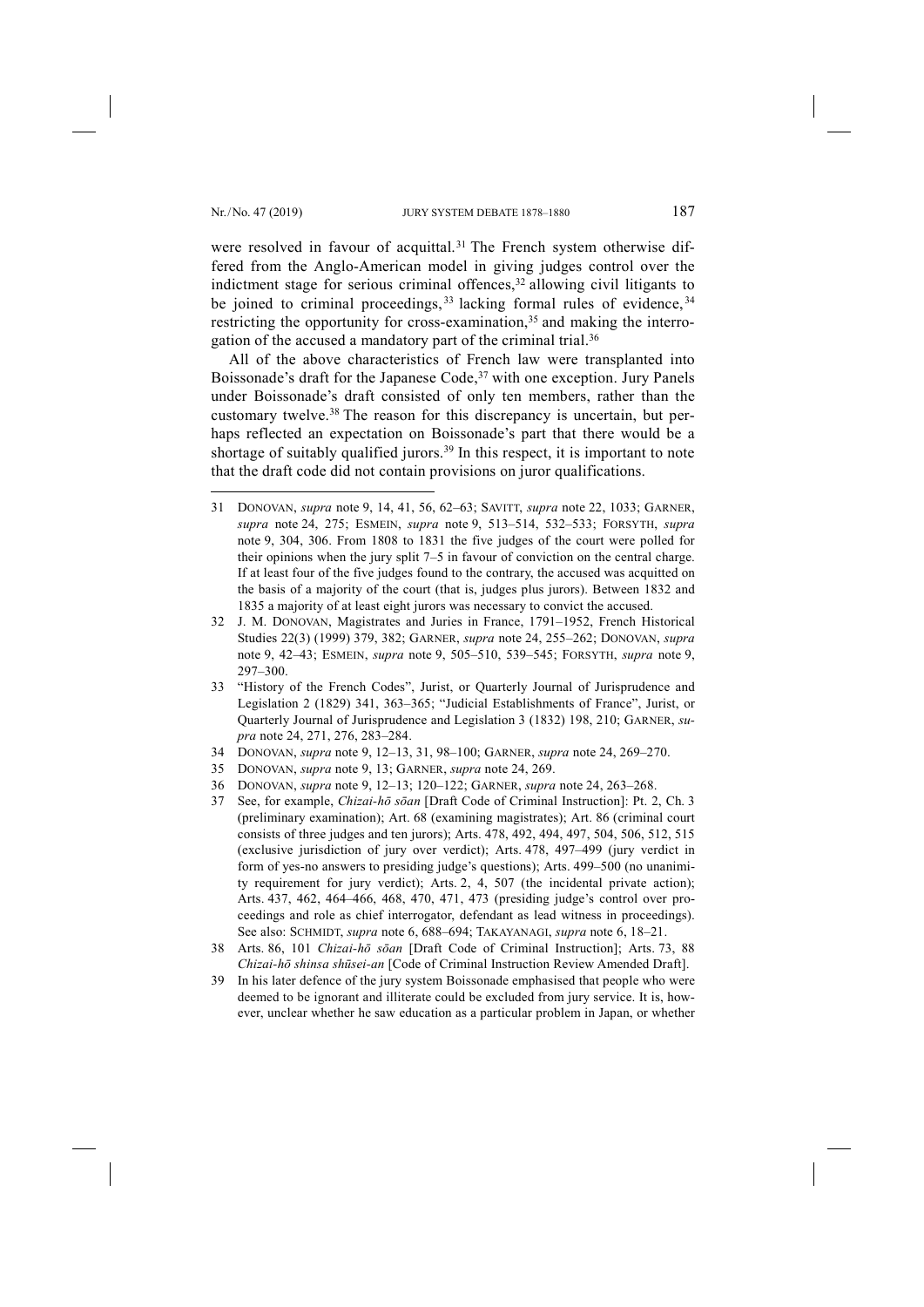The discussion to this point has been about a jury system but the drafts for the Code of Criminal Instruction actually contained two types of jury, the ordinary jury (陪審 *baishin*) for serious crimes and an extraordinary jury for more serious offences affecting the interests of the state (referred to as the High Jury (高等陪審 *kōtō baishin*), or Special Jury (特別陪審 *tokubetsu baishin*) in later drafts).<sup>40</sup> The jury for serious crimes was part of the Criminal Court (重罪裁判所 *jūzai saiban-sho*).41 The criminal courts were sessional courts that were held at least once every three months in each prefecture at courts of appeal, or courts of original jurisdiction when there was no court of appeal in the relevant prefecture.<sup>42</sup> As originally envisaged, each such court consisted of a presiding judge, who was an appeal court judge, two associate judges, who were either appeal court judges or the most senior judges from the court of original jurisdiction, and 'ten jurors drawn by lot in accordance with law'.43 The criminal courts had jurisdiction over all serious crimes committed within their jurisdiction other than those reserved for the High Court of Justice.44

the lower number of jurors was simply a cost-reduction exercise. See: BOISSONADE, *supra* note 19, 547–548.

- 40 The Penal Code 1880 adopted the French classification of offences *(infraction)* as constituting the three categories of *contravention* (違警罪 *ikei-zai*)*, delit* (軽罪 *keizai*) and *crime* (重罪 *jūzai*), in increasing order of severity: Art. 1 *Keihō* [Penal Code]. The French classification roughly corresponds with the English division into felony, misdemeanour, and summary offences: LANGBEIN, *supra* note 21, 16. Under the Code of Criminal Instruction 1880, and its drafts, jurisdiction over each category of offence was assigned to a different court in the court hierarchy. *Contravention* went to the police courts (違警罪裁判所 *ikei-zai saiban-sho*), *delit* to the correctional courts (軽罪裁判所 *keizai saiban-sho*), and *crime* to the criminal courts (重罪裁判所 *jūzai saiban-sho*): Art. 39 *Chizai-hō sōan*; Art. 38 *Chizai-hō shinsa shūsei-an*; Art. 38 *Chizai-hō.* The High Court of Justice (高等法院 *kōtō hōin*) had jurisdiction over crimes against the state, Emperor, or Imperial Family, and offences where a member of the Imperial Family or an Imperial appointed official was a defendant: Art. 98 *Chizai-hō sōan*; Art. 86 *Chizai-hō shinsa shūsei-an*; Art. 83 *Chizai-hō.*
- 41 Pt. 1, Ch. 4 *Chizai-hō sōan*; Pt. 2, Ch. 5 *Chizai-hō shinsa shūsei-an.* French law draws a distinction between courts from which there is an appeal available on questions of law and fact, and those from which there is only an appeal available on questions of law. Boissonade was critical of the use of the term *saiban-sho* (裁判所 French: *tribunal*) to designate both the criminal courts and courts of appeal, from which there were no appeals available on questions of fact, and the correctional and police courts, from which there was such an appeal available. The term *hōin* (法院 French: *cour*) should have been used for the former instead: BOISSONADE, *supra*  note 19, 542–543 note 125.
- 42 Arts. 83–85 *Chizai-hō sōan*; Arts. 70–72 *Chizai-hō shinsa shūsei-an.*
- 43 Art. 86 *Chizai-hō sōan*; Art. 73 *Chizai-hō shinsa shūsei-an.*
- 44 Arts. 83, 98 *Chizai-hō sōan;* Arts. 70, 86 *Chizai-hō shinsa shūsei-an.*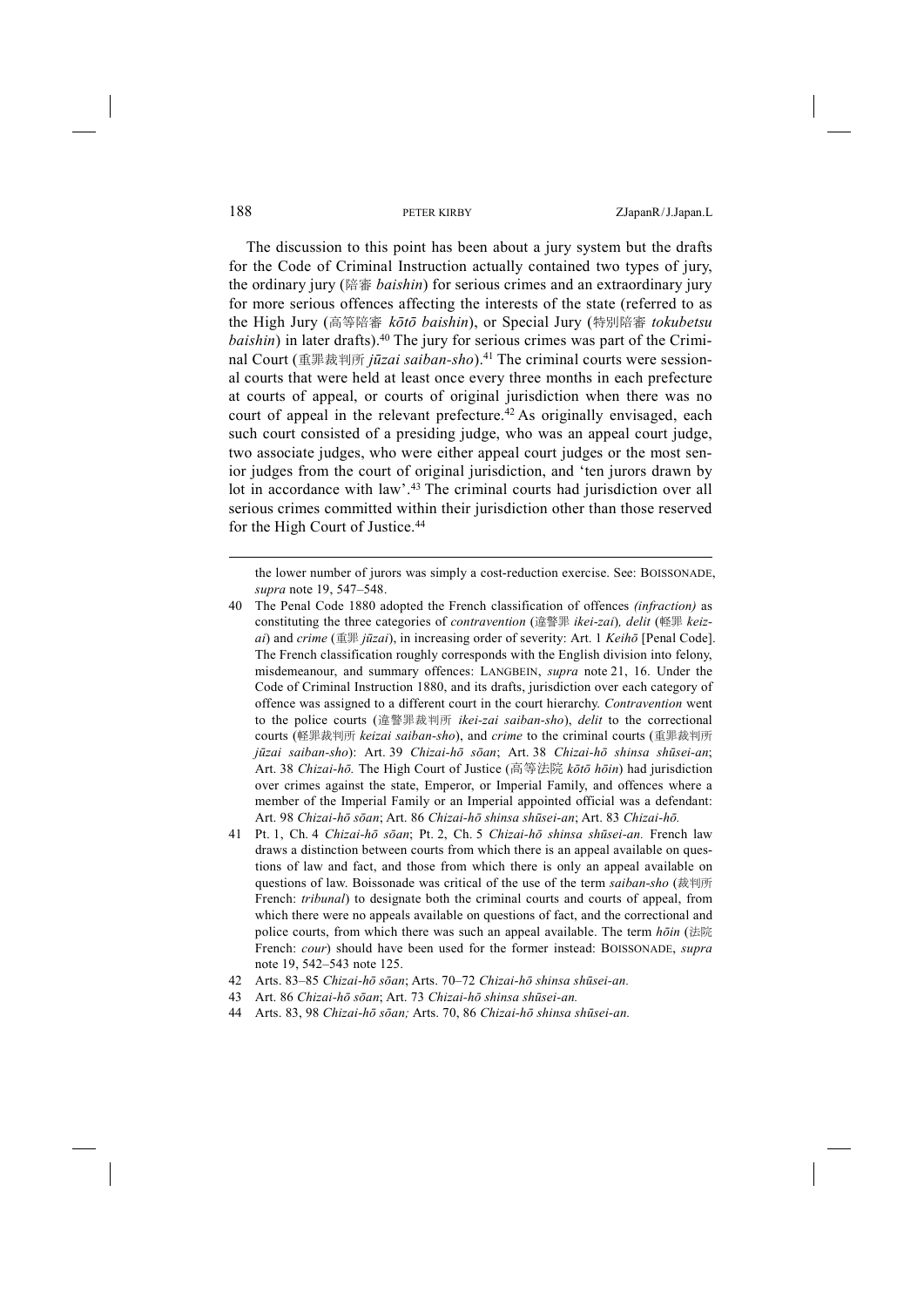-

The extraordinary jury was part of the High Court of Justice (高等法院 *kōtō hōin*).45 The High Court of Justice was called on an ad hoc basis to trial offences against the state or Imperial Family, and offences where the defendant was a member of the Imperial Family or an Imperial appointed official (勅任官 *chokunin-kan*).46 The composition of this court changed with the drafts but always featured ten specially selected jurors, described alternatively as 'high jurors (高等陪審 *kōtō baishin*)' or 'special jurors (特別 陪審 *tokubetsu baishin*)'.47 The drafts were once again silent on the qualifications for these jurors. Boissonade, however, elsewhere suggested that Japan should follow the practice of the French Second Republic and Second Empire and draw such jurors from the prefectural assemblies, as Japan had assemblies at the prefectural level to mirror those of the French general-council of departments *(conseil général de département).* 48

## *2. The Jury Dispute: Kowashi Inoue vs Boissonade*

The jury system's inclusion within the drafts for the Code of Criminal Instruction soon came to the attention of Kowashi Inoue. Inoue was one of the Ministry of Justice students who had recommended Boissonade's employment in 1873.49 He would go on to play a pivotal role in drafting two of the key foundation documents for the Meiji state, the Constitution of the Empire of Japan 1889 and the Imperial Rescript on Education.<sup>50</sup> After returning to Japan from Europe, Inoue had gone on to establish himself within the Japanese government as one of its most capable bureaucrats. At the

<sup>45</sup> Pt. 1, Ch. 6 *Chizai-hō sōan*; Pt. 2, Ch. 7 *Chizai-hō shinsa shūsei-an.*

<sup>46</sup> Art. 98 *Chizai-hō sōan*; Art. 86 *Chizai-hō shinsa shūsei-an.* The jurisdiction of the court expressly extended to judges and prosecutors of the Imperial Court under the Draft Code, but this was removed in the Review Amended Draft. Such officials may nevertheless have been captured as *chokunin-kan.*

<sup>47</sup> Art. 101 *Chizai-hō sōan* (*kōtō baishin* [high jurors]); Art. 88 *Chizai-hō shinsa shūsei-an* (*tokubetsu baishin* [special jurors]). The Draft Code provided for a judicial bench of five judges from the Imperial Court, with a further two judges from the same venue acting as substitutes. The Review Amended Draft provided for seven judges and two substitutes from either the Imperial Court or Chamber of Elders (元老院 *Genrō-in*).

<sup>48</sup> G. BOISSONADE (Mori/Iwano/Oyamada trans.), *Chizai-hō sōan chūshaku dai-ippen*  [Annotated Draft Code of Criminal Instruction, Volume 1] (Tōkyō 1882) 395–396. The text for the relevant annotation (No. 171) is missing from Professor Nakamura's contemporary Japanese translation: BOISSONADE, *supra* note 19.

<sup>49</sup> FUJITA, *supra* note 7, 16; YANO, *supra* note 6, 313.

<sup>50</sup> J. PITTAU, Inoue Kowashi, 1843–1895, and the Formation of Modern Japan, Monumenta Nipponica 20(3/4) (1965) 253, 259–276; H. P. CH'EN, Inoue Kowashi: The Principles of Reform, in: Conroy et al. (eds.), Japan in Transition: Thought and Action in the Meiji Era, 1868–1912 (Rutherford 1984) 224, 225––232.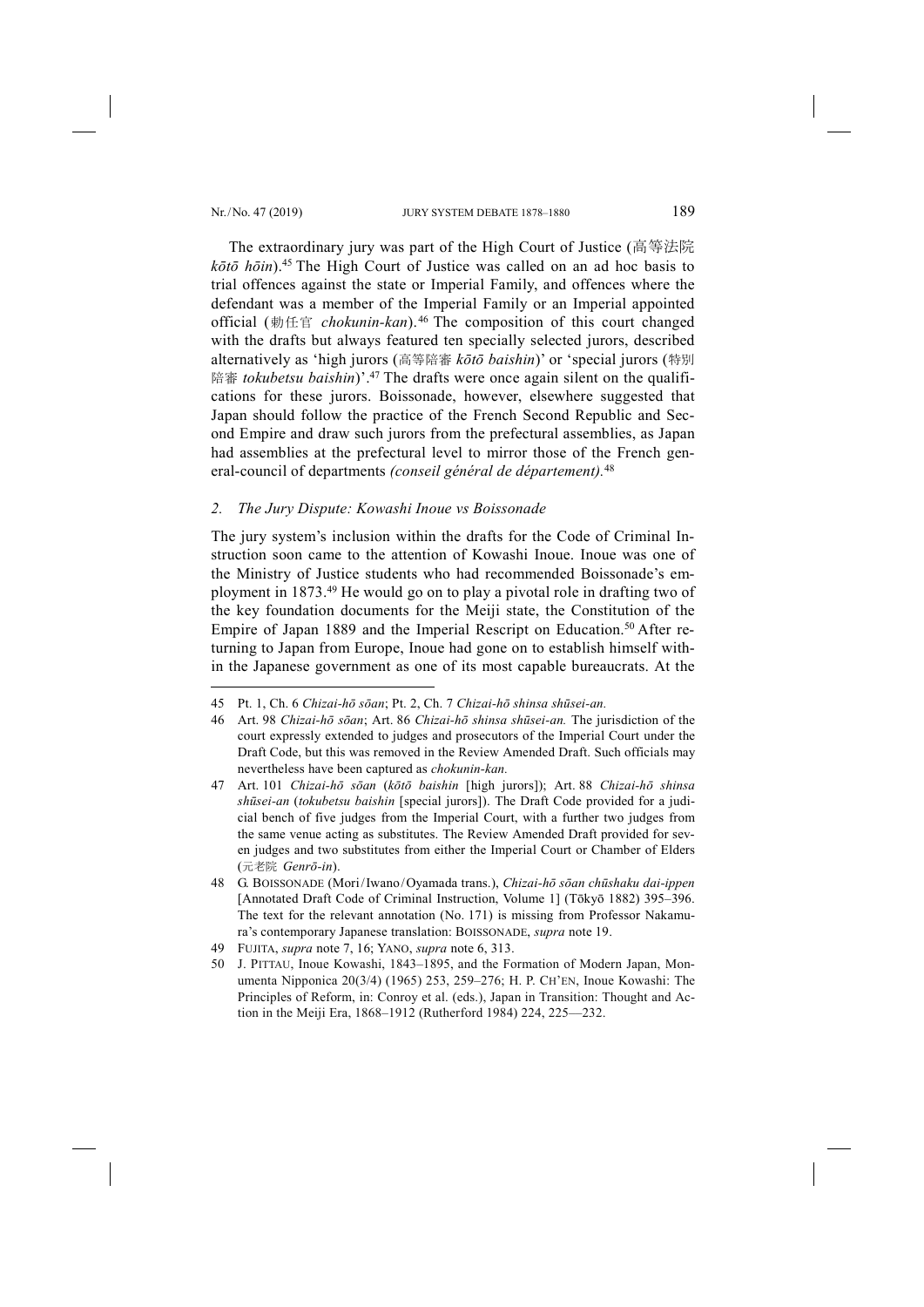same time, he had succeeded in forging links with some of the most powerful men in the Meiji state, most notably Toshimichi Ōkubo, Tomomi Iwakura and Hirobumi Itō.<sup>51</sup> Inoue's interest in constitutional law and role as an advocate for the Prussian Constitution is well known. <sup>52</sup> Much less well known is his keen interest in criminal procedure law.53 Inoue's studies had led him to the conclusion that Japan should not adopt the jury system.

It is not possible in the limited space now available to provide a detailed discussion about the views of Boissonade and Inoue on the jury system. The focus of this paper is after all elsewhere. It is nevertheless important for readers to have at least a general understanding of the substance of these men's arguments, to better understand the context in which the jury opinion was given. With this in mind, Boissonade argued that the jury system was a central part of any system of criminal procedure that sought to balance the interests of the individual against the interests of the state in preventing crime. Its adoption throughout the Western world, in every major jurisdiction other than the Netherlands, moreover meant that treaty revision would not be possible without its inclusion within Japan's laws.<sup>54</sup> Kowashi Inoue, by contrast, argued that the jury system was a 'bad law'that replaced reasoning on the basis of law by experts with the prejudices and partisanship of the masses. The jury system moreover promoted leniency for crimes and allowed criminals to escape punishment. In light of Japan's precarious position, both internally and from without, the jury system was an administratively expensive indulgence that Japan could not afford to adopt.<sup>55</sup>

<sup>51</sup> AKITA, *supra* note 6, 37–41; PITTAU, *supra* note 50, 257–260; CH'EN, *supra*  note 50, 224–227.

<sup>52</sup> See, for example, AKITA, *supra* note 6, 10, 41, 60–61; PITTAU, *supra* note 50, 259– 270; CH'EN, *supra* note 50, 225–232.

<sup>53</sup> Inoue wrote and published two volumes, of nine and five books respectively, on criminal procedure law under the title *Chizai-hō bikō* [Notes on the Code of Criminal Instruction] between 1874 and 1878. Both volumes were still in publication in 2011, see: K. INOUE, *Chizai-hō bikō jōhen (Nihon rippō shiryō zenshū bekkan 682)*  [Notes on the Code of Criminal Instruction: Volume 1 (Japanese Legislative Documents Complete Works Volume 682)] (Tōkyō 2011); K. INOUE, *Chizai-hō bikō gehen (Nihon rippō shiryō zenshū bekkan 683)* [Notes on the Code of Criminal Instruction: Volume 2 (Japanese Legislative Documents Complete Works Volume 683)] (Tōkyō 2011). See also: FUJITA, *supra* note 7, 16.

<sup>54</sup> G. BOISSONADE, *Keiji baishin-ron no tōgi* [Response to the Criminal Jury Argument], in: Hanai, *supra* note 12, supplement 24.

<sup>55</sup> K. INOUE, *Chizai-hō baishin ni taisuru iken* [Opinion on the Code of Criminal Instruction Jury System], in: Hanai, *supra* note 12, supplement 21.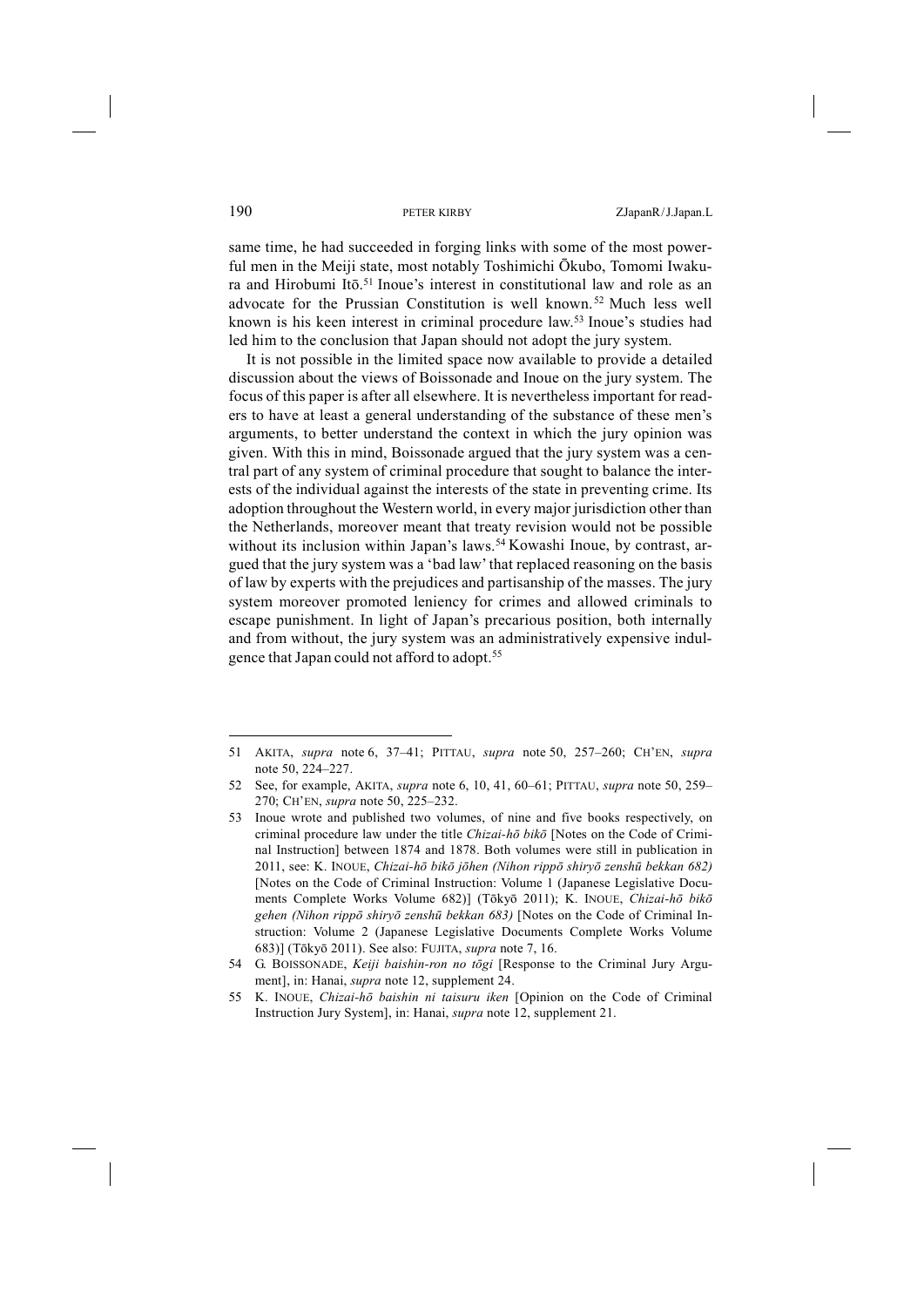### *3. The Third Opinion on the Jury System and Doubts over its Authorship*

The dispute over the jury system reached its high water mark at the Review Board stage in the second half of 1879, with Inoue actively petitioning the Chairman of the Review Board for the jury system's removal.56 It was in this context that a third opinion was delivered to the Code of Criminal Instruction Review Board on the jury question. The author of that opinion was a British legal adviser employed by the Japanese government at the time.57 This paper is about that opinion ('the jury opinion').

Professor Toshitani Nobuyoshi believes that the jury opinion was sought by Kowashi Inoue in order to strengthen his own case against Boissonade, by demonstrating that there was a division in foreign expert opinion over the merits of the jury system.58 Whilst this is a matter of conjecture, it is nevertheless clear from the document itself that the author of the jury opinion was aware of the points of difference between Inoue and Boissonade when writing the opinion. The opening sentence expressly refers to the dispute between the two named men, before stating the author's desire to merely present a general opinion on the topic rather than debate the merits of the men's arguments. More significantly, it is also clear that Inoue was responsible for bringing the jury opinion to the Review Board's attention. This can be established by two letters from the Chairman of the Review Board, Sakimitsu Yanagiwara, to Kowashi Inoue thanking him for the loan of Mr Beadon's jury response (ビードン氏陪審答議書 *Bīdonshi Baishin Tōgisho*). The second of these letters, however, refers to the opinion as Mr Beaton's jury argument (ビートン氏陪審論書 *Bītonshi Baishin Ronsho*).59 The single day between the dating of the jury opinion and Yanagiwara's first letter suggests that Inoue, and possibly his superiors as well, saw the removal of the jury system at the Review Board stage as a priority.

The preceding paragraph indicates that a Mr Beadon (ビードン氏), or a Mr Beaton (ビートン氏), was the author of the jury opinion, but neither of these surnames is the one most commonly associated with the document. Since at least the 1920s authorship has been attributed to a British legal adviser named Robert *Breider* (ロバート・ブレーダー).60 There are however no details currently available on who this author might be. Indeed, even the

<sup>56</sup> INOUE KOWASHI DENKI HENSAN IIN-KAI [Kowashi Inoue Biography Editorial Committee] (ed.), *Inoue Kowashi den shiryō-hen daigo* [Life of Kowashi Inoue, Historical Materials, Volume 5] (Tōkyō 1975) 230–232.

<sup>57</sup> HANAI, *supra* note 12, supplement 14.

<sup>58</sup> TOSHITANI, *supra* note 10, 544.

<sup>59</sup> INOUE KOWASHI DENKI HENSAN IIN-KAI, *supra* note 56, 230–232.

<sup>60</sup> HANAI, *supra* note 12, supplement 14–15, 82–87; OSATAKE, *supra* note 10, 162– 163; MITANI, *supra* note 9, 103; FUJITA, *supra* note 7, 20–22.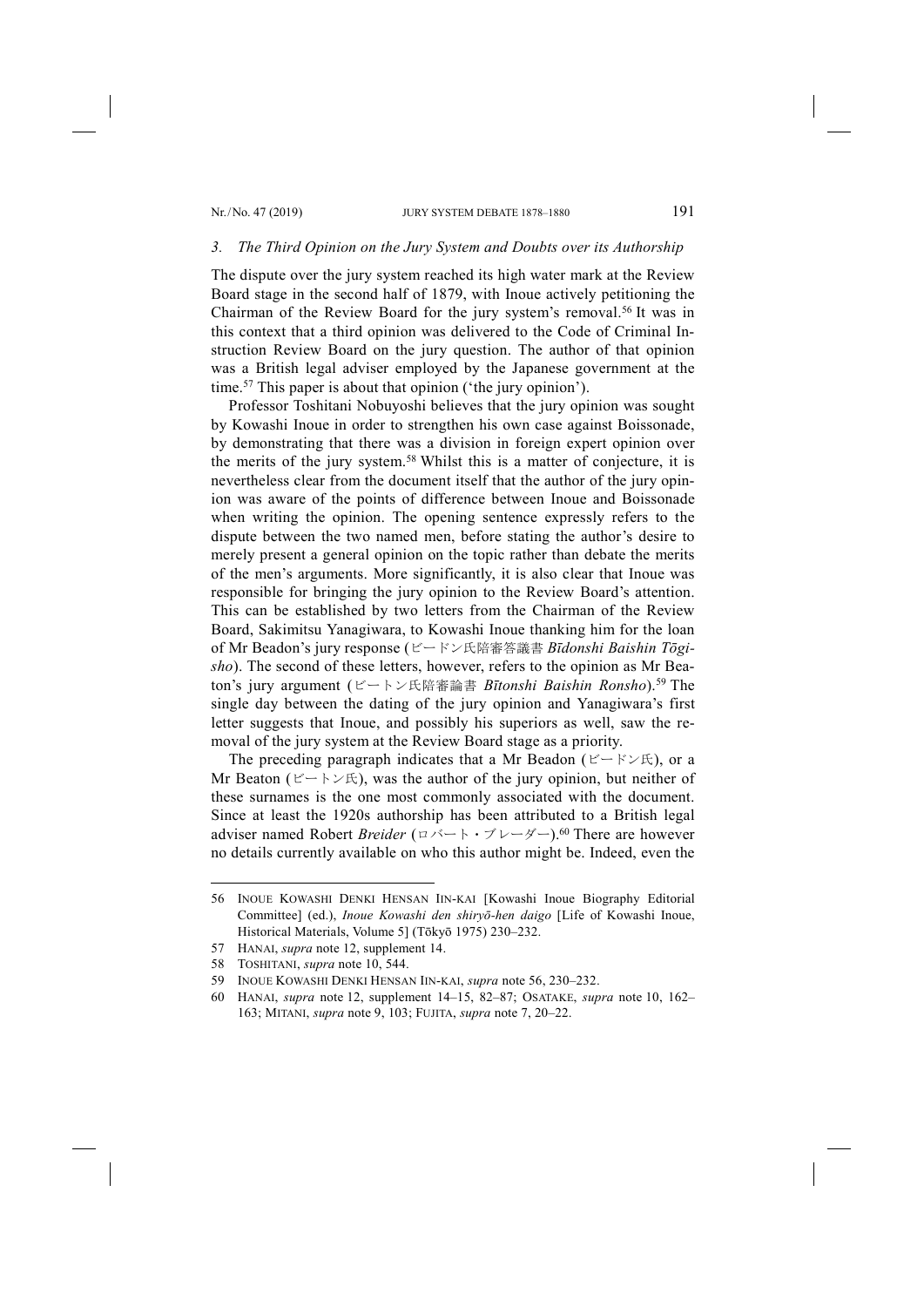correct spelling for the surname is a matter of guesswork. This is in part because *katakana,* one of the three Japanese scripts, is a phonetic alphabet that here captures the pronunciation of the name rather than the foreign spelling. The word could therefore refer to any number of surnames, including Breider, Braider and Breida, and that is only taking account of the more obvious spellings.

## *4. Why the Author's Identity Matters*

Despite the uncertainty over the authorship, scholars writing about Japan's prior experience with the jury system have expressed little doubt over the importance of the jury opinion in turning the government against the jury system.<sup>61</sup> The persuasive force of such claims are, however, undermined by the lack of certainty over both the name of the author and their qualifications.

By the end of 1879, Boissonade could point to well over half a decade of distinguished service within the Japanese government. During this time, he had risen from being a mere legal adviser and instructor attached to the Ministry of Justice to become not only the lead drafter for Japan's modern (that is, Western) criminal, criminal procedure, court organisation, and civil codes, but a key adviser to the Japanese government at large.<sup>62</sup> In the foreign policy sphere, Boissonade had moreover already proved his worth in assisting Toshimichi Ōkubo reach a successful settlement to the tensions created with Chinese Qing government and Western Powers through Japan's 'expedition' to Taiwan in 1874.63 Ōkubo's selection of Boissonade to advise him in this endeavour highlights the esteem with which Boissonade's views were held at the time.<sup>64</sup> The successful resolution of the

<sup>61</sup> OSATAKE, *supra* note 10, 161–163; FUJITA, *supra* note 7, 20–22, 26; VANOVERBEKE, *supra* note 15, 52–53, 186–187. Boissonade indicated in his letter of dedication to Takatō Ōki, State Councillor and Minister of Justice, that he thought prematurity was the primary rationale for the changes made to the Draft Code of Criminal Instruction, stating: "In considering the volume in question you can acquire the means to study in depth and gain an appreciation for the various items that were removed because they now seem premature in Japan, such as the jury system, but which ought to be taken up once more when the opportunity presents itself." BOISSONADE, *supra* note 19, 509; BOISSONADE, *supra* note 48, 2–3. See also: R. SIMS, French Policy Towards the Bakufu and Meiji Japan 1854–95 (Richmond 1998) 264–266.

<sup>62</sup> N. UMETANI, The Role of Foreign Employees in the Meiji Era in Japan (Tōkyō 1971) 34; M. KOBAYASHI IKEDA, French Legal Adviser in Meiji Japan (1873– 1895): Gustave Emile Boissonade de Fontarabie (PhD Thesis, University of Hawaii 1996); SIMS, *supra* note 61, 260–269.

<sup>63</sup> KOBAYASHI IKEDA, *supra* note 62, 111–156.

<sup>64</sup> KOBAYASHI IKEDA, *supra* note 62, 138.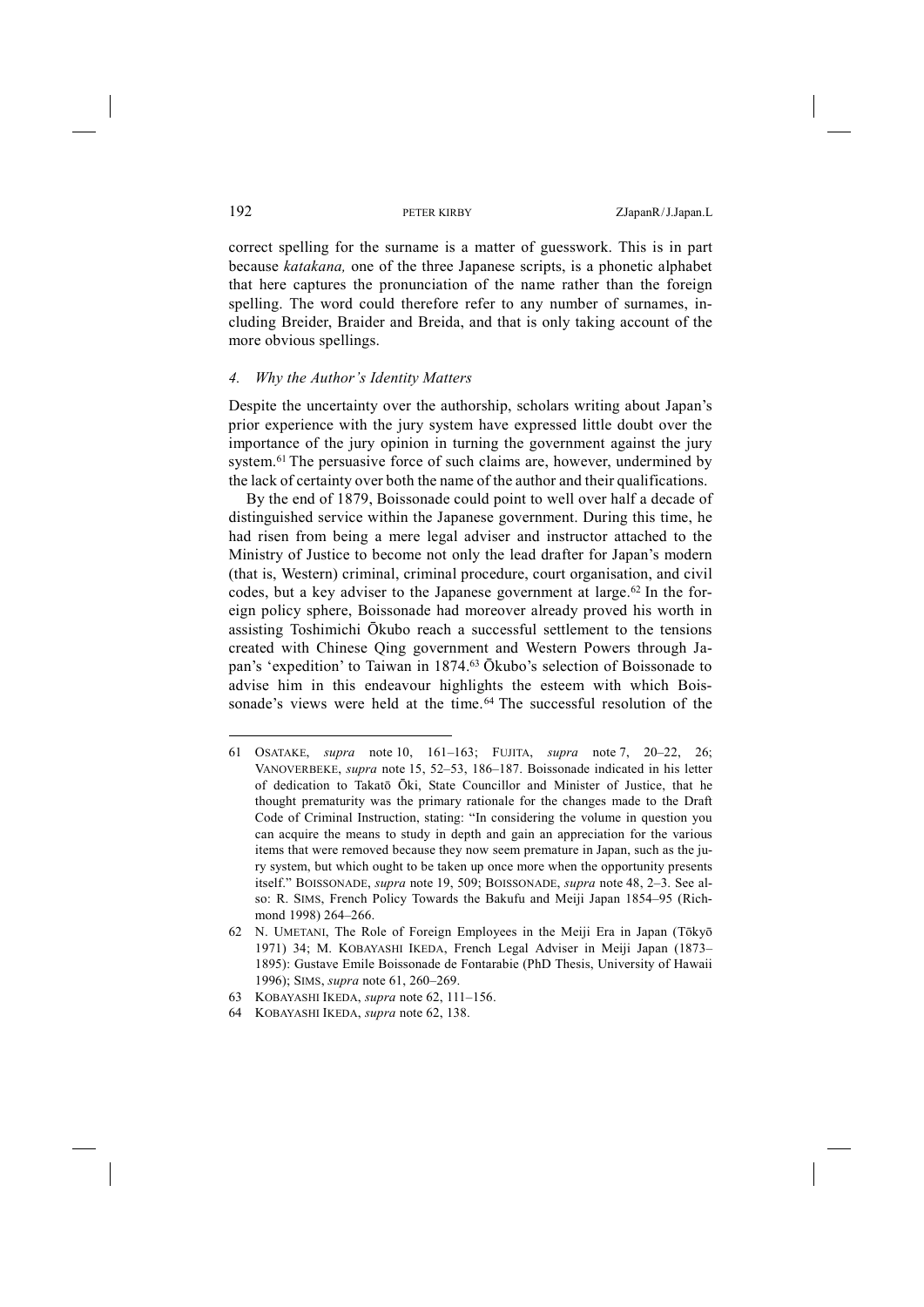-

issue added to that prestige. In light of the trust that the Japanese government had placed in Boissonade's judgment to 1879, it is hardly surprising that the government would have been concerned by Boissonade's suggestion that treaty revision would not be possible without a criminal trial jury system. More so at a time when the Japanese state was looking to launch a major diplomatic offensive to revise the treaties with the Western powers.65

Whilst Kowashi Inoue was an extremely important official, especially because of his links with Hirobumi Itō and Tomomi Iwakura,<sup>66</sup> it is extremely doubtful that he had either the expertise or influence to effectively challenge Boissonade by himself. Inoue was, at this point in time, still a rising star within the Japanese government. He was significantly yet to achieve the degree of influence that was only to come his way after the expulsion of Finance Minister Shigenobu Ōkuma, and the other advocates for English constitutional monarchy, from the government in 1881.<sup>67</sup> The

<sup>65</sup> The appointment of Kaoru Inoue as Minister for Foreign Affairs on 10 September 1879 is generally understood to have marked a new phase in the Japanese government's efforts to revise the Unequal Treaties, so called because the provisions on legal jurisdiction over foreign nationals and taxation on imports in particular were not reciprocated by the Western treaty states: Y. NAKAMURA, *Kaidai* [Biographical Introduction], in: Boissonade, *supra* note 19, 503; L. G. PEREZ, Revision of the Unequal Treaties and Abolition of Extraterritoriality, in: Hardacre/Kern (eds.), New Directions in the Study of Meiji Japan (Leiden 1997) 320, 322–324, 327–328; J. E. HOARE, Extraterritoriality in Japan, 1858–1899, The Transactions of the Asiatic Society of Japan 3rd Series 18 (1983) 71, 72–76, 94; A. FUJIWARA, *Nihon jōyaku kaisei-shi no kenkyū: Inoue, Ōkuma no kaisei kōshō to ōbei rekkoku* [A Study into the History of Japanese Treaty Revision: Inoue and Ōkuma's Revision Negotiations and the Western States] (Tōkyō 2004) 13–14. Akihisa Fujiwara states that Robert Beadon was transferred to the Ministry of Foreign Affairs around November 1879, and cites this as one of the first significant steps taken by Kaoru Inoue to effect treaty revision: at 23. Whilst not challenging the author's underlying claims over Beadon's involvement in work on treaty revision, Japanese government documents however indicate that Beadon's transfer to the exclusive jurisdiction of the Foreign Ministry only occurred on 1 July 1881: K. INOUE, *Hōritsu gakushi Bīdon yatoikae tō no ken* [Changes to the employment of the law graduate Beadon], Letter to Sanetomi Sanjō, 6 June 1881, in: Dajōkan [Grand Council of State] (ed.), *Kō-bunroku, daini jūyon-kan, Meiji jūyonen gogatsu~rokugatsu, Gaimu-shō* [Official Documentary Records, Volume 24, May–June 1881, Ministry for Foreign Affairs], National Archives of Japan Digital Archive, Call No. 公 02931100, Item No. 29. *https://www.digital.archives.go.jp/index\_e.html.*

<sup>66</sup> AKITA, *supra* note 6, 37–41; PITTAU, *supra* note 50, 257–260; CH'EN, *supra*  note 50, 224–227.

<sup>67</sup> On the Crisis of 1881, see: AKITA, *supra* note 6, 31–57; G. M. BECKMAN, The Making of the Meiji Constitution: The Oligarchs and the Constitutional Development of Japan, 1868–1891 (Lawrence 1957) 48–68; PITTAU, *supra* note 50, 253–265.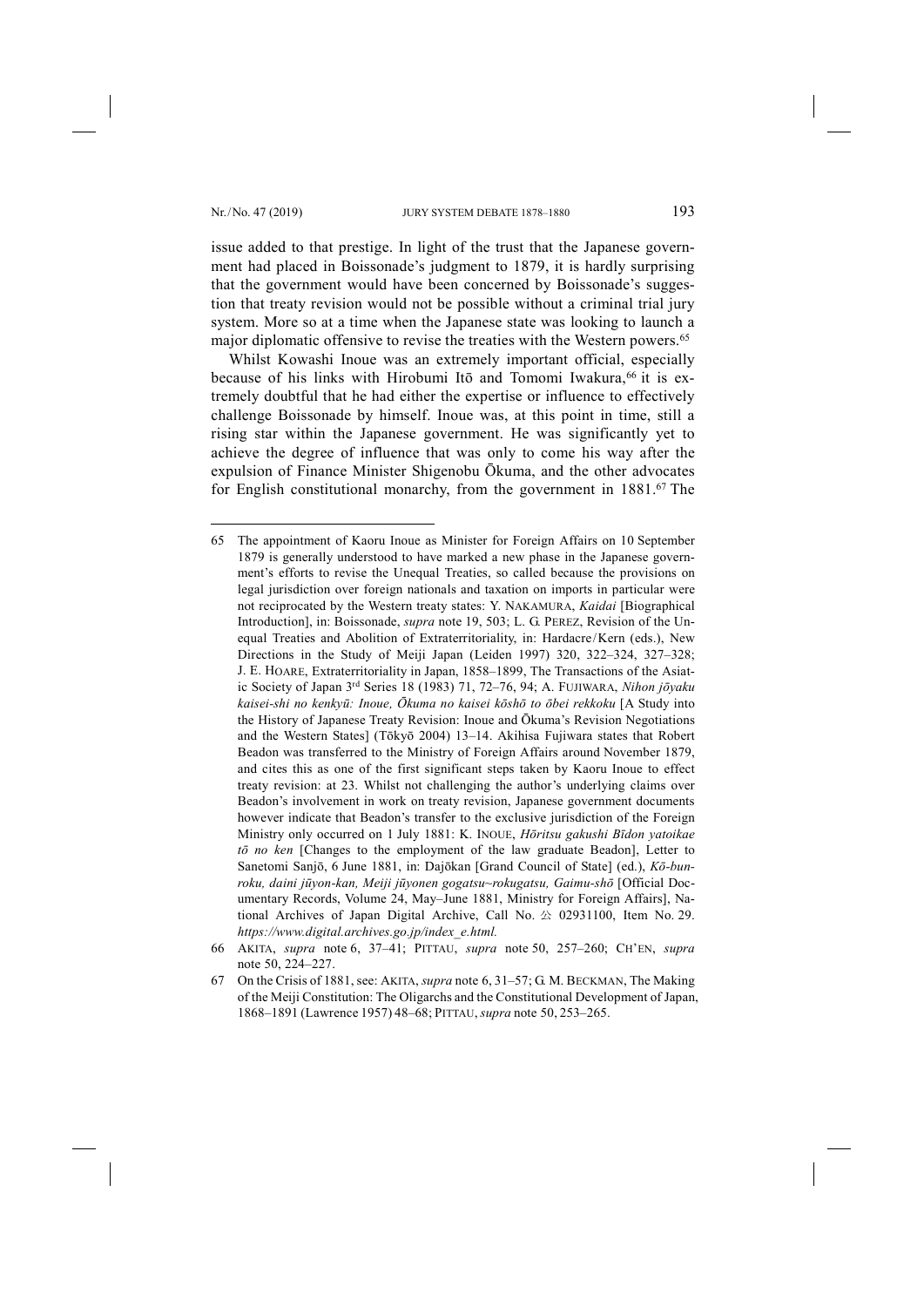government decision in that year to adopt the Prussian Constitution as a model for a future Japanese Constitution, the most significant outcome of the Crisis of 1881, marks the point in time in which the hitherto few advocates for the German school of law began to gain in ascendency over their French and English rivals.<sup>68</sup> Inoue moreover operated within a government that was factionalised, largely along old feudal domain lines, and without a single dominant personality. Some degree of consensus, particularly across the two major domain factions, was a requirement to effect or stymie significant structural change, whether in terms of personnel or law reform.<sup>69</sup> Perhaps most importantly in this instance, Inoue also had to contend with the fact that, in terms of breadth of training and experience, he could not expect to compete with Western legal experts on questions of Western law. A consideration he appears to have recognised himself, as his opinions on Western-based law reform were frequently written in close consultation with foreign advisers.<sup>70</sup> Inoue's opposition to the jury system was moreover

<sup>68</sup> AKITA, *supra* note 6, 10–11, 26–27, 36–37, 41, 44, 49, 55–58, 60–61; PITTAU, *supra* note 50, 259–269; CH'EN, *supra* note 50, 227–233.

<sup>69</sup> The core of the Japanese government during the Meiji period was composed of officials from the old feudal domains of Chōshū, Satsuma, Tosa, and Hizen: M. B. JANSEN, The Meiji Restoration, in: Wurfel (ed.), Meiji Japan's Centennial: Aspects of Political Thought and Action (Lawrence, 1971) 2, 8–9; J. BANNO/K. ŌNO, Research Paper 7 – The Flexible Structure of Politics in Meiji Japan (April 2010), Developmental Leadership Program, 5–9, *http://www.dlprog.org/publi cations/the-flexible-structure-of-politics-in-meiji-japan.php.* The stability of the Japanese government in this period can largely be attributed to the fact that, despite strong personalities and personal ambition, key figures recognised the value of power-sharing, compromise, and cooperation in working to achieve shared goals: JANSEN at 2, 8–12; G. AKITA, Government and Opposition in Prewar Japan: Is Political Success an Embarrassment?, The Transactions of the Asiatic Society of Japan 3rd Series 18 (1983) 39, 50–55; BANNO/ ŌNO at 5–9.

<sup>70</sup> By way of example, the documents on constitutional government that Inoue prepared for Tomomi Iwakura, at the behest of Hirobumi Itō, during the Crisis of 1881 were written in 'strict collaboration' with the German adviser to the Japanese Government Hermann Roesler: PITTAU, *supra* note 50, 260–261; AKITA, *supra* note 6, 37–41; CH'EN, *supra* note 50, 227–232. The same gentleman and Albert Mosse, another German adviser, both worked closely with Inoue on the various drafts for the Meiji Constitution and the commentary for the same document: PITTAU, *supra*  note 50, 267–268. Despite arriving at an opposing position, Inoue's jury opinion was likewise written in consultation with a foreign adviser, Boissonade, as Inoue acknowledges in the document itself: INOUE, *supra* note 55, supplement 71–74. The relevant documents demonstrate that Inoue's work on Western law was in large measure based on feedback to questions that Inoue submitted to the relevant advisers. Inoue should therefore be seen, at this time, as still being a student of Western law rather than an expert in his own right. In saying this, it is however important to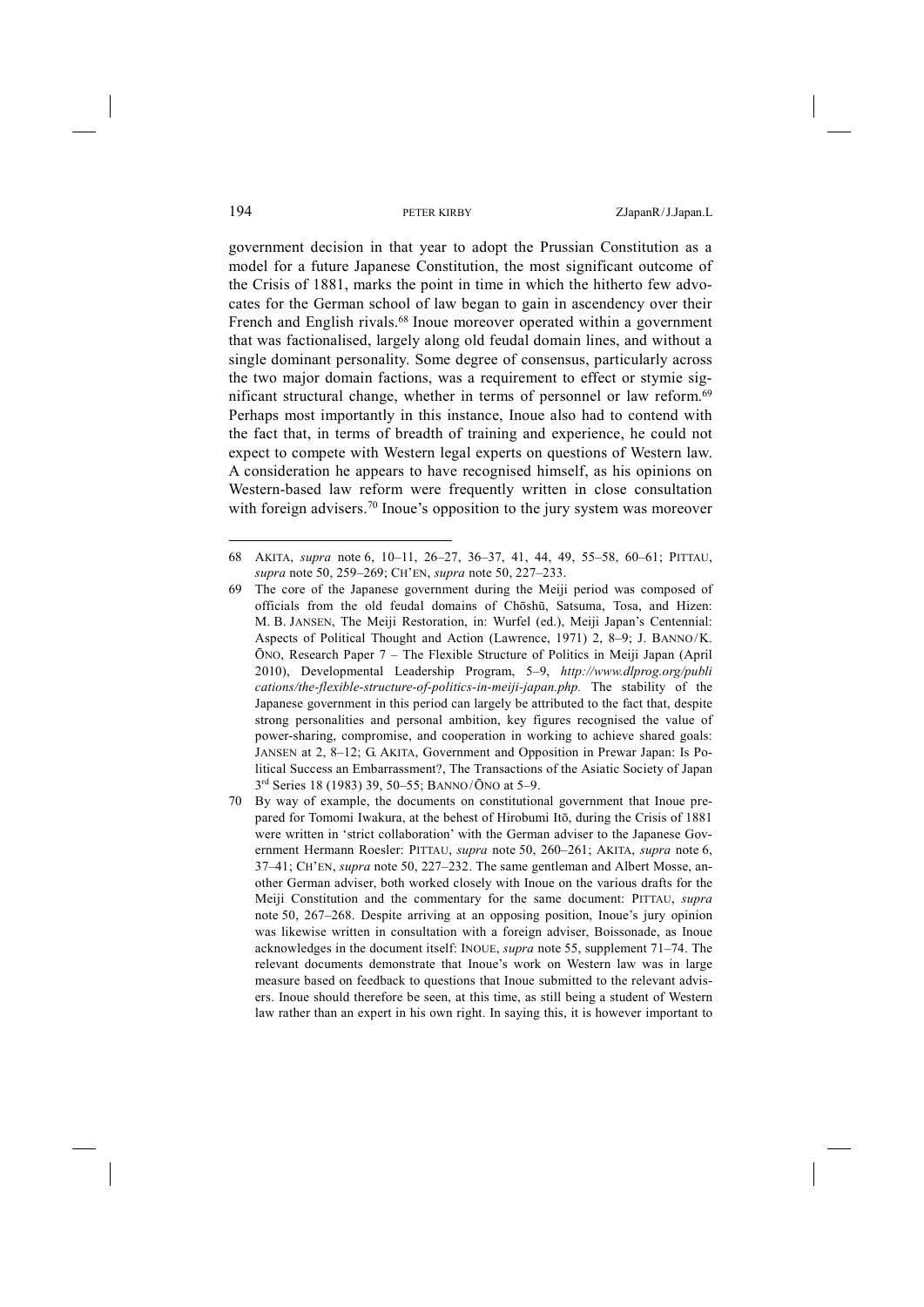-

undermined by the fact that German law and the Prussian Constitution, which he was advocating as a model for constitutional government in Japan, also recognised the right to trial by jury.71

At this period in Japan's legal development major legislative reforms, in the form of Western legal transplants, were always conducted in close consultation with Western legal advisers. Indeed, in most cases it was the Western legal advisers who provided the first working draft.<sup>72</sup> This in large measure simply reflected the fact that Japan was adopting Western laws, and the leading experts on such laws were Western. At a time when distance, language, and cultural difference provided greater barriers to acquiring knowledge about foreign jurisdictions, Japan had no option but to rely on foreign experts at home or send students abroad. The urgency for reform, however, meant that the Japanese government did not have the luxury to wait for the development of a pool of local experts. Thus, foreign employees were in reality the only effective means available to Japan to West-

recognise that Inoue's knowledge of Western law was only part of the skills, knowledge, and experience that made him such an asset to key figures in the Japanese government.

- 71 Art. 94 *Verfassungsurkunde für den Preußischen Staat* [Constitution of the Kingdom of Prussia] 1850; MITANI, *supra* note 9, 116–117. The French jury system was introduced into the Rhineland during the French Revolutionary and Napoleonic Wars, and adopted throughout Germany in the aftermath of the Revolutions of 1848: FORSYTH, *supra* note 9, 325–326, 328; R. LAUN, The Rise and Fall of Trial by Jury in Germany, Hokudai Hōgaku Ronshū (The Hokkaido Law Review) 39(1) (1988) 210. Article 93 of the Prussian Constitution of 1848 recognised the right to trial by jury for felony, press and political offences. The Constitution of 1850, however, removed the last two categories of offences from the competency of juries. After unification, Imperial German law continued to provide for trial by jury for felony offences: *Gerichtsverfassungsgesetz* [Courts Constitution Act] (Germany) 27 January 1877, RGBl. 1877, 41, Scts. 79–99. The German jury system was abolished under the Weimar Republic on 22 March 1924, and replaced with a mixedcourt system of three judges and six lay-assessors: GORPHE, *supra* note 9, 158. The Prussian and Imperial German jury systems reproduced the key features of the French system discussed previously, see: FORSYTH, *supra* note 9, 326–328; TROWBRIDGE, *supra* note 9, 34, 36–37, 39–42; HOWARD, *supra* note 9, 650–651, 658-661, 663, 665, 667–668.
- 72 Boissonade's role has already been outlined. Hermann Roesler was responsible for drafting the Japanese Commercial Code. Together with Albert Mosse, he also played a key role in the drafting of the Meiji Constitution. Otto Rudorff prepared the Law on the Constitution of Courts. Hermann Techow wrote the first draft for the Code of Civil Procedure. On Hermann Roesler, see: J. SIEMES, Hermann Roesler's Commentaries on the Meiji Constitution, Monumenta Nipponica 17(1) (1962) 1; J. SIEMES, Hermann Roesler's Commentaries on the Meiji Constitution, *Monumenta Nipponica* 19(1) (1964) 37; UMETANI, *supra* note 62, 37–40.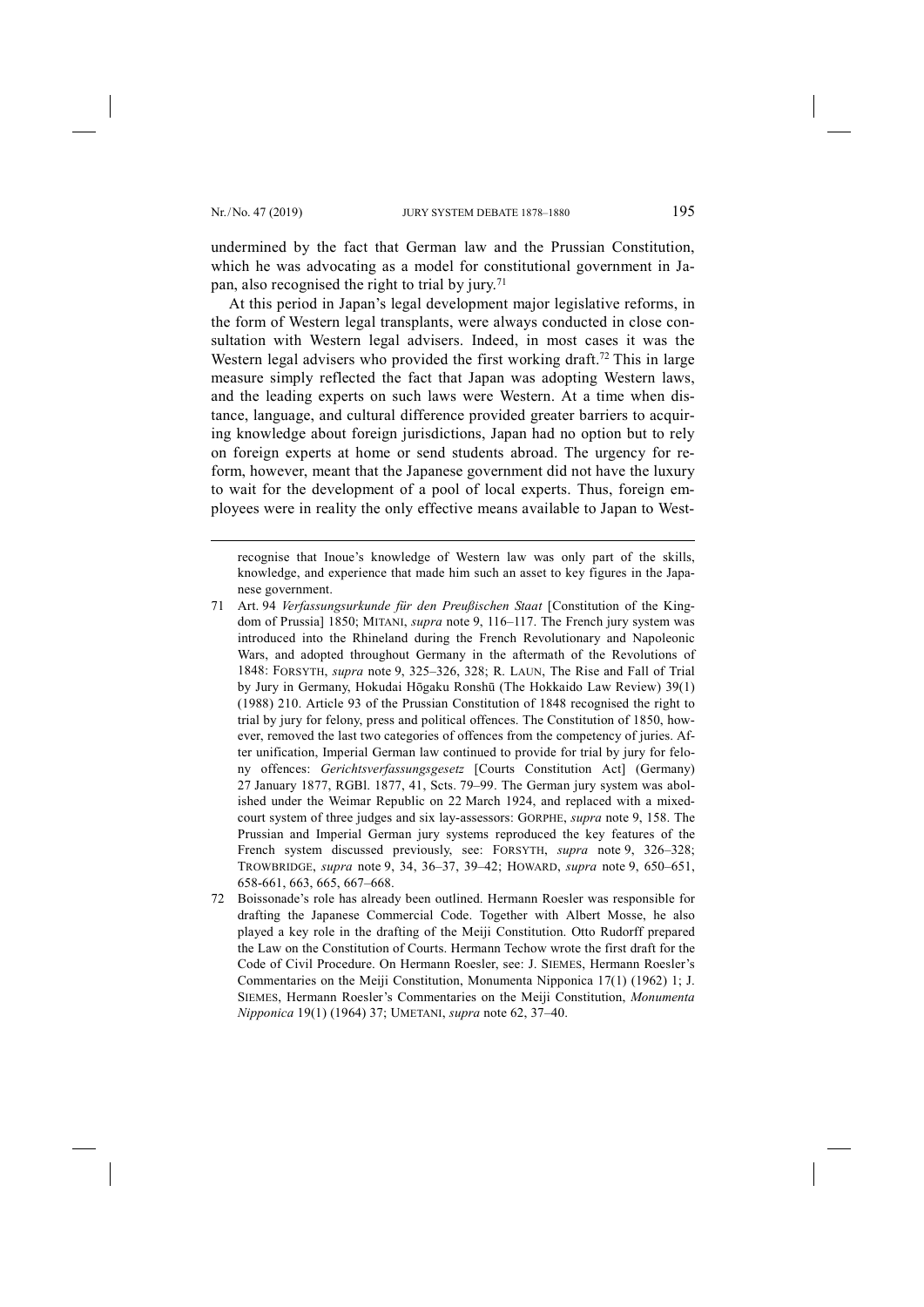ernize its laws. <sup>73</sup> Furthermore a primary consideration for the Japanese government at the time was the impact of such laws on Western perceptions of Japan, and the chances for any reform to thereby either advance or hinder the prospects for treaty revision.74 Legal advisers from such nations could rightly be expected to be better informed about the potential impact of any law reform upon the public opinion or governments of their respective states. With this in mind, Professor Toshitani's inference that Inoue provided the jury opinion to strengthen his own case should be seen as an understatement.75 The dissenting Western opinion was not only an essential component of Inoue's case against the jury system but perhaps his strongest argument.

The above is not to suggest that any dissenting Western opinion would have been sufficient to counter Boissonade's arguments for the jury system, and it is in this sense that the current emphasis on the importance of the jury opinion is wanting. Boissonade's status within the government at the time was such that only a contrary opinion from a legal expert of comparable status could have been persuasive. The question of who the drafter was, their qualifications, experience and service within the Japanese government, therefore goes directly to the issue of whether, and to what extent, that opinion may have influenced the Japanese government. It is for this reason that the paper hereafter turns to resolve the question of authorship.

<sup>73</sup> UMETANI, *supra* note 62, 14; NAKAMURA, *supra* note 65, 503–505; YANO, *supra*  note 6, 314–316.

<sup>74</sup> This is demonstrated by the emphasis that the Japanese delegation placed on law reform at the 1882 Tōkyō conference on treaty revision: GAIMU-SHŌ [Ministry of Foreign Affairs], Annexe to the Proposals of the Japanese Government (Proposals presented to foreign delegates at the Tōkyō Conference on treaty revision, 1 June 1882), in: Gaimu-shō [Ministry of Foreign Affairs] (ed.), *Nihon gaikō bunsho Meiji nenkan tsuiho* [Japanese Diplomatic Documents, Meiji Years Addenda] (Tōkyō 1948) 167. Kaoru Inoue, the Foreign Minister at that time, was to later state that constitutional government itself was not created simply to satisfy the desires of the people but to expedite the revision of the unequal treaties: AKITA, *supra* note 6, 12. Louis Perez, in his research on Japanese efforts to regain legal jurisdiction over foreigners in Japan, relied on evidence such as this to argue that revision of the unequal treaties was the engine for Japan's modernisation in the Meiji period: PEREZ, *supra* note 65, 320, 328. Going a step further, Turan Kayaoğlu more recently argued that Japan's adoption of Western-style laws and legal institutions, rather than European colonial rivalry in Asia or Japan's increasing military and economic strength, was the primary reason for the Japanese success in effecting treaty revision: T. KAYAOĞLU, Legal Imperialism: Sovereignty and Extraterritoriality in Japan, the Ottoman Empire, and China (Cambridge 2010) 1, 8, 10–12, 15, 25–26, 68–74, 80, 91– 92, 101–103. See also: AKITA, *supra* note 69, 50–51; NAKAMURA, *supra* note 65, 503–505; HOARE, *supra* note 65, 74, 78–79, 87–88.

<sup>75</sup> TOSHITANI, *supra* note 10, 544.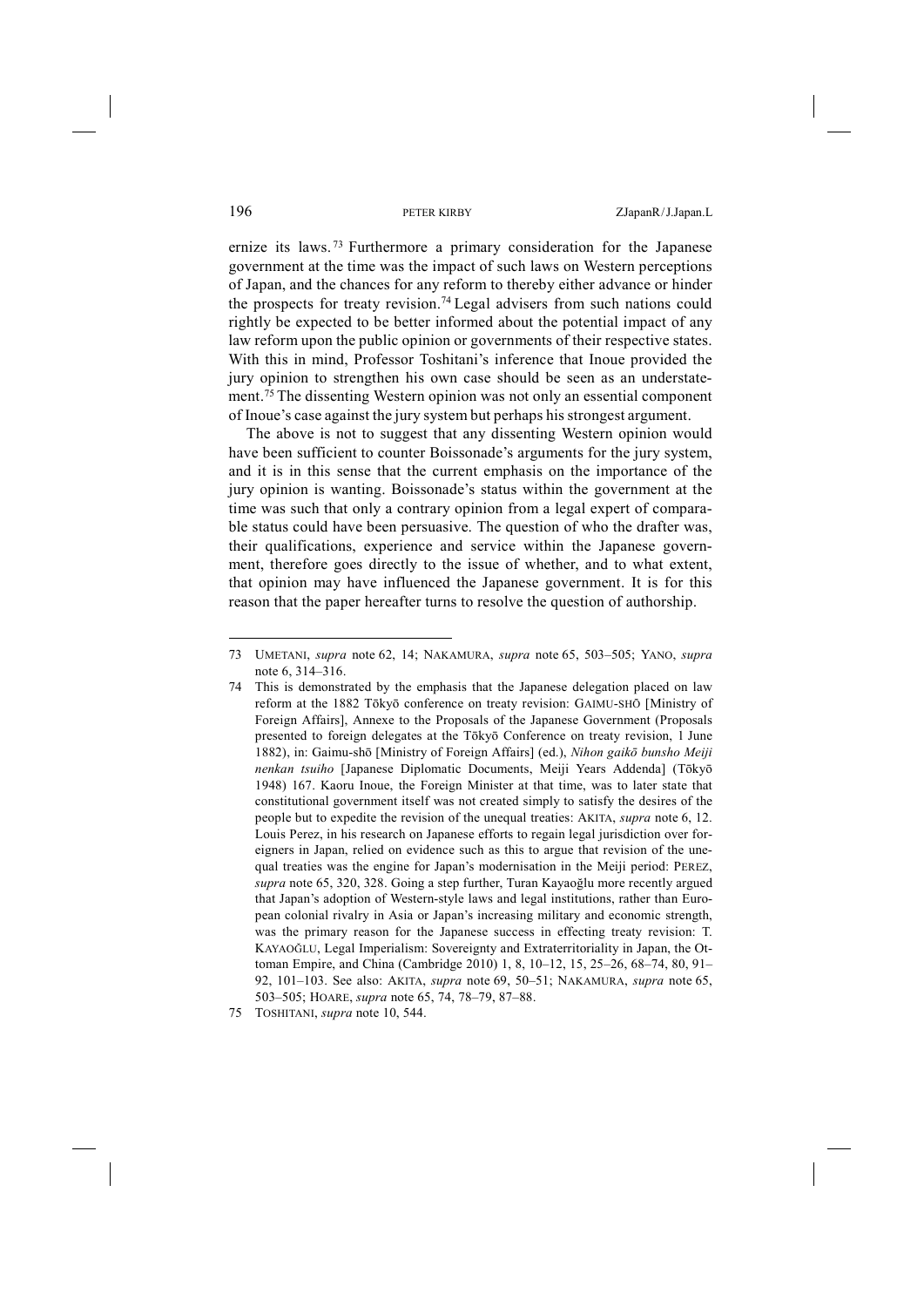## III. THE AUTHORSHIP OF THE JURY OPINION

This part examines the question of the authorship of the jury opinion. It starts by describing the circumstances under which the existence of the jury opinion was made public. The paper notes that both delay and historical inconsistencies in spelling foreign names may have contributed to the confusion over authorship. The paper then turns to properly address the question of who wrote the jury opinion. To this end, the paper finds that the text of the document supports claims that it was drafted by a British legal expert. The inquiry thereafter proceeds by simply trying to establish whether there was a British legal adviser, employed by the Japanese government at the time, with the surname Beadon or Breider or a similar sounding name. The paper concludes that, in the absence of any historical evidence to support the existence of the latter individual other than the 1920s attributions of authorship, the sole candidate meeting this description is Robert John Beadon. A biographical sketch on Beadon, focusing on his skills and qualifications and functions within the Japanese government is then provided. The discussion thereafter turns to address whether Beadon had the opportunity to come into contact with Kowashi Inoue towards the end of 1879. Organisational considerations are pointed to as supporting the existence of such an opportunity, although the paper argues that the authorisation for the creation of the opinion would have come from Inoue's superiors. The totality of these considerations point to Robert Beadon as being the author of the jury opinion.

## *1. The Text of the Jury Opinion as a Guide to Authorship*

A useful starting point for analysing the authorship of the jury opinion is to start with the document itself and the circumstances under which it was disclosed publicly. In this respect, the first thing to note is that authorship of the document is attributed to a Robert *Breider* (ロバート・ブレーダー).76 As indicated already, there are doubts over the spelling of the surname and thus the identity of the author. The second thing to note about the document is that it is most probably a copy of a translation of the original text, which was created some forty years earlier.

Authors referring to the jury opinion invariably cite Takazō Hanai.<sup>77</sup> This indicates that both the original document and the original translation of that document have been lost. Hanai was a leading Japanese lawyer during the late 19<sup>th</sup> and early 20<sup>th</sup> Centuries, a proponent for the jury system, and a

<sup>76</sup> *Baishin-hō iken* [Jury System Opinion], *supra* note 8.

<sup>77</sup> See, for example, MITANI, *supra* note 9, 103, 120; TOSHITANI, *supra* note 10, 544– 545, 556; FUJITA, *supra* note 7, 20–22, 289.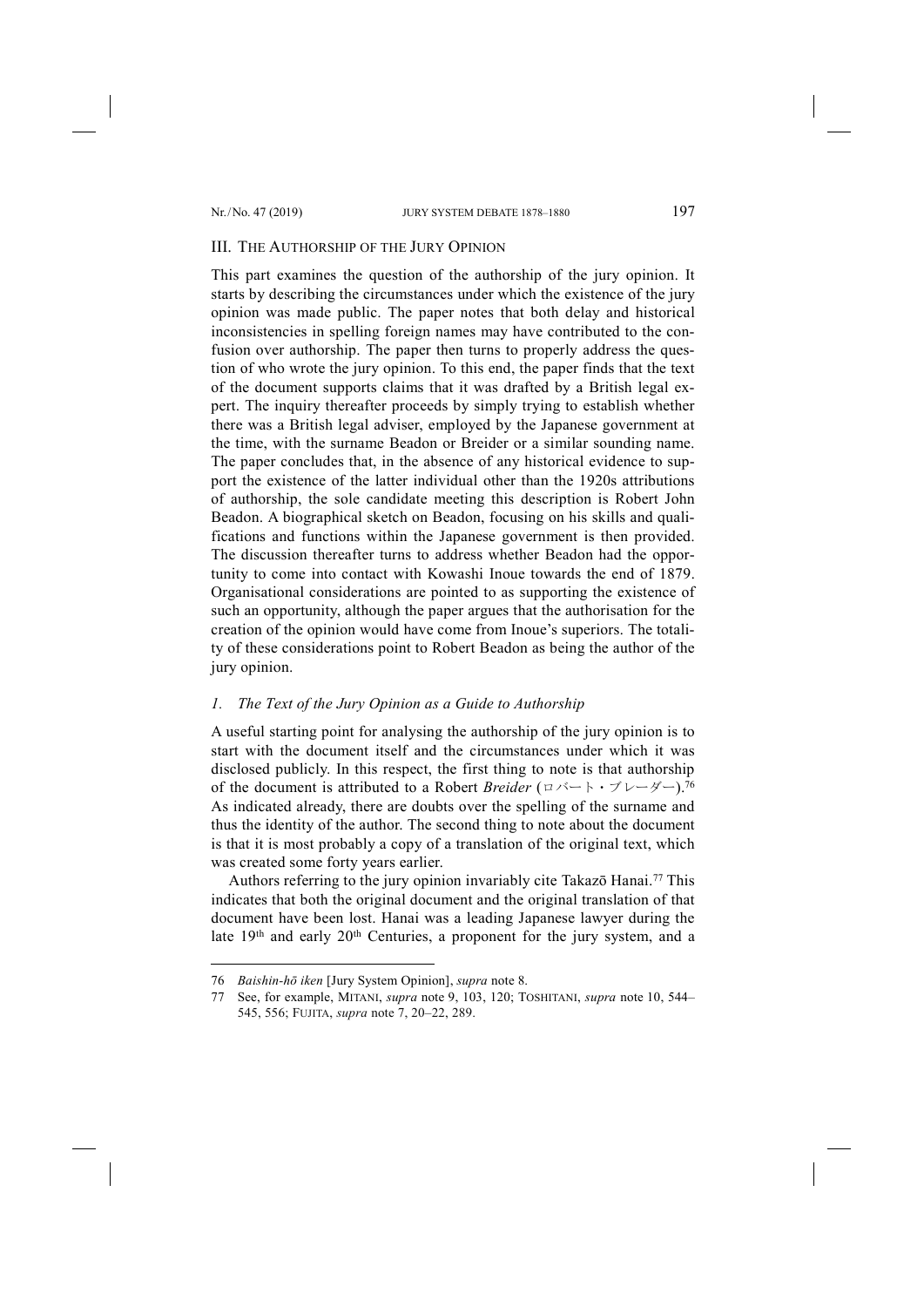member of the Japanese House of Peers during debates over what would become the Jury Act 1923.78 The Jury Act 1923 also faced considerable opposition on its way towards enactment, ultimately resulting in the Japanese system having a number of features that many believe undermined its use.<sup>79</sup> The debate over the law was conducted by reference to the earlier debate, with the key question being over the constitutionality of the jury system. The opposition of Kowashi Inoue, who had went on to play a crucial role in drafting the Meiji Constitution, was highlighted as pointing to an intention on the part of modern Japan's founding fathers to exclude the jury system.80 Proponents of the jury system pointed to contrary historical evidence, such as the jury opinion, to support the contention that the jury system had not been rejected outright but simply postponed.<sup>81</sup>

The reference to the jury opinion during Hanai's speech in the House of Peers appears to have been the first time that opinion was disclosed publicly.82 In this respect, it is important to note that Hanai states in his speech that the opinion had been lent to him by the then Viscount Inoue, and had also been made available to the leader of the opposition in the House of Peers, Reijirō Wakatsuki.<sup>83</sup> Although not certain, it is perhaps safe to presume that the document was the same document that was lent to the Chairman of the Code of Criminal Instruction Review Board, Sakimitsu Yanagiwara, over forty years earlier, or a copy of that document made at roughly the same time. We may also similarly presume that Hanai made a copy of this document, and that it was the text of this copy that was subsequently made available through Hanai's works.

<sup>78</sup> KOKURITSU KOKKAI TOSHO-KAN [National Diet Library], Hanai Takuzo (1868– 1931), Portraits of Modern Japanese Historical Figures *http://www.ndl.go.jp/por trait/e/datas/504.html?cat=163; Baishin-hō* [Jury Act], Law No. 50/1923.

<sup>79</sup> The background to the enactment of the Jury Act 1923 and the main rationales advanced for its failure are discussed in K. ANDERSON/P. KIRBY, Lessons from History: Japan's Quasi-Jury System (saiban'in seido) and the Jury Act of 1923, in: Linnan (ed.), Legitimacy, Legal Development and Change: Law and Modernization Reconsidered (Farnham 2012) 261, 262–271. For a contrary view on Japan's Pre-war jury system, see: D. VANOVERBEKE, The Taishō Jury System: A Didactic Experience, Social Science Japan 43 (2010) 23, 24–26. Professor Vanoverbeke argues that, despite its defects, the Jury Act of 1923 succeeded in enhancing the legal literacy and political awareness of Japanese citizens, particularly by bringing large numbers of people into contact with the justice system for the first time as potential jurors.

<sup>80</sup> HANAI, *supra* note 12, supplement 7–23; MITANI, *supra* note 9, 106–107, 116; ANDERSON/KIRBY, *supra* note 79, 263–265.

<sup>81</sup> HANAI, *supra* note 12, supplement 7–23; MITANI, *supra* note 9, 106–107.

<sup>82</sup> HANAI, *supra* note 12, supplement 14–15.

<sup>83</sup> *Ibid.,* 15. The then Viscount Inoue was Tadashirō Inoue (1876–1959).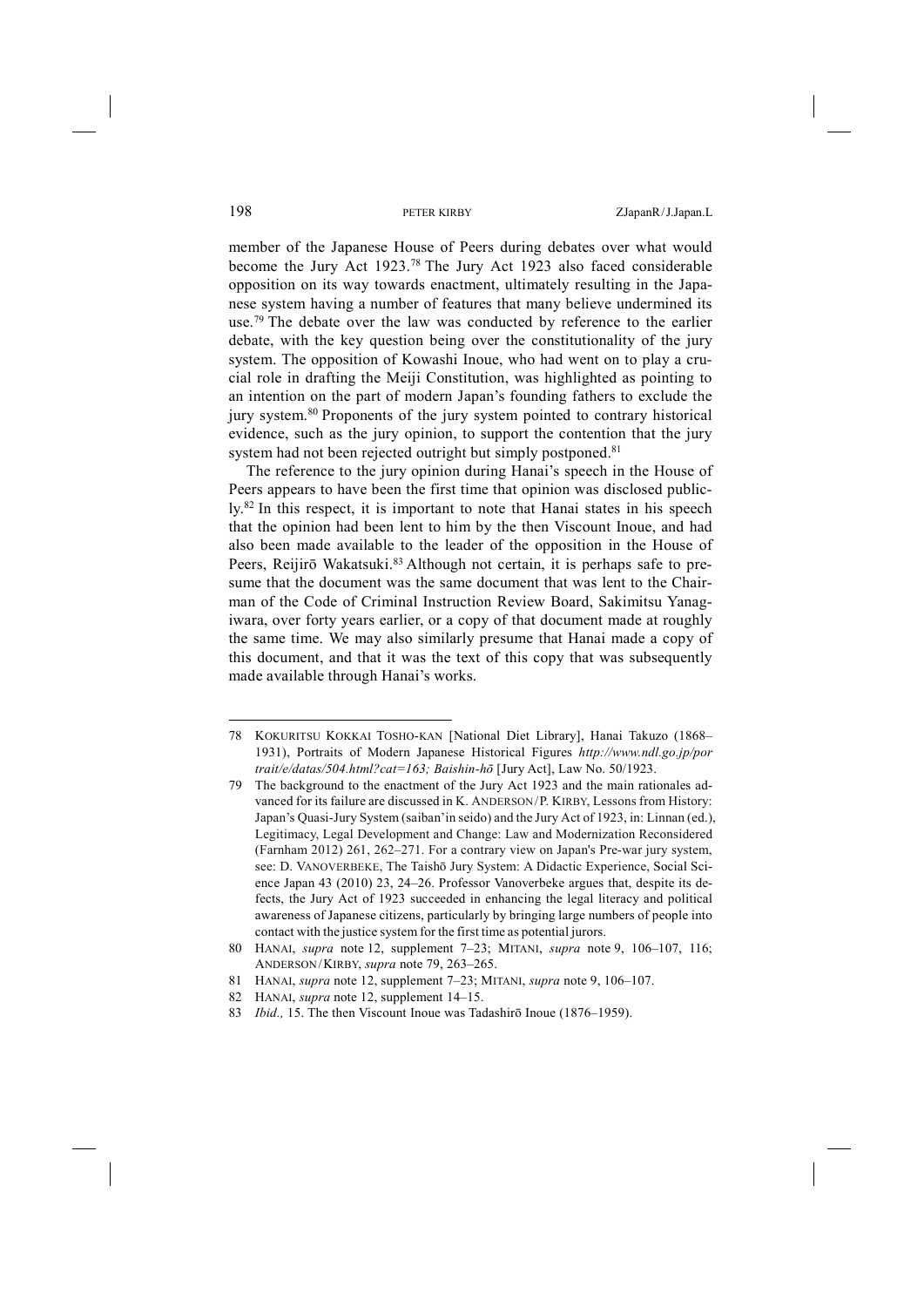The fact that Hanai's document is most likely a copy of the translation made of the original text some forty years earlier has important implications. It raises the possibility that – whether as a result of carelessness, indecipherable text, or deterioration in the original document – errors may have been made in copying the document, or in correctly attributing authorship. That said, it is important to acknowledge that Hanai is consistent in how he spells the author's name.<sup>84</sup> This suggests that Hanai was sure that the author was Robert *Breider.* With this in mind it is much more likely that, to the extent authorship may have been falsely attributed, this was as a result of much earlier factors. To this end, it is worth noting that there seems to have been much less consistency in the spelling of foreign names in the early Meiji Period.85 Nevertheless, even taking this into account, it must be conceded that when tested phonetically there is a considerable difference between Roberto Beaton (ロベルト・ビートン), and other similar sounding spellings for Robert Beadon's name, <sup>86</sup> and Robert Breider, Breida, etc. With this in mind, the best that can perhaps be said is that, whilst there is certainly doubt over the identity of the author of the jury opinion, it is unclear what factors led to that confusion.

The document thankfully provides clearer guidance on the identity of the author as either an Englishman or a Briton. In this respect, it is important to note that the kanji 英人 can refer to either an Englishman or a Briton. The argument in the jury opinion is not simply based on theory, but is framed according to the English experience of having used the jury system over several centuries. The claim that the jury system is nothing more than an ornament in despotic states, for example, is discussed by reference to Eng-

-

86 *Ibid.*

<sup>84</sup> *Ibid.,* 14, 18, 82.

<sup>85</sup> A comprehensive study was not conducted on this point, but Robert Beadon's name were subject to a variety of different spellings in the Japanese language documentation consulted for this paper. The discrepancies, however, tended to be small reflecting either prior Japanese experience with similar names, e.g. Roberto (ロベル ト) instead of Robert (ロバート), or missing pronunciation marks *(dakuten),* e.g. Beaton (ビートン) instead of Beadon (ビードン). The Foreign Ministry folders on Robert Beadon's appointment and resignation as Honorary Consul for Tasmania, which have the advantage of containing both English and Japanese language documents (including letters from Beadon himself), provide a number of examples of this phenomenon. In the Japanese language documents Robert Beadon is usually referred to as  $\Box \triangleleft \vee \lor \vdash \vdash \vdash \vee$  (Roberuto Bīdon) but is occasionally also referred to as ロベルト・ビートン (Roberuto Bīton), ロベルト・ヒートン (Roberuto Hīton), ロバート・ビードン (Roba-to Bīdon), and ロバルト・ビードン (Robaruto Bīdon). See: The appointment of Robert Beadon, an Englishman, as Honorary Consul at Hobart, a British possession, *supra* note 2, 15, 17, 29, 36, 74; Consul Beadon's Resignation. Meiji 21 (1888) to Meiji 22 (1889), *supra* note 2, 11, 25–26.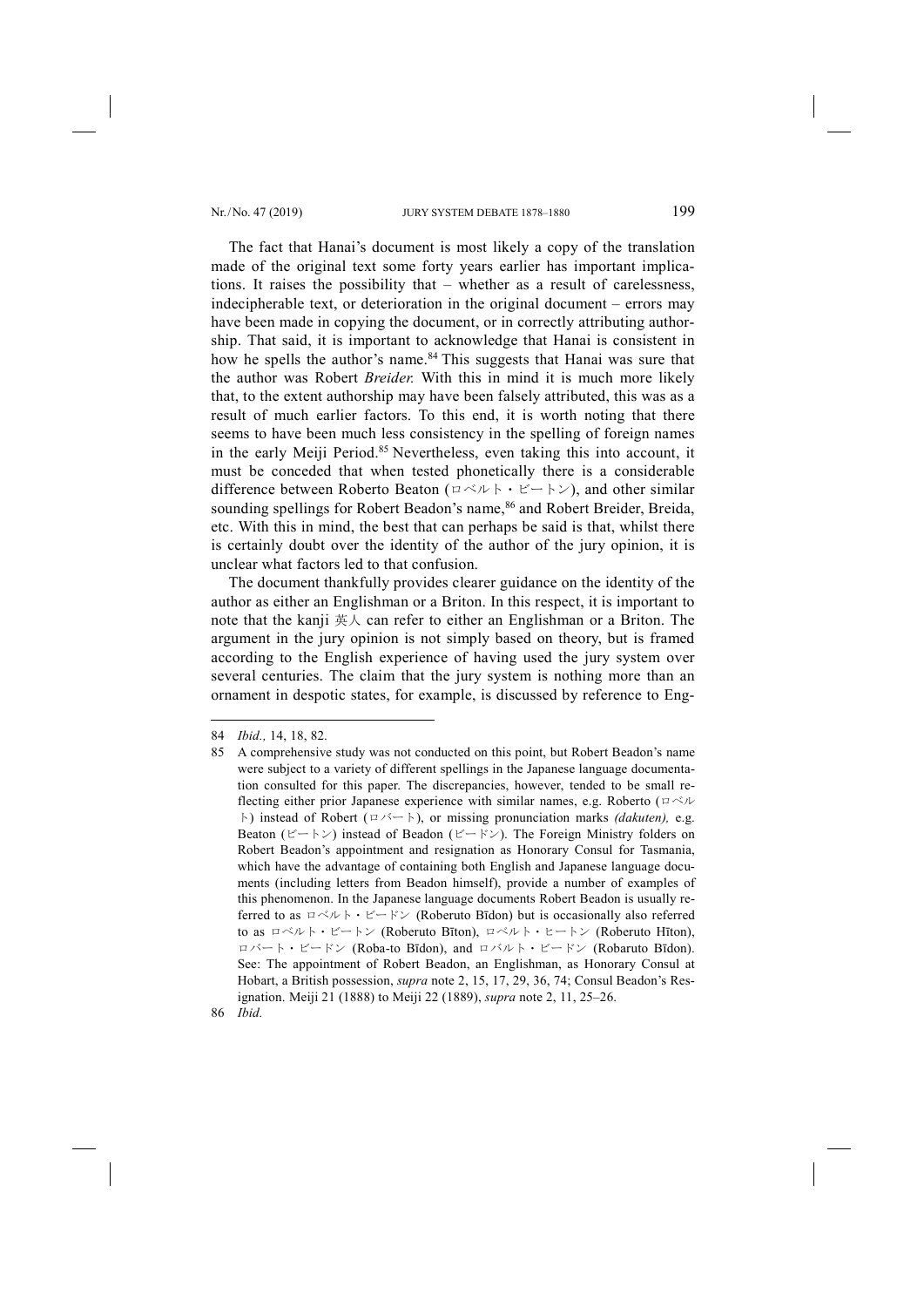land's past as an autocratic kingdom, whilst the merits of the system are directly linked to Britain's existing status as a constitutional state with a politically engaged and freedom loving people.87 The opinion is also remarkable for demonstrating a clear awareness of the jury system's operation within the broader confines of English criminal procedure at the time, particularly in terms of the differences in prosecution that applied in summary trials, jury trials, and state trials.<sup>88</sup>

The year 1879 was also a significant year for criminal procedure in the United Kingdom, marking the first successful attempt to introduce a limited system of public prosecution into England.<sup>89</sup> A system of private prosecution under which individual citizens, rather than government officials, prosecuted felony offences at regular meetings of the assize courts had prevailed until that point in time. Prosecutors in felony proceedings had therefore tended to be either the victim, or a member of the victim's family in homicide cases, although there had long been the capacity for either the Attorney-General or justices of the peace to intervene when required.<sup>90</sup> The last mentioned had played a central role in the operation of the system since the 16<sup>th</sup> Century.<sup>91</sup> Under their oversight, the right of every Englishman to prosecute for breaches of the King's peace had often amounted to an obligation.<sup>92</sup> By the time of the jury opinion, however, the role of the justice of the peace in felony proceedings had largely retreated to that of committal hearings magistrate.<sup>93</sup> The prosecutor's role had also increasingly come to be filled by magistrate clerks and police officers.<sup>94</sup> The distinction drawn in the jury opinion, between types of trial on the basis of whether government prosecutors were a manda-

<sup>87</sup> *Baishin-hō iken* [Jury System Opinion], *supra* note 8, supplement 84–86.

<sup>88</sup> *Ibid.,* 85.

<sup>89</sup> The Prosecution of Offences Act 1879 (UK) introduced the Director of Public Prosecutions (DPP) and six deputy district prosecutors into English criminal procedure. For a detailed discussion on the law and the historical background to its enactment, see: P. B. KURLAND/D. W. M. WATERS, Public Prosecutions in England, 1854–79: An Essay in English Legislative History, Duke Law Journal 8(4) (1959) 493.

<sup>90</sup> LANGBEIN, *supra* note 21, 19–21, 29–34; J. H. LANGBEIN, The Origins of Public Prosecution at Common Law, The American Journal of Legal History 17 (1973) 313, 317–334; J. H. LANGBEIN, Shaping the Eighteenth-Century Criminal Trial: A View from the Ryder Sources, The University of Chicago Law Review 50(1) (1983) 1, 55–84; KURLAND/WATERS, *supra* note 89, 495–497, 512, 514–516, 533, 554.

<sup>91</sup> LANGBEIN, *supra* note 21, 20–21, 32; LANGBEIN (1973), *supra* note 90, 318–334; J. H. LANGBEIN, The Criminal Trial before the Lawyers, The University of Chicago Law Review 45(2) (1976) 263, 280–282; LANGBEIN (1983), *supra* note 90, 55–84.

<sup>92</sup> LANGBEIN (1973), *supra* note 90, 322; KURLAND/WATERS, *supra* note 89, 515.

<sup>93</sup> LANGBEIN (1973), *supra* note 90, 323; KURLAND/WATERS, *supra* note 89, 495–496.

<sup>94</sup> LANGBEIN (1973), *supra* note 90, 323; KURLAND/WATERS, *supra* note 89, 495–497, 505–507, 516, 522, 534–535.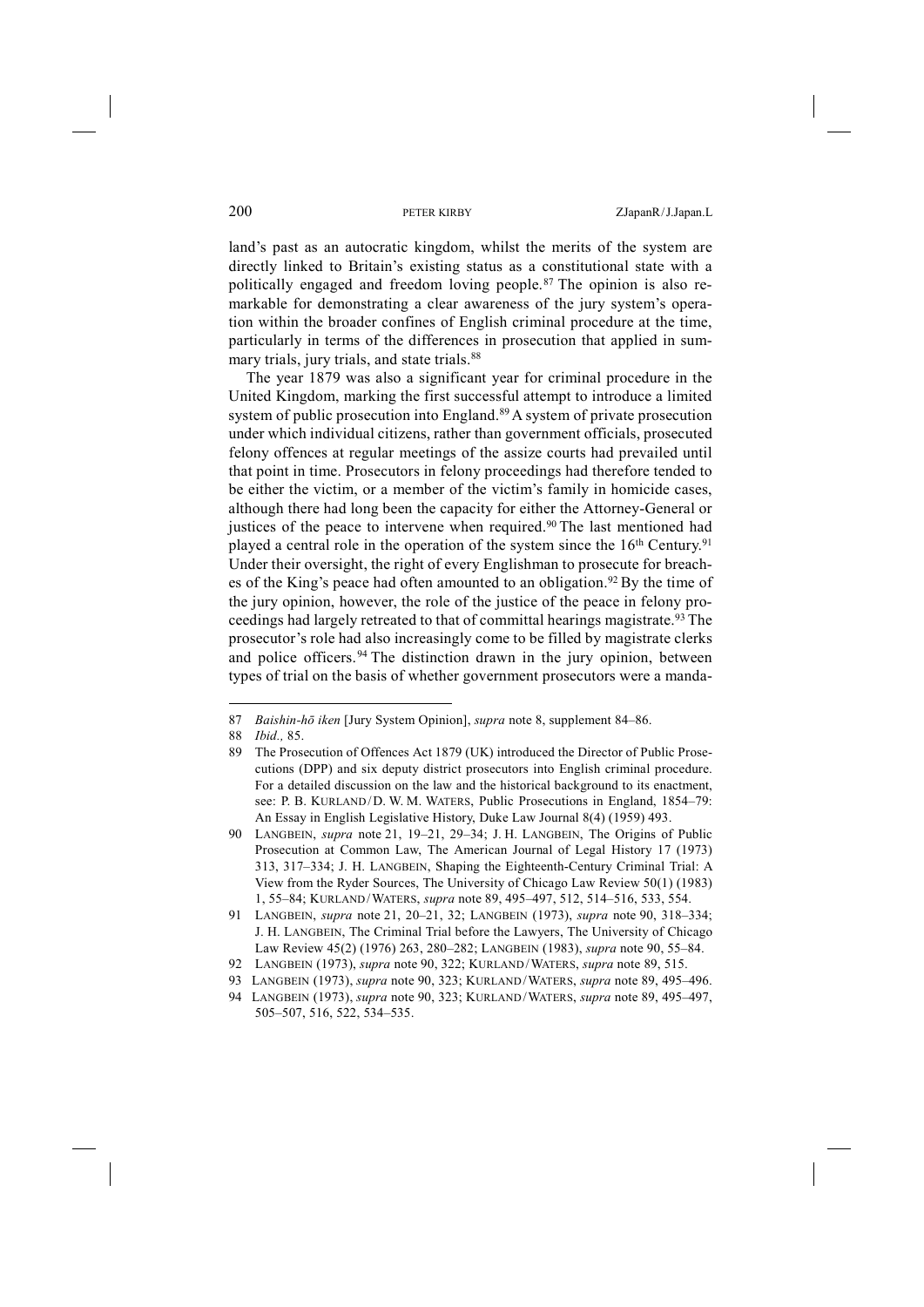-

tory part of the proceedings, nevertheless remained a valid point of comparison even after the introduction of the 1879 law.<sup>95</sup>

The framing of the jury opinion by reference to England's historical use of the system, and the unique features of English criminal procedure to that point in time – particularly in terms of the distinction drawn between summary trials and state trials, on the one hand, and jury trials, on the other, on the basis of government prosecutors being a mandatory part of the former but not the latter – strongly indicates that the author of the jury opinion was an English lawyer, or a British one at the very least.<sup>96</sup> Even this certainty, over the identity of the author as English or British, must however be subject to some qualification. One of the leading experts on the historical development of English legal institutions at the time was Rudolf von Gneist, a famous Prussian jurist who would later be consulted by the Japanese government over the framing of the Meiji Constitution.<sup>97</sup> Japan's foreign em-

<sup>95</sup> The Director of Public Prosecutions was to prosecute only in exceptional cases where an individual failed or refused to prosecute, or where there was a substantial public interest in prosecution by virtue of the matter's complexity, notoriety, or importance: KURLAND/WATERS, *supra* note 89, 514, 549–552, 557–560.

<sup>96</sup> HANAI, *supra* above 12, supplement, 82, 85. On the differences that existed between the prosecution of offences in State Trials and in ordinary felony trials, see: LANGBEIN (1973), *supra* note 90, 315–317; LANGBEIN (1976), *supra* note 91, 264– 267.

<sup>97</sup> Rudolf von Gneist (1816–1895) wrote extensively about the historical development of English public law from the 1840s through to the latter years of his life. His works on the subject include *Adel und Ritterschaft in England* [Nobility and Knighthood in England], in 1853, *Darstellung des heutigen englischen Verfassungsund Verwaltungsrechtes* [Exposition of Modern English Constitutional and Administrative Law], published in two parts in 1857 and 1860, and *Verwaltung, Justiz, Rechtsweg, Staatsverwaltung und Selbstverwaltung nach englischen und deutschen Verhältnissen* [Administration, Justice, Procedure, National Administration and Self-administration in English and German Conditions], in 1869: C. BORNHAK, Rudolf von Gneist, The Annals of the American Academy of Political and Social Science 7 (1896) 253, 253, 256–258, 265. An overview of the scope and rationale for Gneist's research is provided in the author's preface to his most well-known work on English Constitutional law, *Englische Verfassungsgeschichte* [The History of the English Constitution]: R. GNEIST, The History of the English Constitution (Ashworth trans., London 1886) iii–x. Significantly, from the perspective of this paper, Gneist was also an advocate for the jury system: BORNHAK at 253, 260; FORSYTH, *supra* note 9, 314, 327, 329–330. His book *Trial by Jury* was published in Berlin in 1849. Despite this, Gneist nevertheless indicated, in lectures given to high ranking Japanese officials touring Europe to examine constitutions from 1882, that Japan should not adopt the Prussian Constitution's jury provision, Article 94, in framing its own constitution: MITANI, *supra* note 9, 117. The Japanese government had by this time already decided to adopt the Prussian Constitution as basis for what would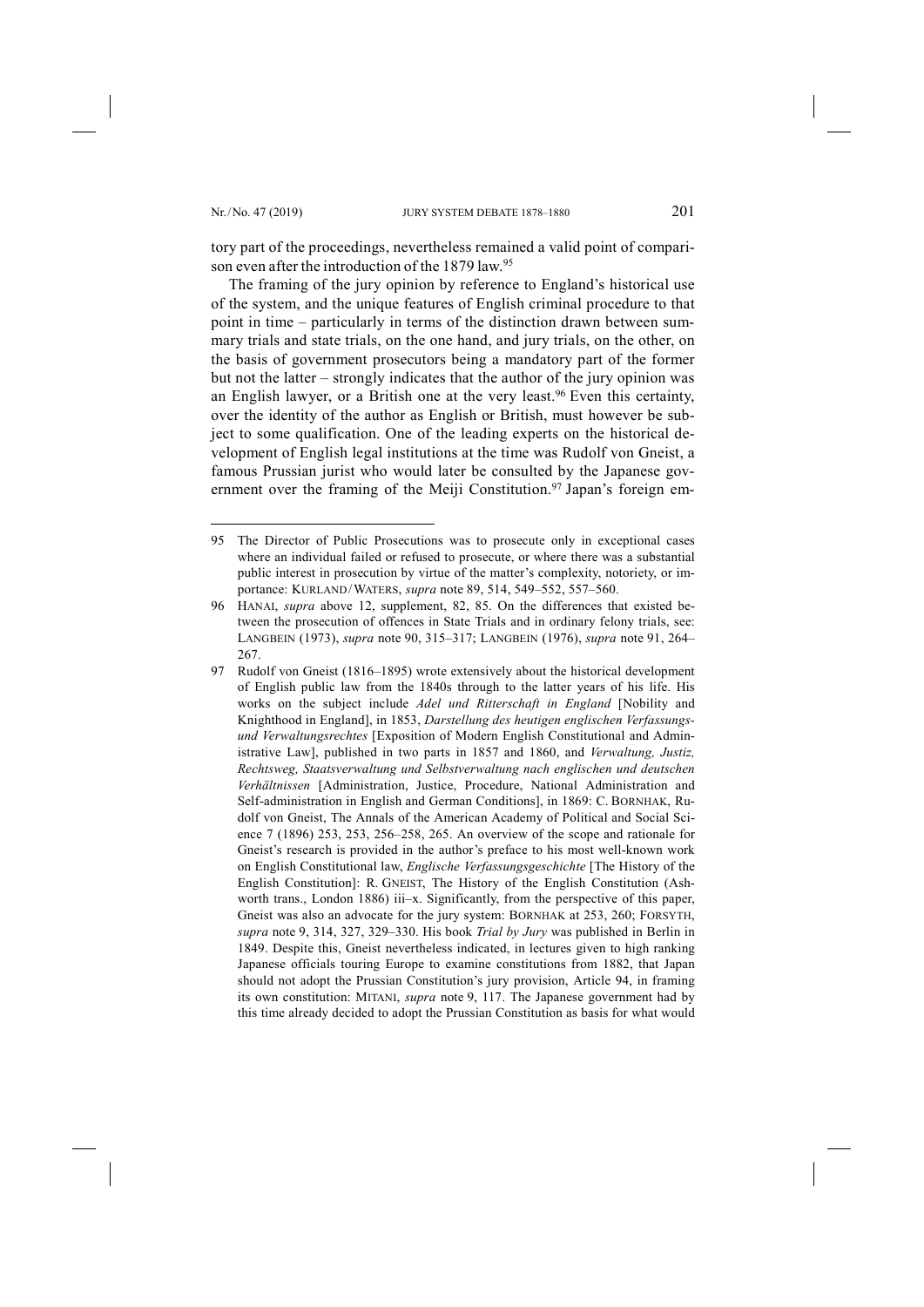ployees included German nationals who would have been familiar with Gneist's body of work, most notably Hermann Roesler.<sup>98</sup> With this in mind it is safer to say that, on the basis of the text of the document itself, the writer of the jury opinion was a legal expert with a significant knowledge of the jury system's contemporary and historical operation in England. The writer was therefore most likely an Englishman or a Briton.

On the basis of the above, it is clear that the document itself is of only limited assistance in identifying the author of the jury opinion. As a result, it is necessary to look beyond the document to other sources, particularly primary materials, to assist in that identification. The letters between Kowashi Inoue and Sakimitsu Yanagiwara, referred to earlier, are one such source.<sup>99</sup> As already noted they indicate that a Mr Beadon, or Mr Beaton, is the author of the jury opinion.

## *2. Establishing the Author's Identity through Other Sources*

Before providing further details on the range of materials that were referred to, it is important to briefly address the range of the inquiry that was undertaken. The focus of the search was upon the two names currently associated with the jury opinion. As a result, the inquiry was limited, at the first in-

98 According to Beckman, Roesler was a protégé of Rudolf von Gneist and, like his mentor, was also an expert on English and German constitutional law: BECKMAN, *supra* note 66, 58, note 24. Carl Friedrich Hermann Roesler (1834–1894) arrived in Japan at the end of 1878 to assume a position as an adviser to the Foreign Ministry in replacement of E. Peshine Smith, who had returned home to the United States upon the completion of his contract in 1876. With the possible exception of Boissonade, Roesler was to have a greater impact than any other foreign employee on Japan's legal modernisation with his most important contribution being to the drafting of the Meiji Constitution. Roesler returned home to Europe in 1893, where he died soon afterwards in Austria in 1894: UMETANI, *supra* note 62, 37–40; PITTAU, *supra* note 50, 260–270; SIEMES (1962), *supra* note 72; SIEMES (1964), *supra*  note 72. Noboru Umetani argues that Roesler's employment, as a replacement for the American Smith, demonstrates that the Meiji leadership was already beginning to look towards Germany, and particularly Prussia, as a model for Japan's institutional development in 1878: at 38.

become the Meiji Constitution: AKITA, *supra* note 6, 41, 44, 49, 56–57, 60–61. Taichirō Mitani therefore believes that Gneist's opposition was a decisive blow against constitutional recognition for the right to trial by jury under that document: at 117. In this respect it is worthwhile noting that Gneist was highly sceptical that Japan would be able to transition into a constitutional state, at least in the short term: S. HIRAKAWA (Wakabayashi trans.), Japan's turn to the West, in: Jansen (ed.), The Cambridge History of Japan, Volume 5: The Nineteenth Century (Cambridge 1988) 432, 433–435.

<sup>99</sup> INOUE KOWASHI DENKI HENSAN IIN-KAI, *supra* note 56, 230–232.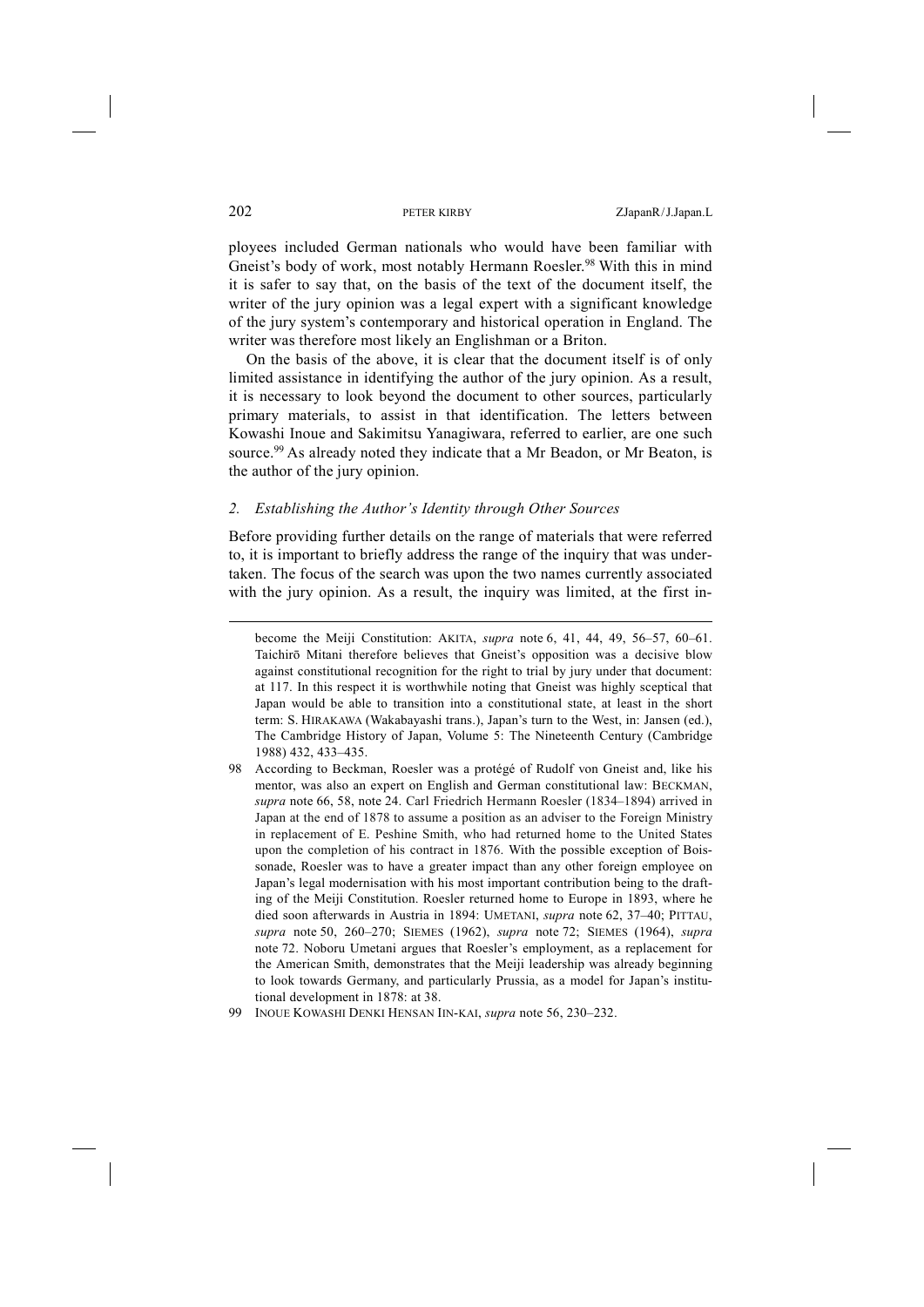stance, to simply trying to establish whether there were foreigners within Japan at the time with the surnames Beadon or Breider, or similar sounding names. Both English and Japanese spellings were used, for the names and their variants, in conducting the search. The initial inquiry may appear to have been excessively wide. This, however, fails to take account of the small size of the resident Western population at the time. Whilst there are doubts over the accuracy of the figures,<sup>100</sup> Western residents in Japan were numbered at only 2,447 people in 1878 and 2,398 people in 1879.<sup>101</sup> The majority of such individuals resided in the treaty ports. Having identified names, the inquiry was then extended to locating materials to establish whether any such individual was employed by the Japanese government. At the same time, research was undertaken to establish whether the individual possessed the qualifications necessary for the drafting of the jury opinion – in terms of both legal expertise and status within the Japanese government.

A range of sources were referred to during the above process. The pages of the Japan Weekly Mail, particularly the passenger lists in the 'Shipping Intelligence', and the Chronicle & Directory for China and Japan were consulted to identify names. The same sources, court and government records, online search engines, and documentary archives were then used to confirm employment by the Japanese government, and to provide details on the nature of any such employment. Further inquiries, using materials from outside Japan, were thereafter undertaken to create a more complete picture. Secondary sources were also consulted with the main focus being upon works on Boissonade and Kowashi Inoue, the historical development of Japan's laws and legal institutions (especially its criminal procedure law), Japanese jury history, early-Meiji political history, treaty revision, and foreign hirelings in Meiji era Japan. Whilst all these works have been invaluable in understanding and assessing the importance of the jury opinion, they have provided only limited assistance in identifying its author.

Using the above process, the author was unable to identify a single individual in the Japanese government service with the relevant legal expertise and a name sounding similar to *Breider.* In saying this, it is important to acknowledge that a number of names were identified at first instance which could, at least in part, have met the name requirements. Belder and Bredon are two such examples from the pages of the Japan Weekly Mail.<sup>102</sup> These

<sup>100</sup> The Japan Weekly Mail, 13 September 1879, 1219.

<sup>101</sup> *Ibid.*; C. ROBERTS, British Courts and Extra-territoriality in Japan, 1858–1899 (Leiden 2014) 358.

<sup>102</sup> "Shipping Intelligence", The Japan Weekly Mail, 13 September 1879, 1227; "Shipping Intelligence", The Japan Weekly Mail, 4 October 1879, 1334; "Shipping Intelligence", The Japan Weekly Mail, 14 February 1880, 255.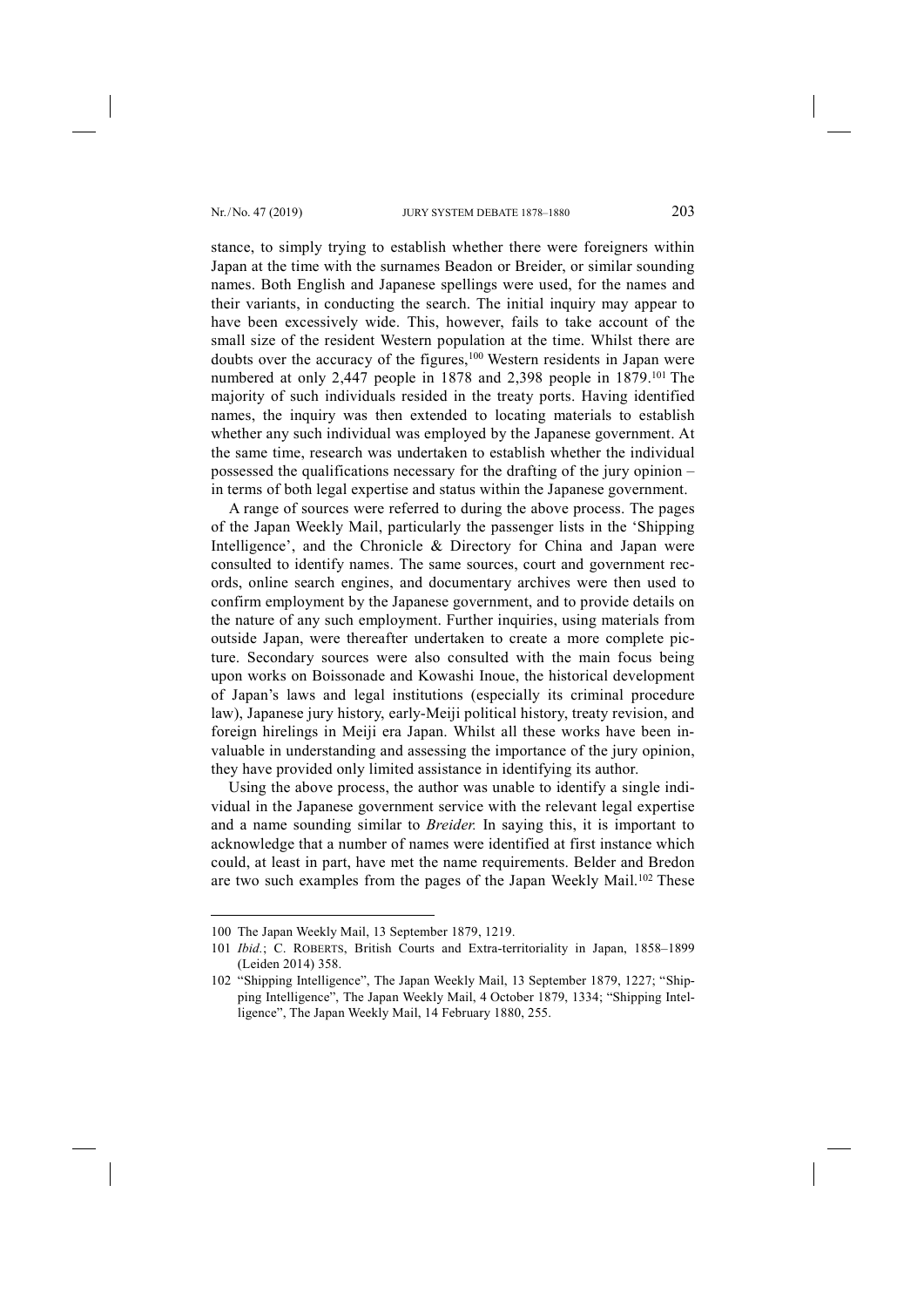names, and others, were largely dismissed for failing to meet the other requirements in terms of proof of Japanese government service and legal expertise. Other considerations also, on occasion, played a part. Additional research, for example, indicated that the Robert E Bredon referred to in the passenger lists of the Japan Weekly Mail was most likely Sir Robert E Bredon, a significant British citizen in China rather than Japan.103

Outside of the Hanai text there appears to be no evidence within primary sources, either in English or Japanese, that a British legal adviser with a name at least similar to *Breider* was employed by the Japanese government during this time. There are, however, secondary sources to suggest that such an individual existed. In his pioneering English language work on citizen participation in the administration of justice in Japan, Professor Dimitri Vanoverbeke refers to the author of the jury opinion as 'Robert Brader'.104 In referring to the text of that document, Professor Vanoverbeke once again cites Hanai but refers to 'Hanai Takuzō Documents National Diet Library, Call No.28' rather than to the *Shōtei Ronsō.* <sup>105</sup> Without access to the relevant source, it has been impossible to confirm whether there are differences between the two sources. It is, moreover, unclear from Professor Vanoverbeke's own work whether he is referring to the Japanese text or to a hitherto unknown copy of the original English text. For reasons already provided, the latter seems extremely unlikely. More so considering the contrary evidence over authorship, and the absence of any other evidence to substantiate the named adviser's existence.

The introduction to this paper provides perhaps the strongest indication that the author had considerably more success finding documentary sources to both substantiate the existence of a Robert Beadon in Japan, and to establish that he was a legal adviser to the Japanese government at the time of jury opinion's creation. It is, moreover, clear from this research that Robert John Beadon was one of the most senior foreign advisers to the Meiji Government at the time. By pulling together the fragments of information provided across the sources it is possible to catch a glimpse of a significant figure from Japan's past, whose presence has been obscured by the passage of time. The paper will hereafter provide a brief biographical sketch on Robert Beadon, focusing upon his time in Japan and highlighting his role as courtroom practitioner, draftsman, and adviser to the Japanese government.

<sup>103</sup> The Chronicle & Directory for China, Japan, & the Philippines for the Year 1879 (Hong Kong 1879) 57.

<sup>104</sup> VANOVERBEKE, *supra* note 15, 52–53, 186–187, 190.

<sup>105</sup> *Ibid.,* 190; HANAI, *supra* note 12.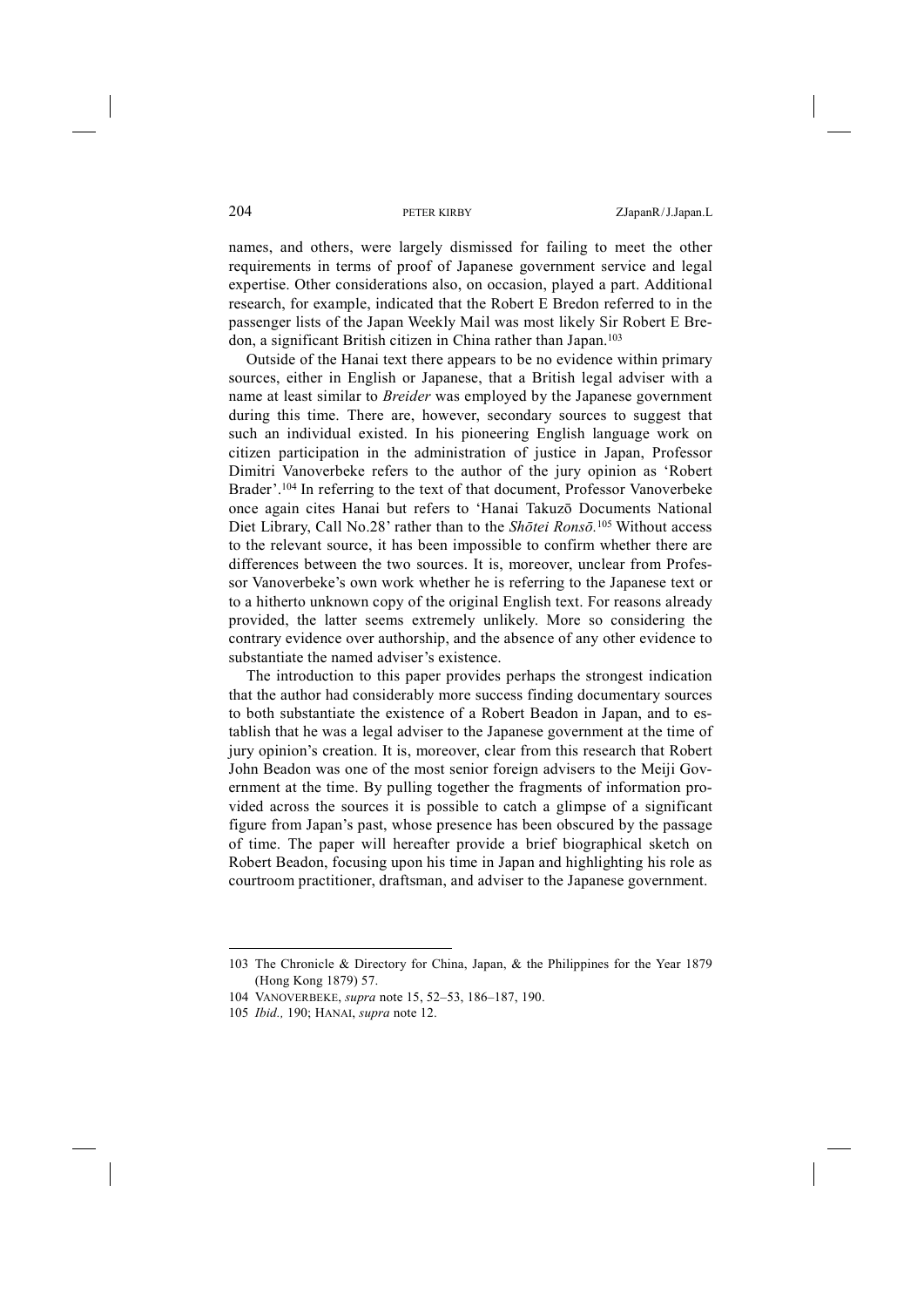## *3. Robert John Beadon (1844–1933) and Japan*

Robert John Beadon (11 April 1844 – 28 September 1933), barrister-at-law, was tertiary-educated at Oxford, where he completed a Bachelor of Arts. At the age of 23, and while still resident at Exeter College, Beadon applied for admission to the Inner Temple. He was admitted to that institution on 3 May 1867. Three years later, on 17 November 1870, he was called to the bar.106

On 1 November 1876 Robert Beadon attended the headquarters of Matheson & Co in London, at 3 Lombard Street, to enter into an employment contract with the Japanese government.<sup>107</sup> Hugh Mackay Matheson, a Scottish industrialist and senior partner with Matheson & Co, signed on behalf of the Japanese government.108 Matheson was one of a very select group of British residents trusted by the Japanese government to act in its interests.109 He had links with the then Minister for Public Works, Hirobumi Itō, and Deputy-Envoy for Japan, Kaoru Inoue, going back to their time as members of the Chōshū Five group of students, who had broken the Tokugawa Shogunate's travel laws to study in Britain in 1863.110 A hand written Japanese translation of the contract signed between Robert Beadon and Matheson, on behalf of the Japanese government, still exists. The translation, prepared by or on behalf of Kaoru Inoue at the time of requesting Beadon's transfer to the exclusive control of the Foreign Ministry on 6 June 1881, includes variations to the contract made to that time.<sup>111</sup>

Under the terms of the contract, the three ministries of Home, Finance, and Public Works agreed to employ Robert Beadon for the term of five years from the date of his arrival in Japan, with each of the relevant minis-

<sup>106</sup> "Calls to the Bar", The Solicitors' Journal and Reporter 15 (1870–1871) 48; "Robert John Beadon", The Inner Temple Admissions Database, *http://www.innertemple archives.org.uk/detail.asp?id=15719.*

<sup>107</sup> Employment Contract between Hugh Mackay Matheson on behalf of the Japanese Imperial Government and Robert John Beadon, 1 November 1876, in: INOUE, *supra*  note 65, 3.

<sup>108</sup> *Ibid.,* 3.

<sup>109</sup> O. CHECKLAND, Britain's Encounter with Meiji Japan, 1868–1912 (Basingstoke 1989) 173–174, 179, 292 note 30; B. DUKE, The History of Modern Japanese Education: Constructing the National School System, 1872–1890 (New Brunswick 2009) 28–31, 173–175; A. COBBING, The Japanese Discovery of Victorian Britain: Early Travel Encounters in the Far West (Richmond 1998) 103, 110, 118.

<sup>110</sup> Hirobumi Itō was to acknowledge the debt that he owed to Matheson in 1895, 'Yes, I was one of Mr Matheson's boys. I owe him a great deal and I shall never forget his home at Hampstead though it is thirty-one years since I saw it': Westminster Gazette*,* 4 March 1895, in: CHECKLAND, *supra* note 109, 292 note 30.

<sup>111</sup> Employment Contract between Hugh Mackay Matheson on behalf of the Japanese Imperial Government and Robert John Beadon, *supra* note 107, 3.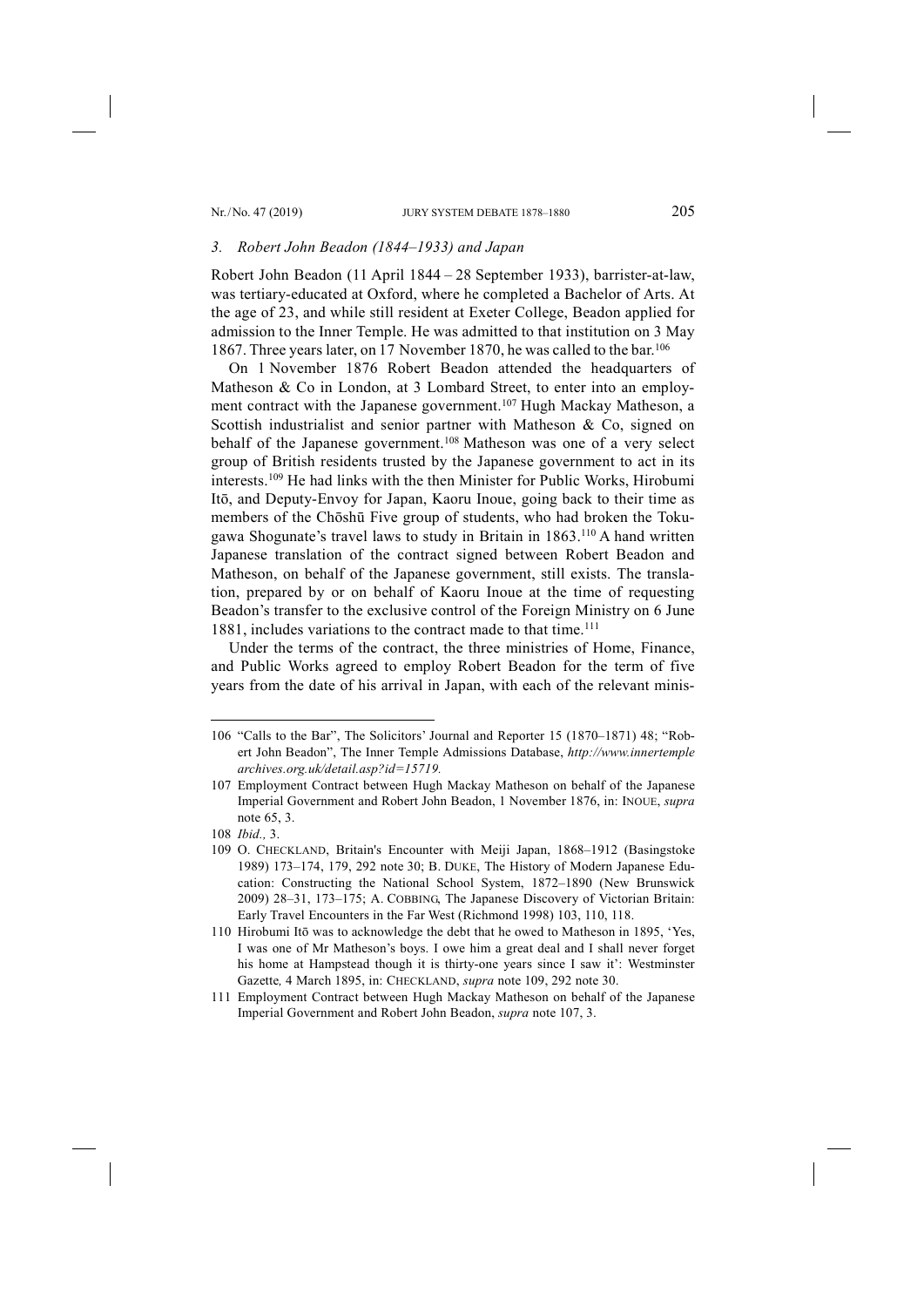tries making equal contributions towards meeting Beadon's salary of 650 gold yen per month.112 This sum was comparable to that paid to senior members of the Japanese government at the time.<sup>113</sup> On 11 June 1879, the parties agreed to delete and replace the terms of Clause 7 of the contract. Beadon was to henceforth be paid the princely sum of 1,000 silver yen per month, which exceeded the salary paid to even Grand Minister of State Sanetomi Sanjō.<sup>114</sup> The funds moreover were to be paid on a retainer basis, one year in advance, on 1 May for every remaining year of the contract.115

There is no explanatory note accompanying the contract to explain the large increase in Beadon's salary in 1879. The author Akihisa Fujiwara has, however, elsewhere suggested that Robert Beadon was assigned to special duties within the Ministry of Foreign Affairs around November 1879.116 The increase could therefore simply reflect preparatory steps taken by Kaoru Inoue, the then Public Works Minister, to compensate Beadon for the additional work he was to assume after Inoue became Foreign Minister on 10 September 1879. At the very least it is safe to presume that the salary increase was a reflection of the scope of Beadon's work, the confidence of the Japanese government in his abilities, and the need for the latter to retain his services.

Before proceeding to examine the contract further, it is worthwhile to compare Beadon's level of pay with that of Boissonade. Boissonade at the time received a regular payment of 1,200 gold yen per month, supplemented by 'additional stipends' for his services to the Grand Council State.117 In so far as money is a measure of worth, it is therefore clear that the Japanese government valued Boissonade's contribution to the modernisation of Japan more than Beadon's. By the same measure, as one of the other most highly paid legal advisers working for the Japanese government, it is likewise clear that Beadon would have been a worthwhile ally in any dispute with the French professor.

Clauses 3 to 6 of the employment contract set out Beadon's obligations under the agreement. Clause 3 provided that he was to notify the Minister for Public Works immediately upon arriving at Yokohama. Beadon was to thereafter undertake his professional responsibilities in compliance with the

<sup>112</sup> *Ibid.,* 1, 6 cl. 7.

<sup>113</sup> H. J. JONES, Live Machines Revisited, in: Beauchamp/Iriye (eds.), Foreign Employees in Nineteenth-Century Japan (Boulder 1990) 17, 20–21.

<sup>114</sup> Employment Contract between Hugh Mackay Matheson on behalf of the Japanese Imperial Government and Robert John Beadon, *supra* note 107, 8–9; UMETANI, *supra* note 62, 91.

<sup>115</sup> *Ibid.*

<sup>116</sup> FUJIWARA, *supra* note 65, 23.

<sup>117</sup> JONES, *supra* note 3, 40.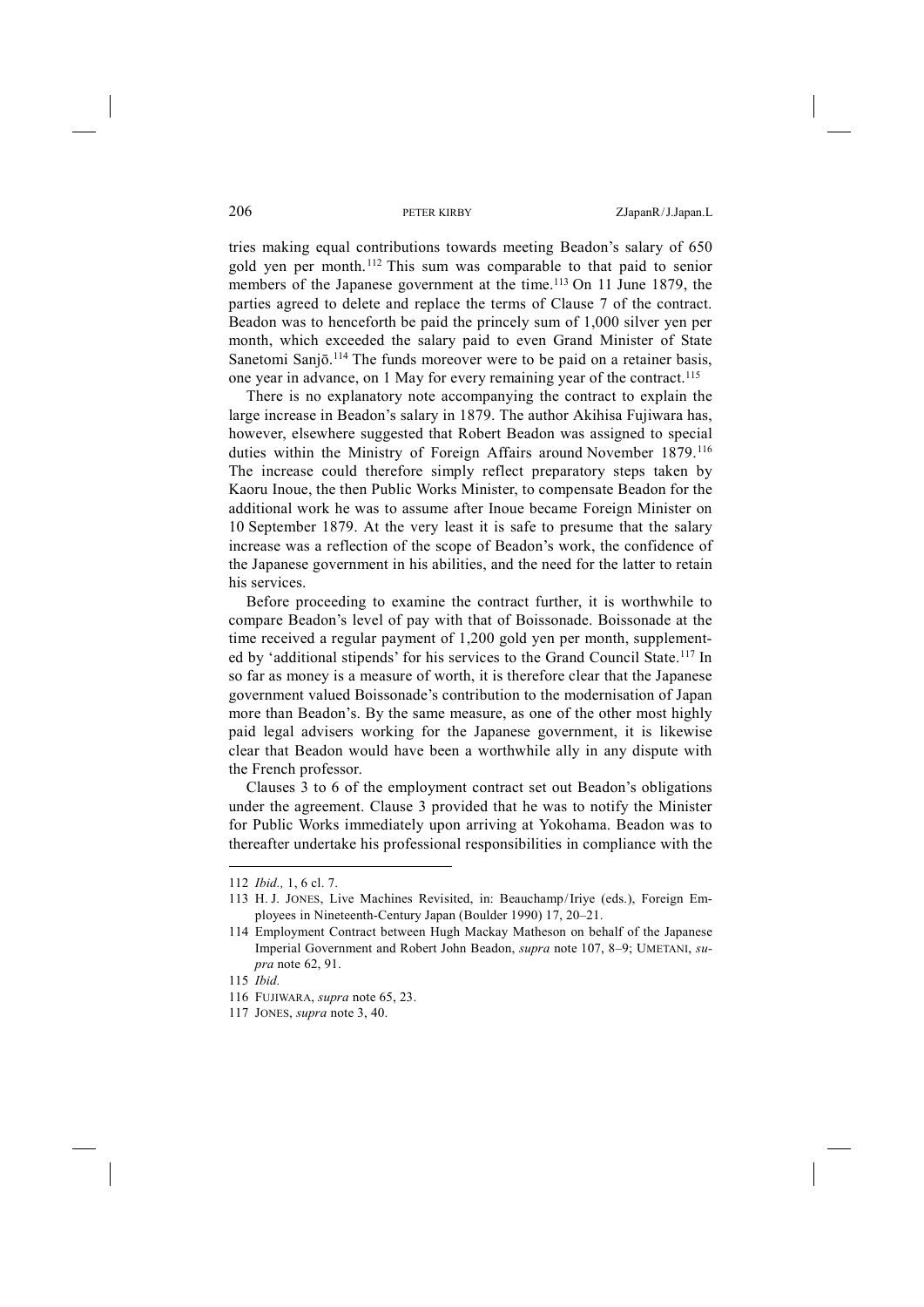-

directions of the Finance Minister, Minister for Public Works, and Home Minister. Clause 4 set out Beadon's professional responsibilities. It provided that he was to examine contracts and other legal documents, and to provide advice to the government on all matters relating to law. Beadon was to act for the government in civil and criminal proceedings before Japan's domestic courts, the consulate courts, and foreign courts overseas. He was to furthermore also represent the Japanese government in arbitration proceedings and committee hearings. The clause also provided that Beadon was to draft rules and regulations for the various government departments, and to advise and act in conjunction with the government's other advisers in the performance of his duties. He was to otherwise act in accordance with the reasonable directions of the ministers or their deputies, serve the Japanese government faithfully, and to respect the laws, customs and religious beliefs of Japan. Clause 5 prohibited Beadon from engaging in business, trade or commerce, or acting for anyone other than the Japanese government. Under Clause 6 Beadon was required to furnish himself with all the books necessary for practicing law at his own expense.

The remainder of the employment contract dealt with the government's obligations under the agreement, and the circumstances under which the contract could be prematurely ended. Clauses 2 and 10 required the Japanese government to provide Beadon with a 1<sup>st</sup> class ships fare and travel money, both to commence his contract in Japan and to return to England after its completion.118 Clause 8 placed similar obligations on the government with respect to providing Beadon with a home, and compensating him for travel associated with work. Clauses 9 and 10 dealt with the early termination of the contract, with the former applying in cases of injury or illness and the latter applying in cases of breach of contract. A  $1<sup>st</sup>$  class ships fare back to England and travel funds were provided in the first situation. The second resulted in immediate dismissal.

On 9 February 1877, Robert Beadon and his wife and infant son arrived at Yokohama from Hong Kong.119 Over the course of the next six years, until his premature departure from Japan in December of 1882, Beadon was to act as the Japanese government's standing legal counsel for disputes involving foreign interests and as a legal adviser to several ministries, starting with the three ministries of Home, Finance and Public Works on 9 February 1877 before transferring exclusively to the Ministry of Foreign Af-

<sup>118</sup> The obligation in Clause 2 was actually upon Matheson but he, of course, was acting for the Japanese government.

<sup>119</sup> "Shipping Intelligence", The Japan Weekly Mail, 10 February 1877, 69; INOUE, *supra* note 65, 1.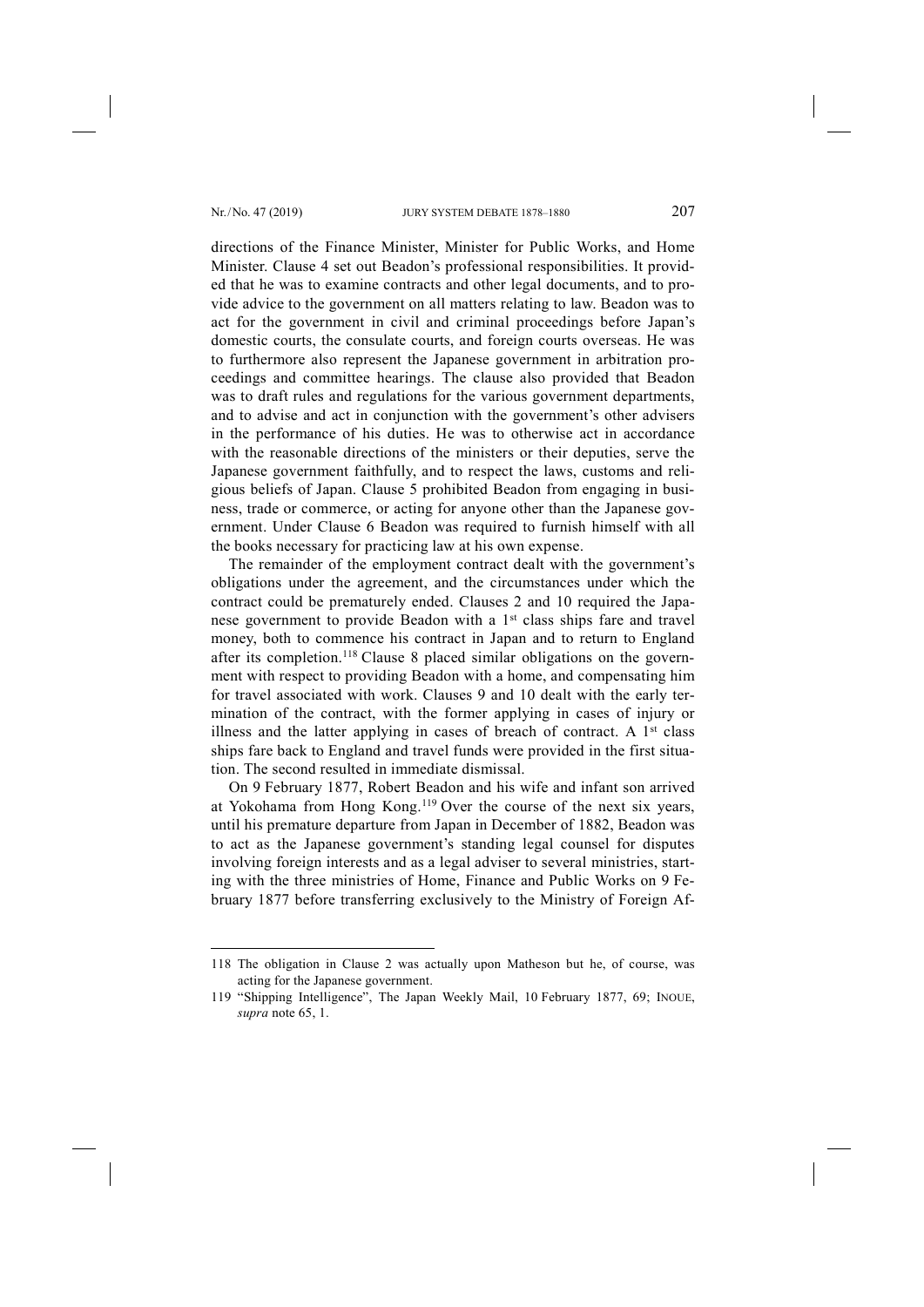fairs from 1 July 1881. Beadon's transfer to the last mentioned was accompanied by a one year extension to his contract.<sup>120</sup>

Beadon, like Boissonade before him, was to discover that foreign employees were essentially shared government resources that were used to meet the most pressing issues of the day. Thus, he was to have occasion to provide advice to the Minister of Navy on legal action in England,121 and to both advise and draft regulations for the Hokkaido Development Commission.122 The paper earlier also referred to Beadon's assignment to special duties in the Foreign Ministry in November of 1879, well before his transfer to its exclusive control on 1 July 1881.<sup>123</sup> He also represented the same ministry in legal proceedings prior to the latter date.<sup>124</sup>

An exchange of letters between Home Minister Hirobumi Itō and Naval Minister Sumiyoshi Kawamura, in February 1879, demonstrates that there was considerable demand within the Japanese government for access to Beadon's expertise. On 3 February 1879, Kawamura wrote to Itō to express

<sup>120</sup> The Japan Weekly Mail, 30 December 1882, 1274; "Shipping Intelligence", The Japan Weekly Mail, 6 January 1883, 14; INOUE, *supra* note 65, 1–2; JONES, *supra*  note 3, 43. The last-mentioned work states that Beadon was employed from 1877– 1887. The research for this paper, however, indicates that he was only employed from 9 February 1877 through to the same date in 1883. The Japan Weekly Mail citations in this note furthermore suggest that Beadon was forced to take a leave of absence on 30 December 1882, as a result of his wife falling ill, and never returned to Japan thereafter.

<sup>121</sup> R. BEADON, Letter to Sumiyoshi Kawamura, 7 February 1879, in: The National Institute for Defence Studies, Ministry of Defence (ed.), *Sotoiri 130 Naimu torishirabe-kyoku yori sōfu Bīdonshi yori soshō shorui* [External-Incoming 130 Sent from the Home Ministry Studies Department – Litigation documents from Mr Beadon], Japan Center for Asian Historical Records, Reference Code: C0910 3475500, 1348, *https://www.jacar.go.jp/english/.*

<sup>122</sup> K. KURODA, *Reminton sha dan'yaku hikiwatashi seikyū jiken no Kaitaku-shi bengoshi toshite shin-ninjō* [Credentials as the Hokkaido Development Commission Legal Representative for the Remington Co ammunition delivery case], Letter to Robert Beadon, 18 June 1878, Hokkaido University Northern Studies Collection Database, *https://www2.lib.hokudai.ac.jp/cgi-bin/hoppodb/record.cgi?id=0C00363 0000000000*; R. BEADON, *Kaitaku-shi oyatoi gaikoku-jin ryohi, shukuhaku-hi kitei (Eibun sōan)* [Hokkaido Development Commission Foreign Employees Travel Expenses, Lodging Expenses Regulations (English draft)], Hokkaido University Northern Studies Collection Database, *https://www2.lib.hokudai.ac.jp/cgi-bin/hop podb/record.cgi?id=0C048300000000000* .

<sup>123</sup> FUJIWARA, *supra* note 65, 23.

<sup>124</sup> M. TERAJIMA, Letter to Robert Beadon, 23 October 1878, in: Gaimu-shō [Ministry of Foreign Affairs] (ed.), *Nihon gaikō bunsho dai-jūik-kan ji Meiji jūichi-nen ichigatsu shi Meiji jūichi-nen jūni-gatsu* [Japanese Diplomatic Documents, Volume 11: January–December 1878] (Tōkyō 1950) 401 No. 192.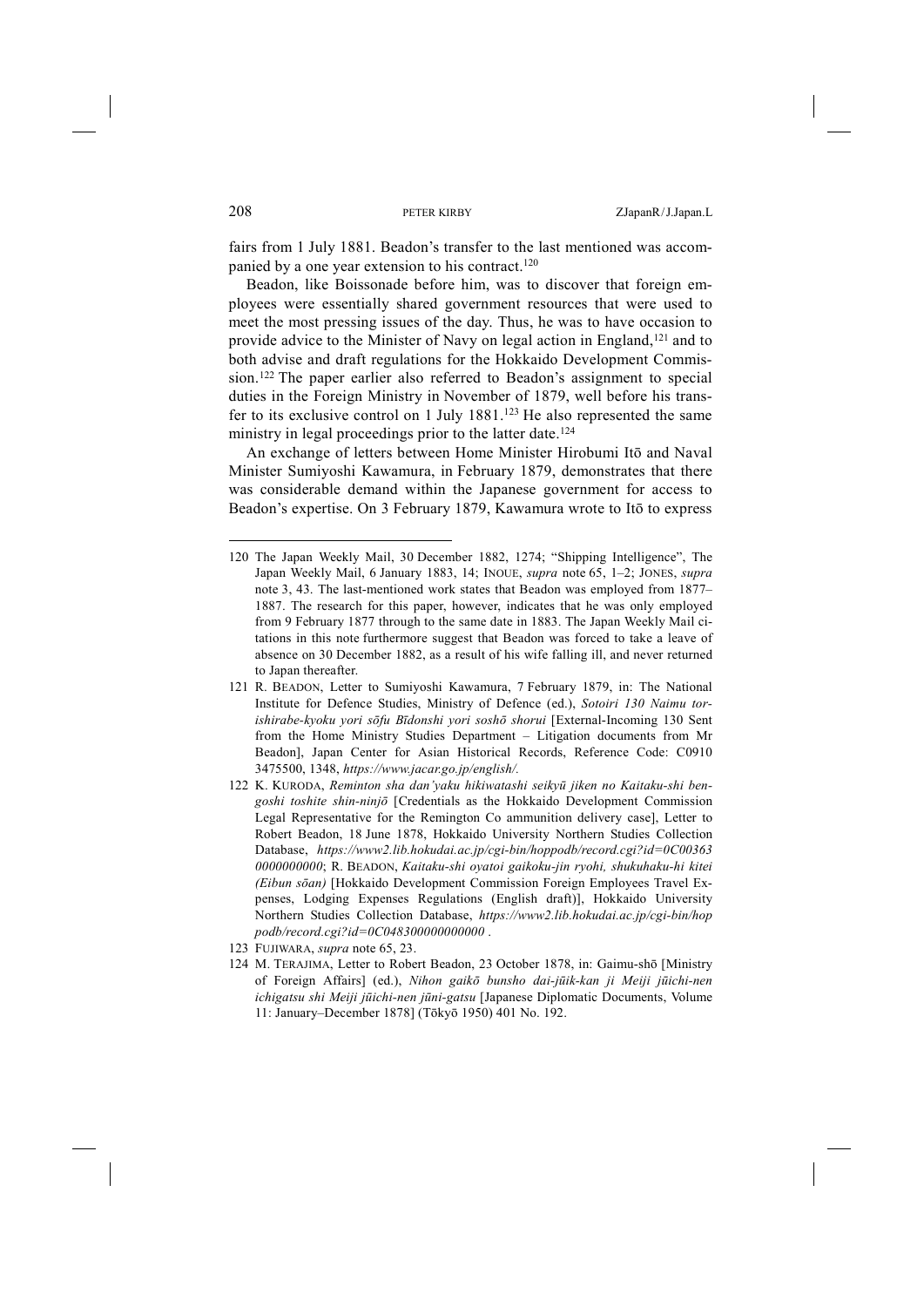his frustration at not having received a reply, from Mr Beadon, to his requests for legal advice on 28 November and 28 December of 1878.125 Kawamura had asked whether his ministry should take legal action in England against the British arms manufacturer Vavasseur  $\&$  Co. The Naval Ministry had sustained financial loss as a result of an injunction granted to Vavasseur by the English High Court on 8 January 1878.126 Vavasseur had argued that ammunition manufactured by the German Krupp firm, and imported for use on the Fusō and two other Japanese warships being built in Britain, contravened Vavasseur's patents.127 On appeal, the Court of Appeal held that the municipal courts of the United Kingdom did not have jurisdiction over the public property of a foreign sovereign.128 The Japanese government was therefore free to remove the ammunition, but had nevertheless incurred losses. In his response to the Naval Minister on 5 February 1879, Itō explained that, whilst he recognized that Kawamura had made repeated requests, Beadon had duties in addition to other urgent matters that also needed to be investigated. No doubt keenly aware of Kawamura's status within the government's rival Satsuma faction, Itō nevertheless said that he would speak with Beadon to expedite the advice.<sup>129</sup>

In terms of function, Beadon's work during the course of his employment broadly complied with the terms of the fourth clause of his employment contract. In other words, he provided professional services to the Japanese government in legal representation, regulatory drafting, and advice. Beadon's work in Japan was thus, in many respects, not significantly different from the work of legal practitioners to this day, although his work as an adviser often went beyond questions of law to matters of high politics. The following provides specific examples of Beadon's work in relation to each of these categories.

<sup>125</sup> S. KAWAMURA, Letter to Hirobumi Itō, 2 February 1879, in: The National Institute for Defence Studies, Ministry of Defence (ed.), *Sotode 71 Bakudan yokuryū ni tsuki Eikoku Babashuru sha e shōkin seikyū rihi torishirabe no ken Naimu-shō saidan* [Outgoing-External 71 Urgent discussions with the Home Ministry on examining the merits of a compensation claim against the British Vavasseur Company over the detainment of bombshells], Japan Center for Asian Historical Records, Reference Code: C09113307000, 677, *https://www.jacar.go.jp/english/.*

<sup>126</sup> *Ibid.;* Vavasseur v Krupp (1878) 9 Ch D 351–352.

<sup>127</sup> Vavasseur v Krupp (1878) 9 Ch D 351, 351–353, 357.

<sup>128</sup> *Ibid.,* 354–356, 358–361.

<sup>129</sup> H. ITŌ, Letter to Sumiyoshi Kawamura, 5 February 1879, in: The National Institute for Defence Studies, Ministry of Defence (ed.), *Sotoiri 89 Bakudan yokuryū ikken ni tsuiki Bīdonshi e jimon-hō no gi Naimu-shō kotae* [Incoming-External 89 Home Ministry reply on questioning Mr Beadon about the bombshells detainment case], Japan Center for Asian Historical Records, Reference Code: C09101626500, 739, *https://www.jacar.go.jp/english/.*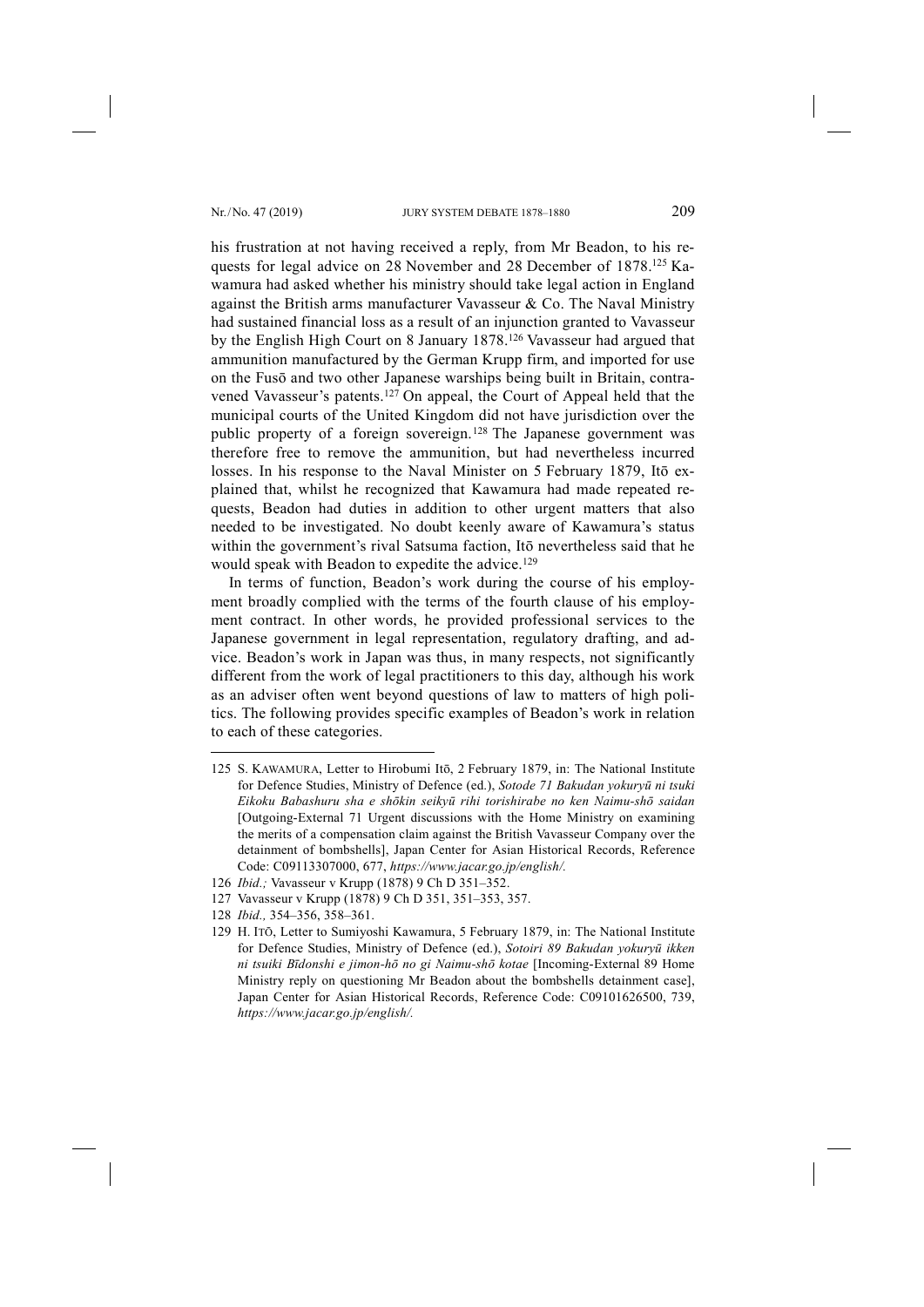Perhaps the most surprising part of Robert Beadon's work for the Japanese government is that it involved regular appearances before the courts. In this respect, it is even more surprising that the majority of such appearances were not before the Western consular courts but Japanese domestic courts.130 It is difficult to establish the extent of Beadon's work as an advocate in Japan. The cases hereafter are therefore provided merely as a sample of what could be a much wider body of work.

On 4 April 1877, Beadon was admitted to practice before her Britannic Majesty's Consular Court for China and Japan.131 Records indicate that the following year, 1878, was one of his peak years as an advocate in Japan. On 24 May 1878 Beadon boarded the Tokio-Maru, bound for Shanghai and ports, to defend Walter F Page of the Japanese Imperial Railways against a claim brought by Henry Seymour before the British Consular Court at Kōbe. He returned to Tōkyō on the Nagoya Maru on 2 June 1878 to confront a much more difficult case.132

On 18 June 1878, the Director of the Hokkaido Development Commission, Kiyotaka Kuroda, appointed Beadon to act in a dispute with the American firearms manufacturer E Remington  $\&$  Sons.<sup>133</sup> The facts of the case were that on 21 September 1874 the Commission entered into a contract with Martin Cohen & Co, a Yokohama based firm, for the purchase of 1,600 Remington rim-fire rifles with accompaniments and 800,000 rounds of ammunition. The goods were to be delivered within seventy-five days.134 Under the terms of the contract, the Commission was required to leave \$20,000 for deposit with the Oriental Bank, as part of the \$46,020 purchase price, with the balance being due on delivery. Cohen & Co instead used the deposit to fraudulently secure a \$46,000 loan to purchase the goods.135 Unfortunately, the relevant items were not available for purchase when

133 KURODA, *supra* note 122.

135 *Ibid.,* 207.

<sup>130</sup> Christopher Roberts states that there is only one record of Beadon having appeared before the British consular courts: ROBERTS, *supra* note 101, 69 note 115. Following English practice, the British consular courts only allowed lawyers employed by the Japanese government to represent their employers: at 59.

<sup>131</sup> The Japan Weekly Mail, 7 April 1877, 255.

<sup>132</sup> Henry Seymour v Walter F Page, 1 June 1878, cited in: ROBERTS, *supra* note 101, 61, 69 note 115; "Shipping Intelligence", The Japan Weekly Mail, 25 May 1878, 503–504; "Shipping Intelligence", The Japan Weekly Mail, 8 June 1878, 553. Walter F Page was the Kōbe based Traffic Manager for the Japanese Imperial Railways: The Chronicle & Directory for China, Japan, & the Philippines for the Year 1879 (Hong Kong 1879), 374; Chronicle & Directory for China, Japan, the Philippines &c 1882 (Hong Kong 1882) 420.

<sup>134</sup> Kaitakushi v Martin Cohen & co, United States Consular Court, Yokohama, 5 March 1875, in: The Japan Weekly Mail, 6 March 1875, 206–207.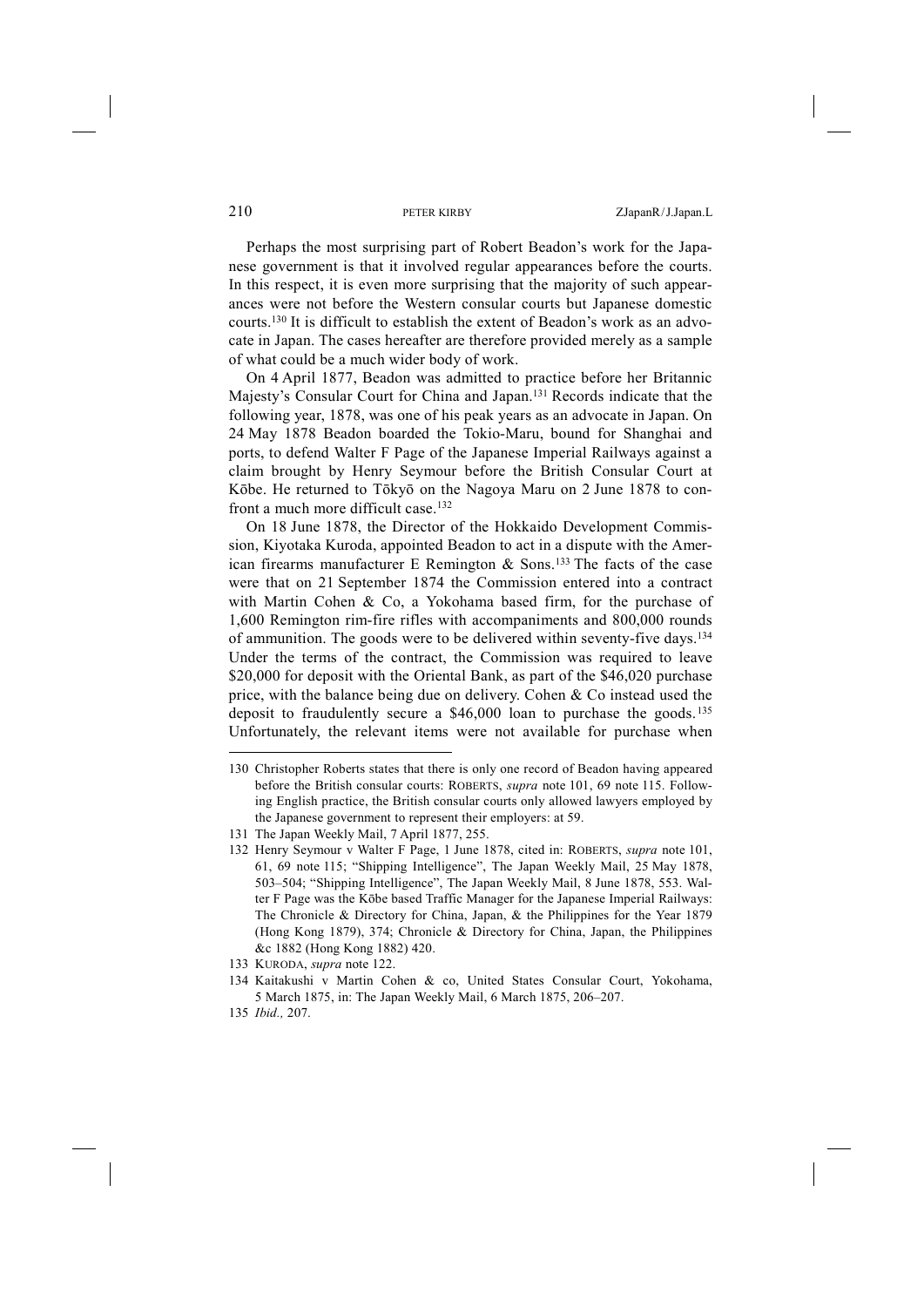Cohen arrived in the United States. As a result, more expensive centre-fire rifles and re-usable cartridges were purchased instead. <sup>136</sup> The Hokkaido Development Commission, however, refused to accept the goods at additional cost, and commenced legal proceedings in the United States Consular Court for breach of contract.137

On 5 March 1875 the United States Consul-General, Thomas Van Buren, delivered a judgment for the Commission.138 To satisfy the judgment, Cohen subsequently entered into a deed of assignment transferring the firm's interest in the goods to the Commission. The latter took possession upon meeting Cohen's obligations to the bank.<sup>139</sup> Unbeknownst to either the bank or the Commission, 200,000 cartridges had been provided to Cohen & Co as part of an agency agreement for sale on consignment. The relevant ammunition therefore remained the property of Remington  $\&$  Sons.<sup>140</sup> The company commenced action in the Tōkyō High Court (東京上等裁判所 *Tōkyō jōtō saiban-sho*) for recovery of the cartridges and damages.

On 12 September 1876 the Tōkyō High Court handed down a judgement in favour of the Hokkaido Development Commission. The Court held that, since it had no notice of Remington's interest in the cartridges or the agency agreement with Cohen, the Commission was entitled to ownership of all of the goods upon meeting Cohen's obligations to the bank.141 Remington appealed to the Imperial Court (大審院 *Daishin-in*).

On 7 October 1878 the Commission received a setback, with the Imperial Court overturning the earlier decision and ordering a retrial.142 The Court held that the Tōkyō High Court had erred in simply treating the Commission as a bona fide purchaser for value and without notice, when title to the goods had been acquired to satisfy a judgement and not on the open market.143 The Court also held that the earlier court had failed to make adequate

<sup>136</sup> *Ibid.*

<sup>137</sup> Kaitakushi v Martin Cohen & co, United States Consular Court, Yokohama, 5 March 1875, in: The Japan Weekly Mail, 20 February 1875, 167; 27 February 1875, 184; 6 March 1875, 206.

<sup>138</sup> Kaitakushi v Martin Cohen & co, *supra* note 134, 206–207.

<sup>139</sup> E Remington and Sons v Kaitakushi [Hokkaido Development Commission], *Jūhō torimodoshi ikken* [Firearms Cartridge Recovery Case], Daishin-in [Imperial Court], No. 165, 7 October 1878, in: *Daishin-in minji hanketsu-roku ji Meiji jūichi-nen kugatsu shi Meiji jūichi-nen jūgatsu* [Imperial Court Civil Case Reports: September-October 1878] (Tōkyō 1885) 1098, 1103–1104, 1172–1174.

<sup>140</sup> *Ibid.,* 1099–1103.

<sup>141</sup> *Ibid.,* 1124–1125.

<sup>142</sup> *Ibid.,* 1181.

<sup>143</sup> *Ibid.,* 1172–1174, 1180–1181.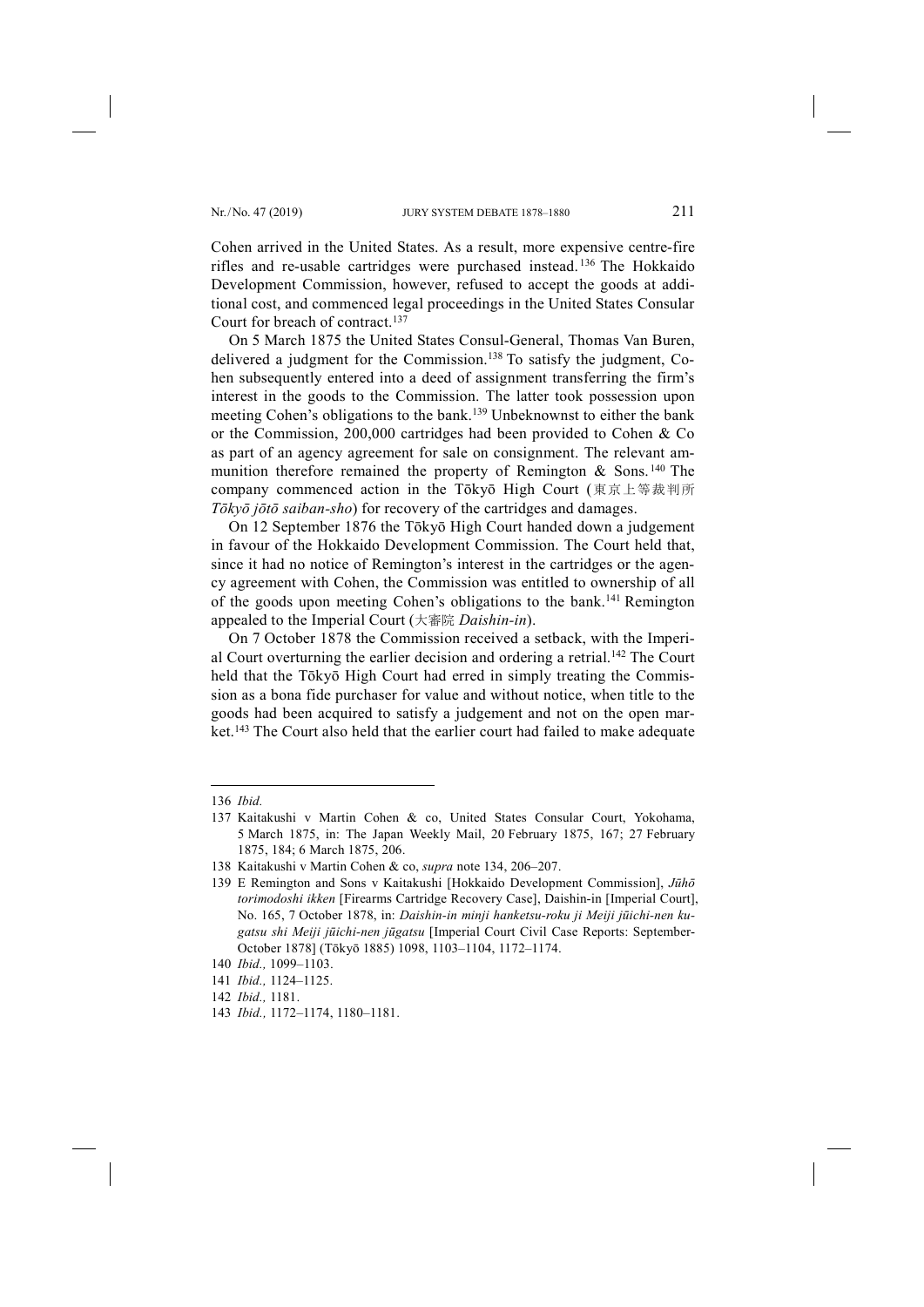enquiries to establish whether the relevant ammunition was part of the deed of assignment.<sup>144</sup>

Robert Beadon's involvement with the case seems to have proceeded from this point, as the Court Cassation decision refers to John R Davidson as the applicable legal representative.145 Davidson, a member of the Scots Bar who had also distinguished himself during his time in Japan, had been forced to leave the county through illness earlier in the year.146

The case, at least from a legal perspective, was ultimately resolved in favour of the Hokkaido Development Commission.147 In its retrial judgment of 27 December 1880, the Imperial Court held that there was nothing to prevent Cohen & Co from selling or offering as a security the 200,000 rounds of ammunition in dispute. As a result, the Oriental Bank had, without notice of the plaintiff's interest and on the same terms used for the other goods, taken possession of the cartridges as a security for an amount advanced to Cohen & Co. The latter had subsequently defaulted on their obligations to repay the loan, leaving the bank in the position where, after providing the appropriate notice, it was free to sell the goods to recover the loan.148 Contrary to the plaintiff's argument, the Hokkaido Development Commission had not simply attained possession of the goods through the deed of assignment. The Commission had entered in negotiations with the

- 146 JONES, *supra* note 3, 40; ROBERTS, *supra* note 101, 62; A. MORI, Mr. Davidson's notes on Draft Treaty of Friendship between Japan and England 1880, Letter to Kaoru Inoue, 13 August 1880, in: Nihon Gakujutsu Shinkō-kai [Japan Society for the Promotion of Science] (ed.), *Jōyaku kaisei kankei Dai-nippon gaikō bunsho daini-kan* [Japanese Diplomatic Documents Relating to Treaty Revision, Volume 2] (Tōkyō 1942) 634 No. 198; The Japan Weekly Mail, 22 June 1878, 586.
- 147 E Remington and Sons v Kuroda Kiyotaka, Kaitaku Chōkan [Director of the Hokkaido Development Commission], *Jūhō torimodoshi ikken* [Firearms Cartridge Recovery Case], Daishin-in [Imperial Court], No. 376, 27 December 1880, in: *Daishin-in minji hanketsu-roku ji Meiji jūsan-nen jūgatsu shi Meiji jūsan-nen jūnigatsu* [Imperial Court Civil Case Reports: October-December 1880] (Tōkyō 1885) 1119. The Japanese government appears to have been diplomatically pressured into paying compensation: K. INOUE/T. ŌKI, Letter to Sanetomi Sanjō, 27 December 1881, in: Gaimu-shō [Ministry of Foreign Affairs] (ed.), *Nihon gaikō bunsho daijūyon-kan ji Meiji Jūyonen ichigatsu shi Meiji jūyo-nen jūni-gatsu* [Japanese Diplomatic Documents, Volume 14: January–December 1881] (Tōkyō 1951) 459 No. 198; S. ITŌ, *Meiji zenki ni okeru Nihon no kokka-kan baishō (ichi)* [Japanese Inter-State Reparations Claims in Early Meiji (1)], *Refarensu* [Reference] 47(12) (1997) 63, 79 note 28.
- 148 E Remington and Sons v Kuroda Kiyotaka, Director of the Hokkaido Development Commission, *supra* note 147, 1184–1188.

<sup>144</sup> *Ibid.,* 1174–1179.

<sup>145</sup> *Ibid.,* 1143.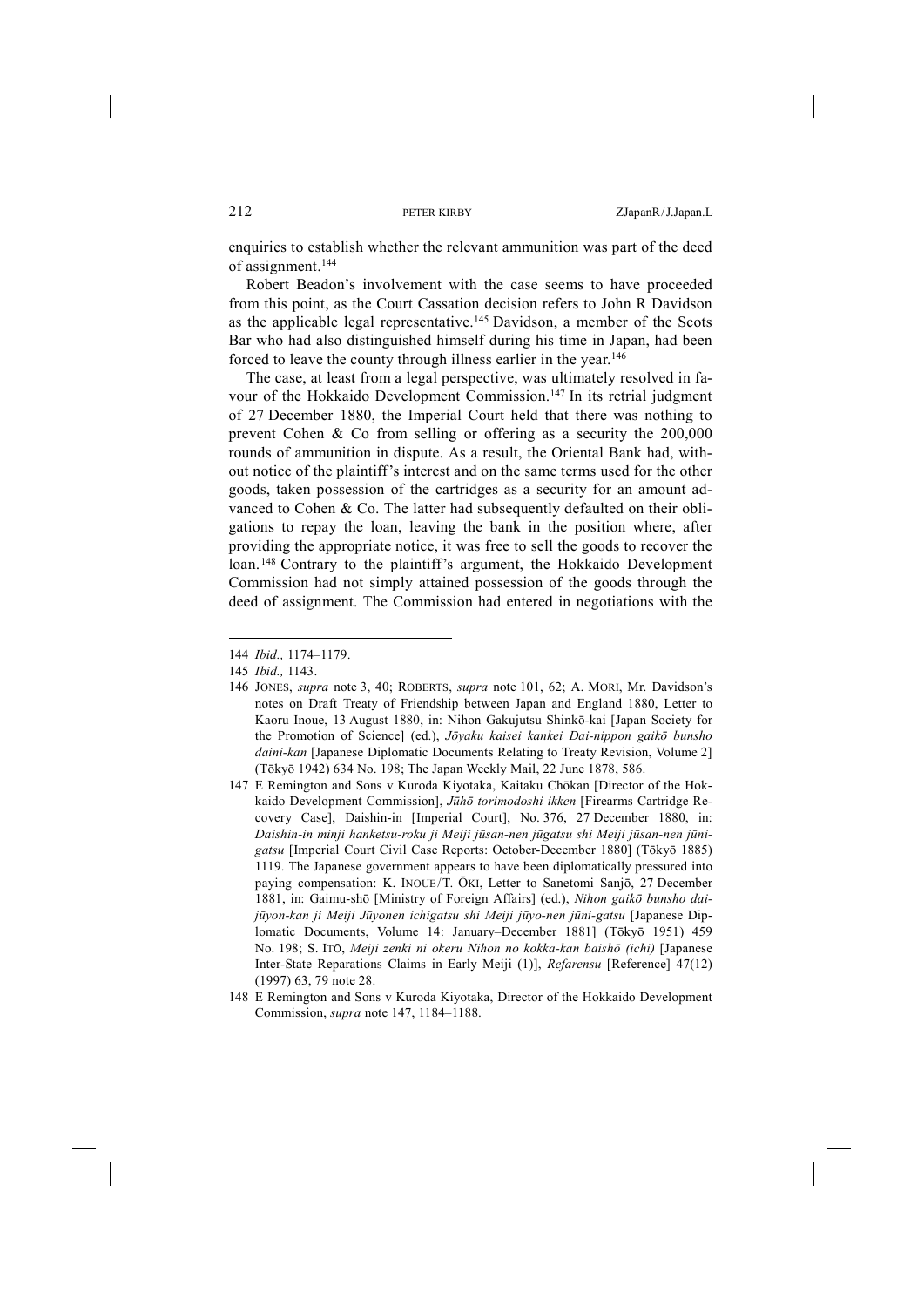bank over price, and ended up paying \$35,769.60 in addition to the \$20,000 previously deposited with the bank.<sup>149</sup> To the extent that E Remington  $\&$ Sons had a legal remedy available to them, it was against Cohen  $& Co.150$ The Middle Temple trained Japanese barrister Hoshi Tōru appeared for the Hokkaido Development Commission.151 Robert Beadon was nevertheless gifted with some fox furs for his work on the case. On 2 February 1881 he sent a letter to the Commission to thank them for the gift, and to congratulate them on the decision.<sup>152</sup>

1878 also gave rise to another contractual dispute involving foreign interests and firearms. On 4 November 1878 the Imperial Court delivered its judgment in A Milsom v Ministry of Finance.<sup>153</sup> The substantive issue was whether a promissory note issued by the former Hakodate Customs Office in favour of the merchant Alexander Porter, on 27 October 1868, and subsequently transferred to the Yokohama based firm of Valmale, Schoene & Milsom, on 12 December 1868, could be enforced against the ministry.<sup>154</sup> The note, which had been given to secure funds for the old Tsugaru domain to purchase rifles under a contract of sale, promised to pay 'A P Porter' 7,000 *ryō* and 1.5% interest per month until full payment. By 17 May 1875, principal and interest amounted to a claim for 15,559 Mexican silver coins.<sup>155</sup> The matter before the court was complicated by the fact that the underlying sales contract had not been performed, with contrary claims over responsibility.156 Legal arguments were presented to the court on the basis of both Japanese

<sup>149</sup> *Ibid.,* 1187

<sup>150</sup> *Ibid.,* 1188.

<sup>151</sup> *Ibid.,* 1120. On Tōru Hoshi, see: Kokuritsu Kokkai Tosho-kan [National Diet Library], Hoshi Toru (1850–1901), Portraits of Modern Japanese Historical Figures, *http://www.ndl.go.jp/portrait/e/datas/190.html;* R. W. RABINOWITZ, The Historical Development of the Bar, in: Dean, Japanese Legal System: Text and Materials (London 1997) 322, 323.

<sup>152</sup> R. BEADON, *Kitsune kegawa juzō reijō narabi Reminton soshō jiken kaiketsu o yorokobu* [Letter of thanks for the gift of the fox furs and congratulations on the resolution of the Remington case], Letter to Gennosuke Noguchi, 2 February 1881, Hokkaido University Northern Studies Collection Database, *https://www2.lib.hoku dai.ac.jp/cgi-bin/hoppodb/record.cgi?id=0C003770000000000>.*

<sup>153</sup> A Milsom v Ōkura-shō [Ministry of Finance], *Yakujō-kin seikyū ikken* [Claim for Contractual Damages Case], Daishin-in [Imperial Court], No. 182, 4 November 1878, in: *Daishin-in minji hanketsuroku ji Meiji jūichinen jūichigatsu shi Meiji jūichinen jūnigatsu* [Imperial Court Civil Case Reports: November-December 1878] (Tōkyō 1885) 1.

<sup>154</sup> *Ibid.,* 2–5, 7–10, 73–77.

<sup>155</sup> *Ibid.,* 2–5, 7–8.

<sup>156</sup> *Ibid.,* 38–39, 42–43, 55–58, 59–61, 65–68.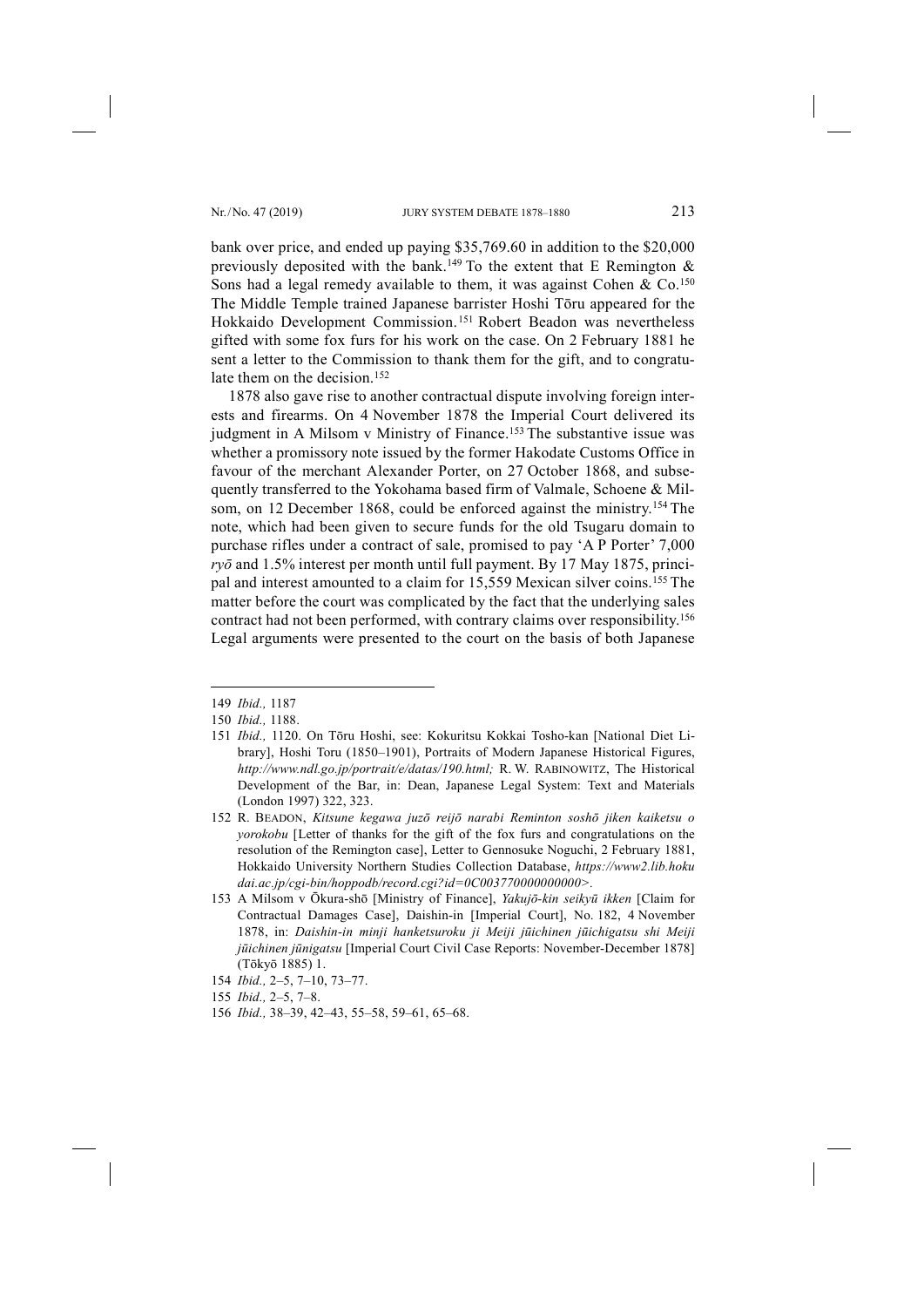and English customary law.157 As a result, the court was also asked to take into consideration the English holder in due course principle.158

The Imperial Court held that Milsom did not have a legal interest in the relevant document at the time of making demands for payment, as there had been a failure to comply with the formal requirements for transferring promissory notes (振手形 *furi-tegata*) under Japanese customary law.159 The court furthermore agreed with the Tōkyō High Court in holding that, in absence of A P Porter appearing as a witness to provide evidence on the agreement, the subsequent assignment of the promissory note to meet these requirements was not enough to establish the appellant's case.160 Robert Beadon and Kitamura Taiichi appeared for the defendant ministry.161

Beadon acted for the Japanese government on at least two occasions in 1879. In March of that year he appeared before the Tōkyō High Court to represent the Department of Agriculture against an action for unlawful dismissal brought by another foreign adviser, James Begbie.162 The court found in favour of the department on the basis that the plaintiff's refusal to write a report, in accordance with the lawful instructions of his employer, amounted to serious misconduct sufficient to warrant dismissal.163 This case was followed by a much more serious matter for the Japanese government.

On 23 October of the preceding year, Beadon had received a letter from Foreign Minister Munemori Terajima authorising him to act for the Japanese government in a lawsuit for damages brought by Oscar Heeren.164 Heeren was a wealthy Peruvian resident German national, who had previously acted as the Peruvian Consul General in Tōkyō.<sup>165</sup> The facts of the

- 161 *Ibid.,* 1, 5, 34, 65. Beadon is referred to as Roberto Beaton (ロベルト、ビートン).
- 162 James Begbie v Mayeshima Mitsui, Chief of the Agricultural Bureau, Tōkyō Jōtō Saiban-sho [Tōkyō High Court], 10 March 1879, reported in: The Japan Weekly Mail, 15 March 1879, 329.

<sup>157</sup> *Ibid.,* 25–32, 35–41.

<sup>158</sup> Beadon and Kitamura refer to the holder in due course principle in their submission at pages 36–38 of the judgment.

<sup>159</sup> *Ibid.,* 74–75. The Japanese customary law on the transfer of promissory notes (振手 形 *furi-tegata*) is stated at pages 8–9 of the judgment: 'When wishing to transfer from B to C a contractual document or *furi-tegata* that pays money over from A to B, there must be an attached document, or words recorded on the agreement or *furitegata,* to say it was transferred. The same principle applies for transfers from C to D on onwards, irrespective of how many times the agreement or *furi-tegata* is transferred.'

<sup>160</sup> *Ibid.,* 22, 75–77.

<sup>163</sup> *Ibid.*

<sup>164</sup> TERAJIMA, *supra* note 124, 401 No. 192.

<sup>165</sup> J. F. ELMORE, Letter to Munenori Terajima, 23 September 1878, in: Gaimu-shō [Ministry of Foreign Affairs] (ed.), *Nihon gaikō bunsho dai-jūik-kan ji Meiji jūichi-*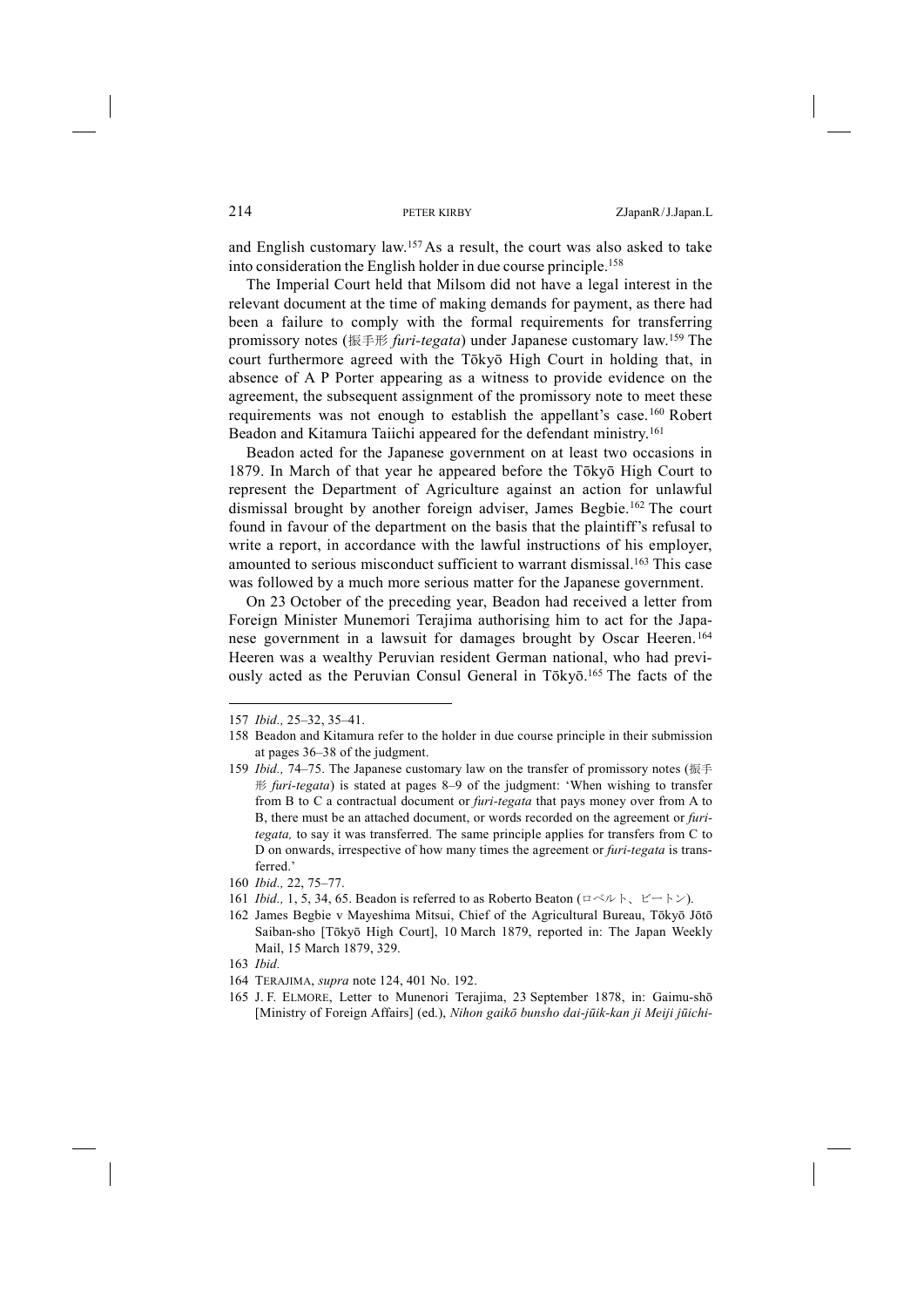-

dispute were that the Japanese government had acted to prevent Japanese artisans, hired by agents acting for Heeren, from leaving Japan. Heeren argued that this conduct was contrary to both Japan's laws and the treaty obligations it owed to Peru. Those actions had moreover resulted in Heeren incurring substantial damages.<sup>166</sup> The dispute may therefore be characterised as an early Japanese example of an investor-state dispute. In April 1879, the Tōkyō High Court delivered a judgment in favour of the Japanese government. The decision was based on procedural grounds, with the plaintiff failing for not having identified a suitable defendant.167 Heeren was to have much more luck diplomatically.<sup>168</sup>

Details on Beadon's courtroom activities thin-out after 1879. There are, however, good grounds for believing that he was involved in the retrial for the Remington decision referred to earlier.169 The judgment for this case, in favour of the Hokkaido Development Commission, was delivered on 28 December 1880.170 It is otherwise not too much to expect that further details simply await discovery within the records of the Japanese courts.

Having established Beadon's credentials within Japan as a legal representative, it remains to address the other important functions that he performed for the Japanese government. In terms of advice, Beadon's work here appears to have extended from the merely explanatory to more complex opinion pieces on law reform, official accountability, anticipated litigation, and diplomacy. Perhaps the clearest examples of the first mentioned is a document on 'The Statutory Laws of the 23rd and 24th Years of the Reign of Queen Victoria', within Waseda University's Japanese and Chi-

*nen ichigatsu shi Meiji jūichi-nen jūni-gatsu* [Japanese Diplomatic Documents, Volume 11: January–December 1878] (Tōkyō 1950) 398 No. 190, 400; Oscar Heeren v The Imperial Japanese Government, Tōkyō Jōtō Saibansho [Tōkyō High Court], 10 April 1879, reported in: The Japan Weekly Mail, 26 April 1879, 530.

- 166 Oscar Heeren v The Imperial Japanese Government, *supra* note 165, 530–531.
- 167 *Ibid.,* 531. Japanese law at the time required the government to be sued in its various capacities. Heeren, following court practice until that time, had simply identified the defendant as the Imperial Japanese Government.
- 168 The matter was settled diplomatically by the governments of Germany and Japan. In June 1880 the Japanese government paid Heeren 6,051.92 dollars. This seems to have been followed by a further undisclosed amount in 1881: ITŌ, *supra* note 147, 63, 70, 79 note 31.
- 169 See, for example, R. Beadon, *Daishin-in ni okeru Davidoson benron-sho utsushi sōfu irai* [Request to be sent copy of Davidson's submission in the Imperial Court], Letter to Taizō Hara, 17 June 1878, Hokkaido University Northern Studies Collection Database, *https://www2.lib.hokudai.ac.jp/cgi-bin/hoppodb/record.cgi?id=0C00 362000000000;* KURODA, *supra* note 122; BEADON, *supra* note 152.
- 170 E Remington and Sons v Kuroda Kiyotaka, Director of the Hokkaido Development Commission, *supra* note 147.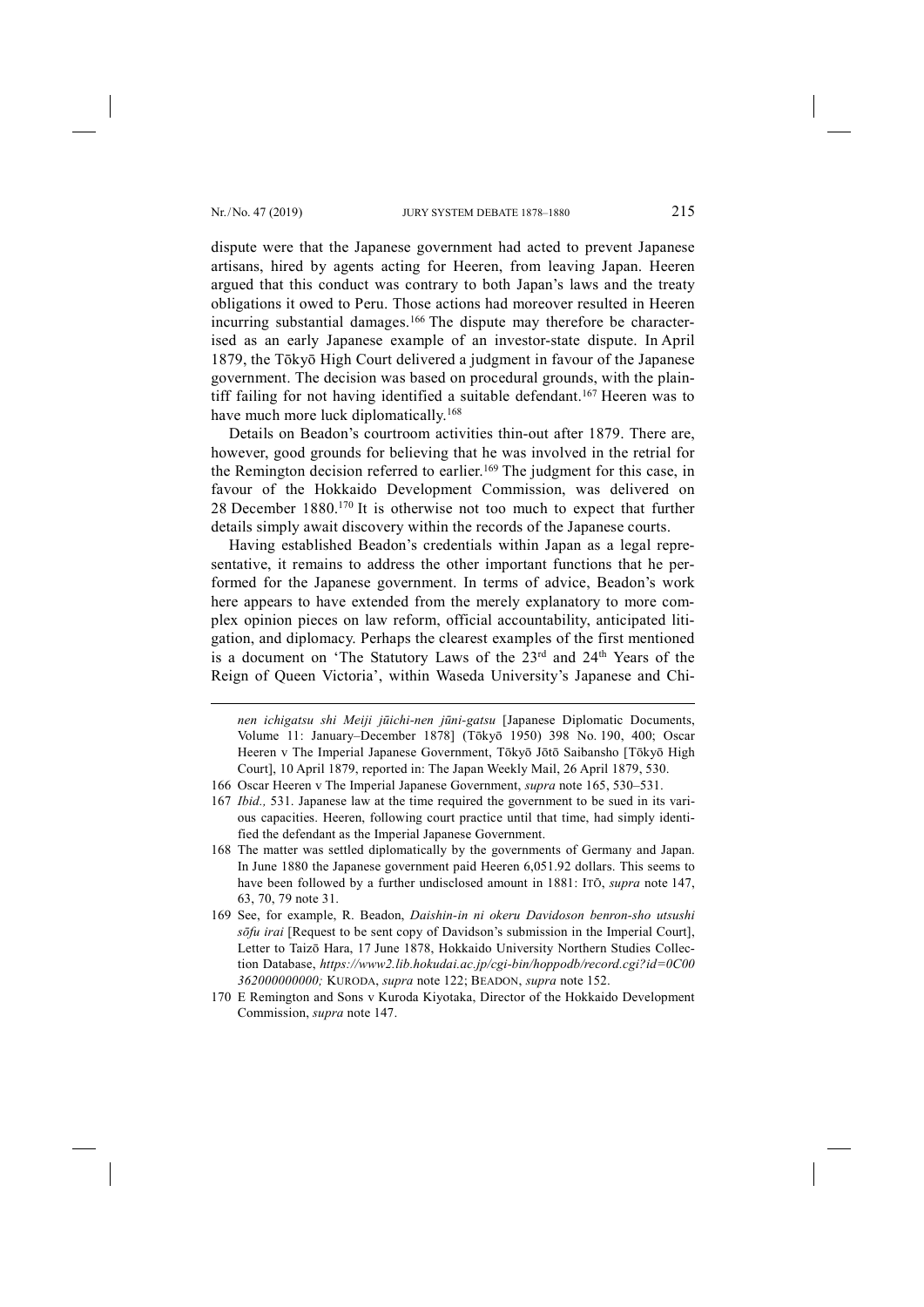nese Classics Collection.171 The same venue also has a range of documents that demonstrate the scope of Beadon's work in advising on law reform and official accountability. These include opinion pieces on 'Establishing an Administrative Court',<sup>172</sup> 'The right of injured members of the public to claim compensation for harm caused through the fault of government or officials',173 'Answers to questions on popular petitions',174 and 'Process for the disposal of the assets of criminals'.175 A document in the Hokkaido University's Northern Studies Collection, 'An argument for permitting government officials to engage in commerce', would also fall into this category.176

Sumiyoshi Kawamura's request for advice on the merits of legal action in England against the British arms manufacturer Vavasseur & Co, referred to earlier, provides an excellent example of Robert Beadon's work in advising on anticipated litigation.177 In his letter dated 7 February 1879, Beadon advised the Naval Minister that, if his Ministry were to act, legal action should be taken in the name of the Emperor against either Ahrens & Co, the Japanese government's shipping agent, or the shipbuilder. The basis for the claim being that the Japanese government had sustained losses as a result of one or other, or both, of the firms going beyond the authority of the injunction.178 The High Court did not have jurisdiction over the public property of a foreign sovereign. The relevant parties should not therefore have prevented the Japanese government from removing its property from England.<sup>179</sup>

177 KAWAMURA, *supra* note 125, 677.

179 *Ibid.,* 1352–1353; Vavasseur v Krupp (1878) 9 Ch D 351, 353, 354–356, 358–361.

<sup>171</sup> R. BEADON, *Vikutoriya Joō sokui dai-nijū-san/nijū-yo-nen seibun-ritsu,* Waseda University Japanese & Chinese Classics Database, *http://www.wul.waseda.ac.jp/ kotenseki/html/i14/i14\_a4608/index.html.*

<sup>172</sup> R. BEADON, *Gyōsei saiban-sho setchi ni tsuite,* Waseda University Japanese & Chinese Classics Database, *http://www.wul.waseda.ac.jp/kotenseki/html/i14/i14\_a 2541/index.html.*

<sup>173</sup> R. BEADON, *Seifu matawa kanri no kashitsu ni yoru higai jinmin no songai baishō seikyū no kenri,* Waseda University Japanese & Chinese Classics Database *http:// www.wul.waseda.ac.jp/kotenseki/html/i14/i14\_a2540/index.html.*

<sup>174</sup> R. BEADON, *Jinmin seigan ni kansuru mon ni kotafuru sho,* Waseda University Japanese & Chinese Classics Database, *http://www.wul.waseda.ac.jp/kotenseki/ html/i14/i14\_a2537/index.html.*

<sup>175</sup> R. BEADON, *Hannin zaisan shobun hōhō,* Waseda University Japanese & Chinese Classics Database, *http://www.wul.waseda.ac.jp/kotenseki/html/i14/i14\_a2531/in dex.html.* 

<sup>176</sup> R. BEADON, *Seifu kanri no shōgyō kyoyō ronben-sho,* Letter 9 July 1878, Hokkaido University Northern Studies Collection Database, *https://www2.lib.hokudai.ac. jp/cgi-bin/hoppodb/record.cgi?id=0C003670000000000.* 

<sup>178</sup> BEADON, *supra* note 121, 1351–1353.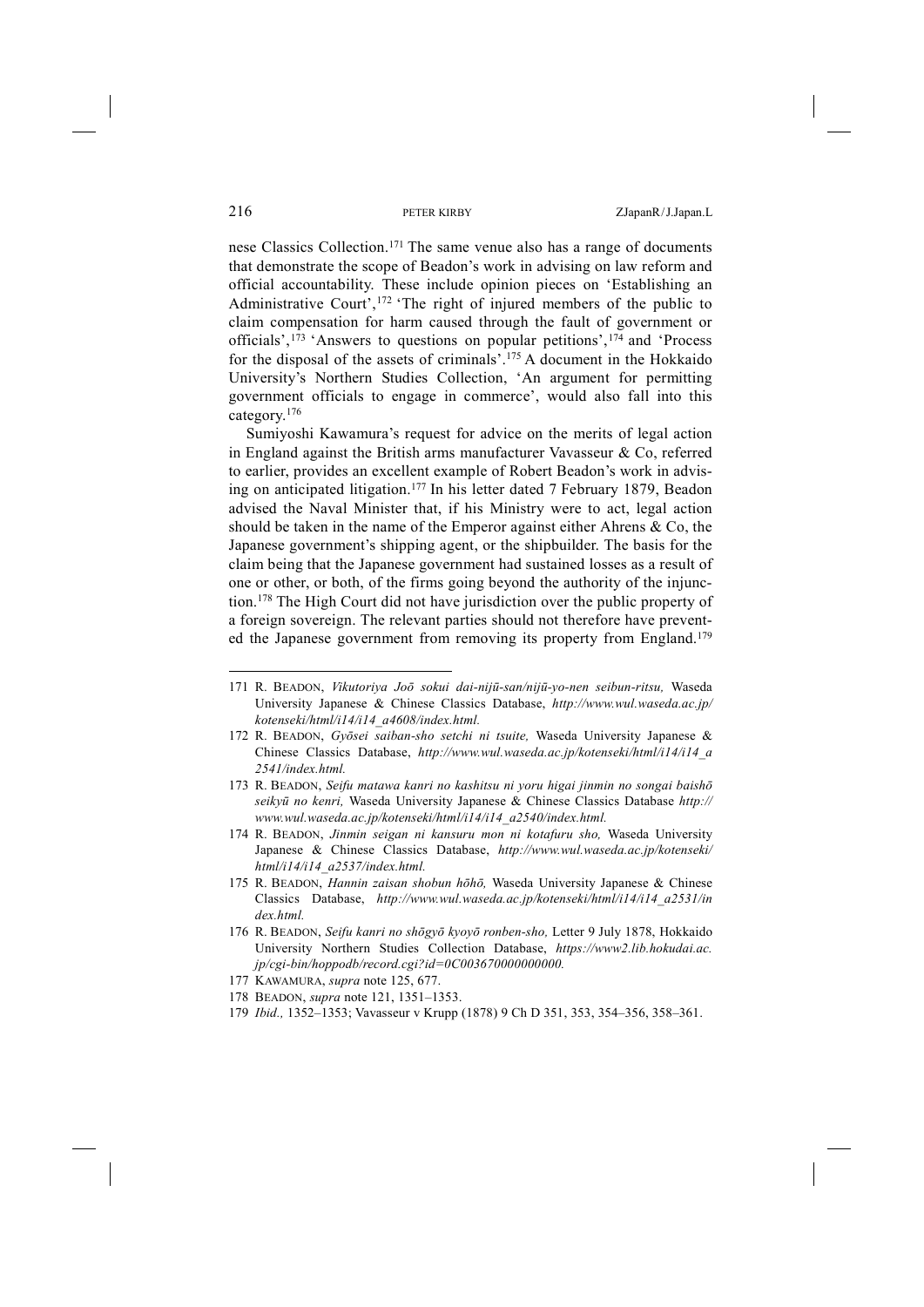There was no viable action against Vavasseur, as there was nothing to prove that they had acted improperly in seeking the injunction. <sup>180</sup> Indeed, Vavasseur as the patent holder would have been within their rights to demand the destruction of the shells in other circumstances.<sup>181</sup> Beadon suggested that the Ministry could seek to resolve the matter through direct negotiation with Ahrens and the shipbuilder, but hesitated to recommend legal action in the event that negotiations failed. <sup>182</sup> In essence, Beadon suggested that such action might be more trouble than it was worth. On 16 April 1879 Sumiyoshi Kawamura wrote to Robert Beadon to thank him for providing the advice at a time when he was extremely busy. <sup>183</sup> On 16 May 1879, Beadon replied to thank the Naval Minister and to offer his 'humble services' for any future occasion.184

In terms of diplomatic advice, Beadon's major contribution in this area was in aiding the Japanese government in preparing for negotiations with the Western powers over treaty revision. On occasion, however, he was also asked to submit opinions on other foreign policy challenges facing the Japanese government. Although after the date of the jury opinion, an example is the advice that was provided to the Japanese government, on relations with China, after Korean attacks on the Japanese legation in Korea in 1882.185 The document focuses on the strength of China's claims to having a right to intervene in Korea, the likely Chinese response to the presence of Japanese personnel in Korea for treaty negotiations, and strategies for minimising tensions with the Chinese state. Beadon thought that China would

<sup>180</sup> BEADON, *supra* note 121, 1350–1351.

<sup>181</sup> Vavasseur v Krupp (1878) 9 Ch D 351, 355, 358–361.

<sup>182</sup> BEADON, *supra* note 121, 1353–1354.

<sup>183</sup> S. KAWAMURA, Letter to Robert Beadon, 16 April 1879, in: The National Institute for Defence Studies, Ministry of Defence (ed.), *Sotode 312 Bīdonshi shōkai Fusō hoka nikan sonaetsuke no bakugan yokuryū no ken shaji* [Outgoing-External 312 Referral to Mr Beadon – Expression of thanks on the matter of the detainment of bombshells for the Fusō and two other vessels], Japan Center for Asian Historical Records, Reference Code: C09115443200, 1364, *https://www.jacar.go.jp/english/.*

<sup>184</sup> R. BEADON, Letter to Sumiyoshi Kawamura, 19 May 1879, in: The National Institute for Defence Studies, Ministry of Defence (ed.), *Sotoiri 385 Bakudan kōryū kamon no gi Bīdon kaitō* [Incoming-External 385 Beadon's reply on the bombshell detainment inquiry], Japan Center for Asian Historical Records, Reference Code: C09101864200, 1555, *https://www.jacar.go.jp/english/.*

<sup>185</sup> R. BEADON, *Chōsen jiken to Shinkoku no kanshō ni tsuki Bītonshi iken* [Mr Beadon's opinion on the Korean incident and the intervention of China], Letter 9 August 1882, in: Itō et al. (eds), *Hisho ruisan: Chōsen kōshō shiryō, jōkan* [Secret Document Collection: Korean Negotiation Documents, Volume 1] (Tōkyō 1936) 237. See also: "Editorial Notes", Japan Weekly Mail, 5 August 1882, 945–946; "The Korean Affair", The Japan Weekly Mail, 5 August 1882, 963–967.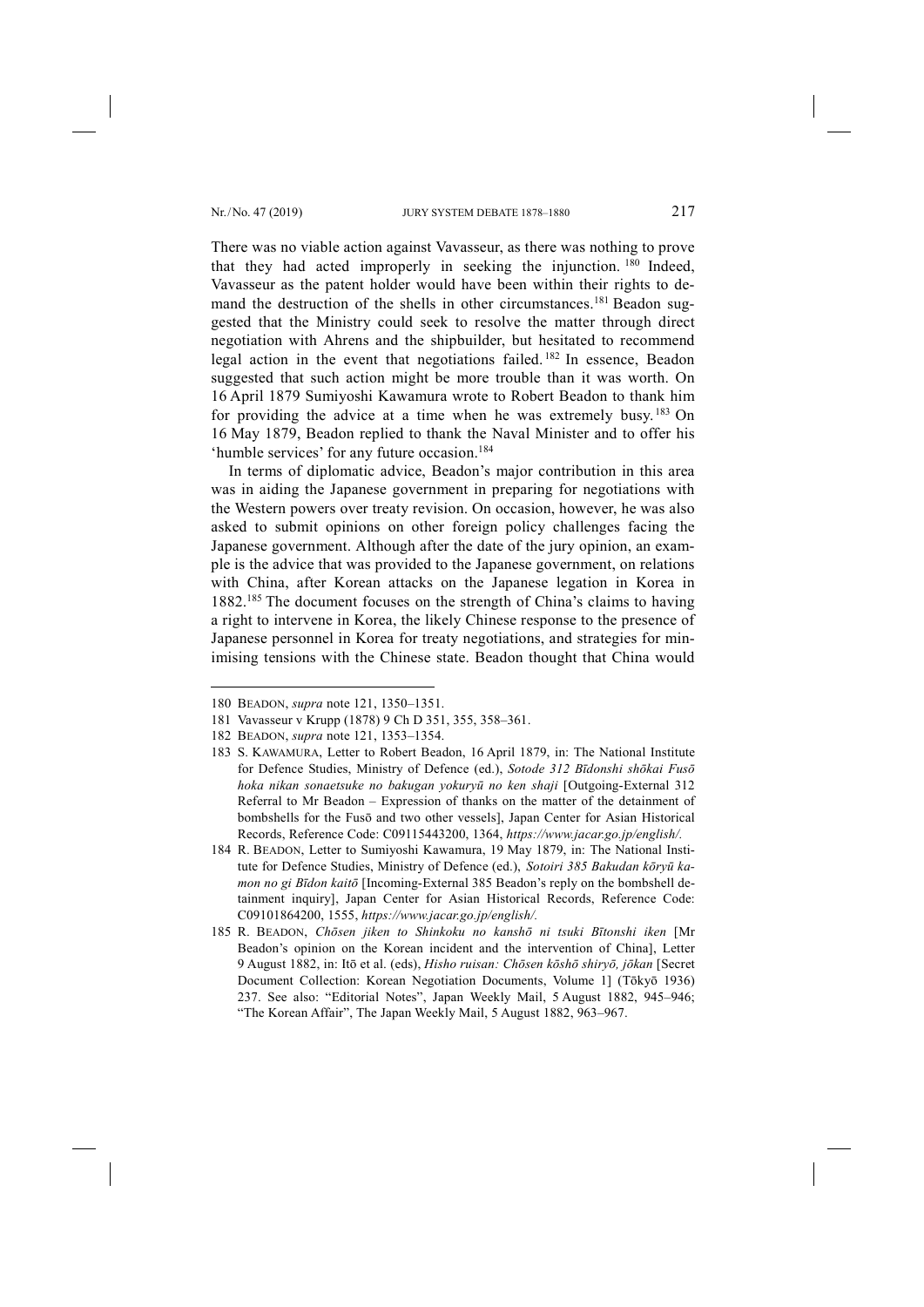send troops to Korea, thereby complicating treaty negotiations and giving rise to the possibility of armed confrontation between Japanese and Chinese forces in the area, and advocated diplomatic efforts to reassure the Chinese that treaty negotiations were about restoring the status quo rather than expanding Japan's influence.186 In terms of Chinese claims to having a right to intervene in Korea, Beadon referred to the well-known dilemma for China at this time, in trying to protect its influence in East Asia, of claiming nearby states as dependencies but disavowing the political authority to administer their internal or external affairs.<sup>187</sup>

Beadon's key role in advising the Japanese government on treaty revision is perhaps best illustrated by the English text of the 'Remarks addressed to H.E. the Minister of Foreign Affairs upon Mr. Davidson's Observations and Notes on the Treaty Proposals transmitted by H.I.J.M's Minister in London' of 15 October 1880.188 This document also provides the clearest example of Beadon's role in drafting proposals for treaty reform with the Western treaty states. At Item X, Beadon expresses satisfaction over Davidson's interpretation of Article V of the Draft Treaty of Friendship between Japan and England 1880, noting that he is glad 'the meaning intended is the only one capable of being borne by the words *I used* in drafting the clauses in question' (author's emphasis).189 The reference to the 'Note' in 'the annotated copy of the Drafts circulated among Members of the Government and Envoys at Foreign Courts', under Item XI, suggests that Beadon was likewise responsible for these annotations.190 The date of this document adds weight to claims that Beadon was assigned to special duties within the Ministry of Foreign Affairs from November 1879.

Beyond the sphere of treaty revision, there are at least two examples of Beadon's skill as a regulatory draftsman still in existence. These are the 'Draft disciplinary rules on the loss or theft of Industry Start-up Loan Certificates' and the 'Kaitakushi regulations applicable to the Foreign staff in Japan, as to Travelling Expenses, means of Conveyance and allowances in

<sup>186</sup> *Ibid.,* 237–239.

<sup>187</sup> *Ibid.,* 237–238.

<sup>188</sup> R. BEADON, Remarks addressed to H. E. the Minister for Foreign Affairs upon Mr. Davidson's Observations and Notes on the Treaty Proposals transmitted by H.I.J.M's Minister in London, Letter to Kaoru Inoue, 15 October 1880, in: Nihon Gakujutsu Shinkō-kai [Japan Society for the Promotion of Science] (ed.), *Jōyaku kaisei kankei Dai-nippon gaikō bunsho daini-kan* [Japanese Diplomatic Documents Relating to Treaty Revision, Volume 2] (Tōkyō 1942) 1367 No. 473.

<sup>189</sup> *Ibid.,* 1372.

<sup>190</sup> *Ibid.*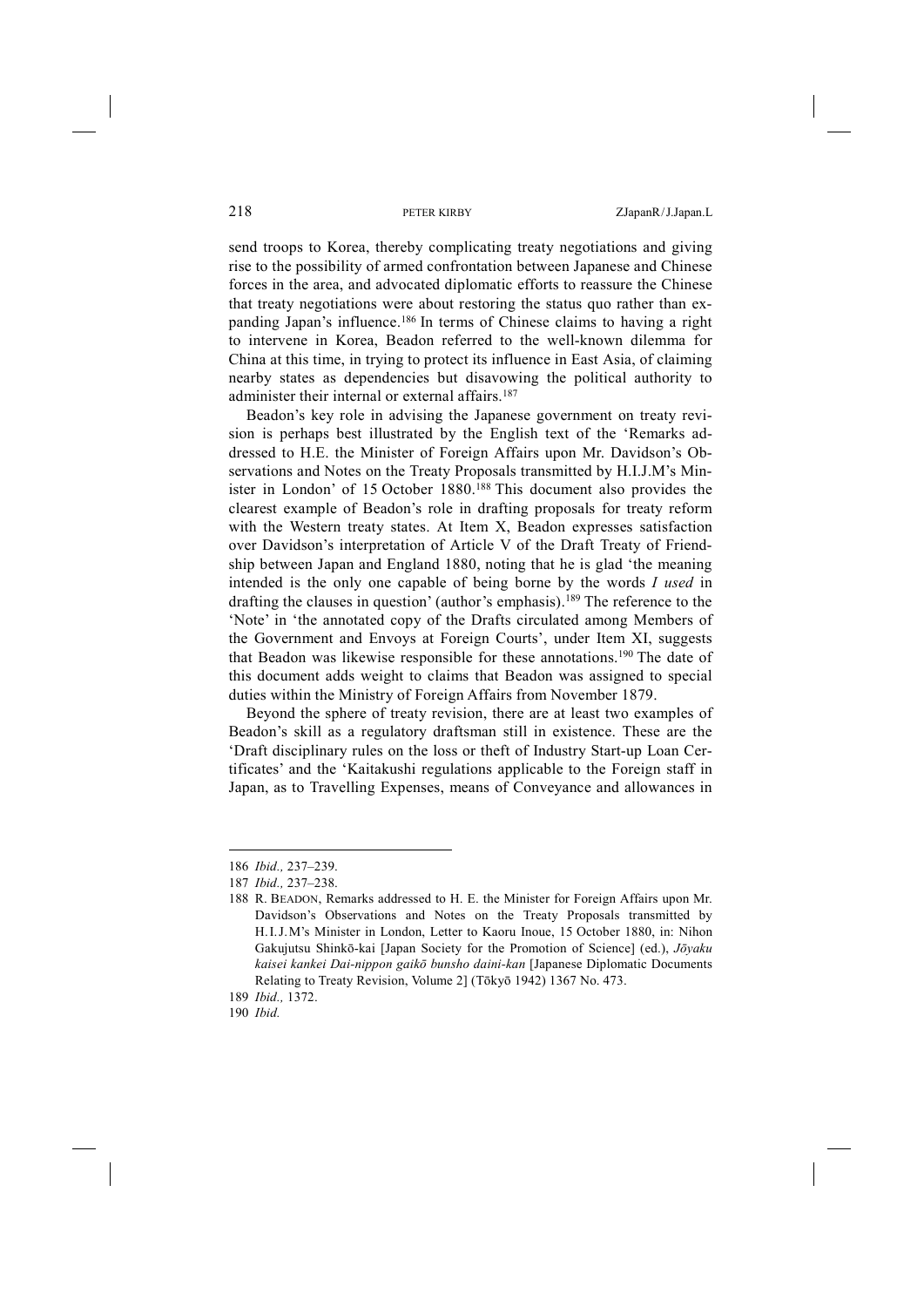lieu of House accommodation'.191 The title of the latter is as provided in Beadon's English drafts for the regulation.<sup>192</sup>

The biographical sketch above establishes that Robert John Beadon was a Japanese government legal adviser during the period in which the jury opinion was written. It moreover also demonstrates that Beadon had the legal skills necessary to draft the opinion. In terms of status, Beadon's pay level, lower than that of Boissonade's but above that of the most senior member of the Japanese government, indicates that he had considerable status within the Japanese government. The substantial increase in his salary within months of the jury opinion furthermore indicates that, through effort, he had earned respect commensurate with his pay. The details on Beadon's work to 1879 and his assignment to work on treaty revision from November of that year, one of the most important objectives for the Japanese government at this time, reinforces this impression.

## *4. Kowashi Inoue and the Authorisation for the Jury Opinion*

The numerous references to key personnel in the Japanese government within the biographical sketch, across the powerful Chōshū and Satsuma domain factions, suggests that Beadon was well placed to be both consulted about the jury system, and to be asked for a written opinion. It is nevertheless worthwhile to consider whether Beadon would have had the opportunity to come into contact with Kowashi Inoue in November to December 1879, as Inoue was responsible for delivering the jury opinion to the Chairman of the Code of Criminal Instruction Review Board, Sakimitsu Yanagiwara.193

Kowashi Inoue was at the relevant time a Grand Secretary of the Ministry of Home Affairs, and the Director of the *Torishirabe-kyoku* (Studies Bureau) within the same organisation.<sup>194</sup> We already know that Beadon was also employed by the Ministry of Home Affairs during this time.195 English sources, however, suggest that Beadon's proximity to Inoue may have been even closer, with at least one source referring to Beadon as being the 'standing counsel and legal adviser to the Torishirabe Kioku of the home

<sup>191</sup> R. BEADON, *Kigyō kōsai shōsho no funshitsu matawa ni kakaru shobun kisoku-an,* Waseda University Japanese & Chinese Classics Database, *http://www.wul.waseda. ac.jp/kotenseki/html/i14/i14\_a2425/index.html.*

<sup>192</sup> BEADON, *supra* note 122.

<sup>193</sup> INOUE KOWASHI DENKI HENSAN IIN-KAI, *supra* note 56, 230–232.

<sup>194</sup> K. KINO, *Inoue Kowashi kenkyū* [A Study on Kowashi Inoue] (Tōkyō 1995) 465– 466; MITANI, *supra* note 9, 100–101.

<sup>195</sup> JONES, *supra* note 3, 43; INOUE, *supra* note 65, 1–2.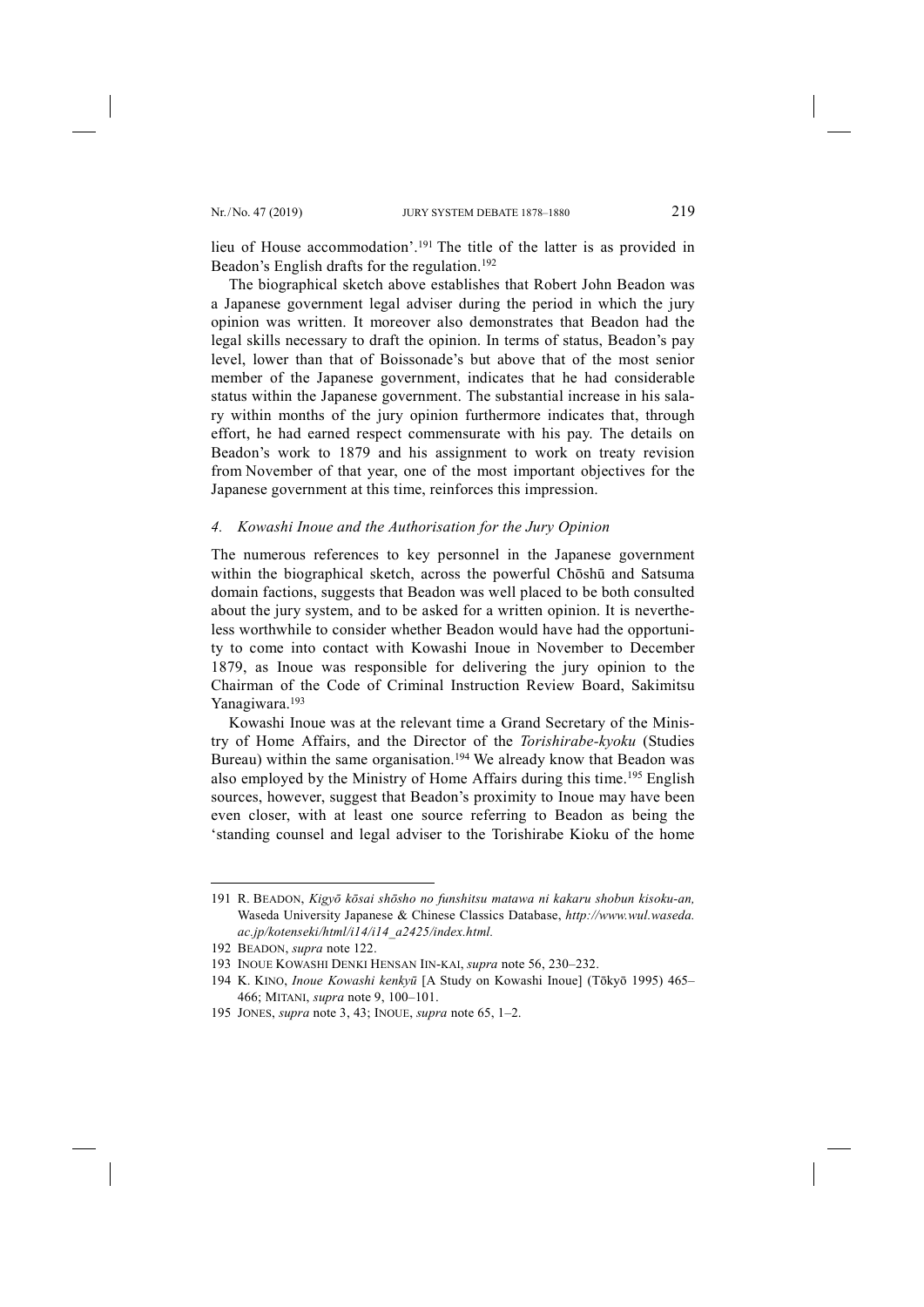department'.196 There is, in other words, the possibility that Inoue was his direct superior within the Home Ministry. Organisational factors therefore suggest that the opportunity existed for Inoue to consult with Beadon on the jury system.

The fact that Inoue may have had the opportunity to consult with Beadon on the jury system does not necessarily mean that Inoue authorised the jury opinion. As noted in the biographical sketch above, Beadon's expertise was in demand within the Japanese government. So much so that by late 1879 tensions had already emerged over access to his services.197 Both Hirobumi Itō, in his letter to Sumiyoshi Kawamura, and the Naval Minister, in his letter to Beadon, had acknowledged that the Japanese government kept the English barrister very busy.198 Beadon moreover had just been assigned to special duties within the Ministry of Foreign Affairs to work on treaty revision, arguably the most important objective for the Japanese government at the time.199 It is therefore doubtful whether there would have been the time, or the tolerance within the Japanese government itself, for Beadon's services to be spent on vanity projects or pet pursuits. In other words, the request for the opinion would have had to have come from higher within the government. It would have moreover been made with the understanding that, in asking for the opinion, Beadon's attention was being taken away from other pressing matters.

In making the above point it is important to emphasise that the resources spent on the jury opinion would have went well beyond Beadon himself. As noted earlier, Beadon wrote the opinion with an awareness of the substance of the dispute between Inoue and Boissonade over the jury system.200 This means that, at the very least, Beadon would have been advised on the main points of Inoue's and Boissonade's arguments. It is, however, much more likely that the relevant documents from both men would have been translated into English and then sent to him. There is, of course, the possibility that Beadon may have had some exposure to French prior to arriving in Japan. In any event, a translation of Kowashi Inoue's argument on the jury system, if not an English translation of Boissonade's argument, would have been

<sup>196</sup> Chronicle & Directory for China, Japan, the Philippines &c 1882 (Hong Kong 1882) 52, 436. See also: The Chronicle & Directory for China, Japan, & the Philippines for the Year 1879 (Hong Kong 1879) 391, 393.

<sup>197</sup> KAWAMURA, *supra* note 125, 677.

<sup>198</sup> ITŌ, *supra* note 129, 739; KAWAMURA, *supra* note 183, 1364.

<sup>199</sup> FUJIWARA, *supra* note 65, 23; PEREZ, *supra* note 65, 320–324, 327–328.

<sup>200</sup> R. BEADON, *Baishin-hō iken* [Jury System Opinion], in: Hanai, *Shōtei ronsō: Mantetsu jiken o ronzu fu, Baishin-hō ni tsuite* [Courtroom Essays: An Argument on the Manchurian Railway Incident, with About the Jury Act] (Tōkyō 1930) supplement 82, 82–83.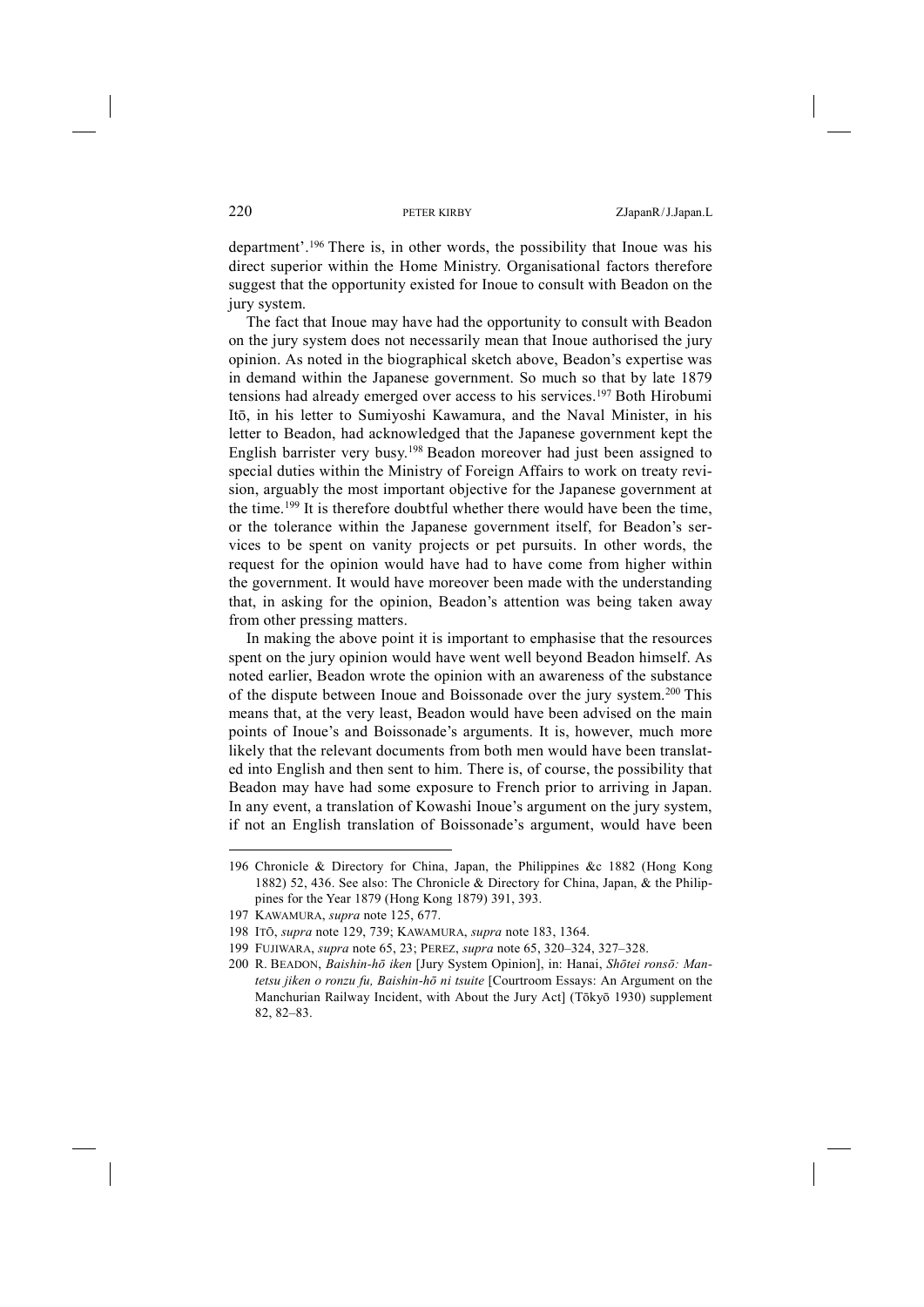required. Both men's arguments would have then needed to be sent to Beadon, who would have subsequently sent back his reply. The translators would have in turn translated Beadon's reply. That document would have then been sent to Kowashi Inoue for delivery to Sakimitsu Yanagiwara and the other members of the Code of Criminal Instruction Review Board. The single day between the dating of the jury opinion and Yanagiwara's letter to Inoue, to acknowledge receipt of the document and to thank him for the same, suggests that the translators would have been under considerable pressure to produce the relevant translations as quickly as possible.201

The work required of the translators would have been magnified by the complexity of the concepts contained within the arguments of all three men. Beadon's jury opinion, for example, covers the limitations of the jury system, the personnel requirements for its successful operation, the links between the jury system and liberty in a liberal-democracy such as Great Britain, and the dangers posed by the jury system in autocratic states without an independent judiciary. It moreover discusses the operation of the jury system within the broader context of English criminal procedure.<sup>202</sup> The translators, for example, would have had to come to grips with the distinction drawn under English law between felony trials, summary trials, and state trials, and to thereafter identify suitable terms in Japanese for these concepts. Thus, the additional resources required for the creation of the jury opinion further indicates that Kowashi Inoue was not ultimately responsible for its creation.

The text of the jury opinion itself also suggests that authorisation for the opinion came from elsewhere. The introduction presents the argument as having been given at arms-length from Inoue and Boissonade.<sup>203</sup> If this were not the case, you would expect a barrister of Beadon's experience to disclose the fact that he had been asked by one, or other, of the parties to give an opinion. If for no other reason than that he would have been aware of the potential for non-disclosure of such details to undermine his argument. The substance of that argument also indicates that Inoue did not request the opinion. As others have noted, Kowashi Inoue was in essence arguing that the jury system, as a 'bad law' giving rise to lawlessness, should never be adopted.<sup>204</sup> Beadon, by contrast, was arguing that the jury

<sup>201</sup> S. YANAGIWARA, Letter to Kowashi Inoue, 10 December 1879, in: Inoue Kowashi Denki Hensan Iin-kai, *supra* note 56, 231.

<sup>202</sup> R. BEADON, *supra* note 200, 83–87.

<sup>203</sup> As previously noted, Beadon states that he merely wishes to present a general opinion on the jury system rather than to critique Inoue's and Boissonade's arguments: BEADON, *supra* note 200, 82–83.

<sup>204</sup> AYABE, *supra* note 10, 81.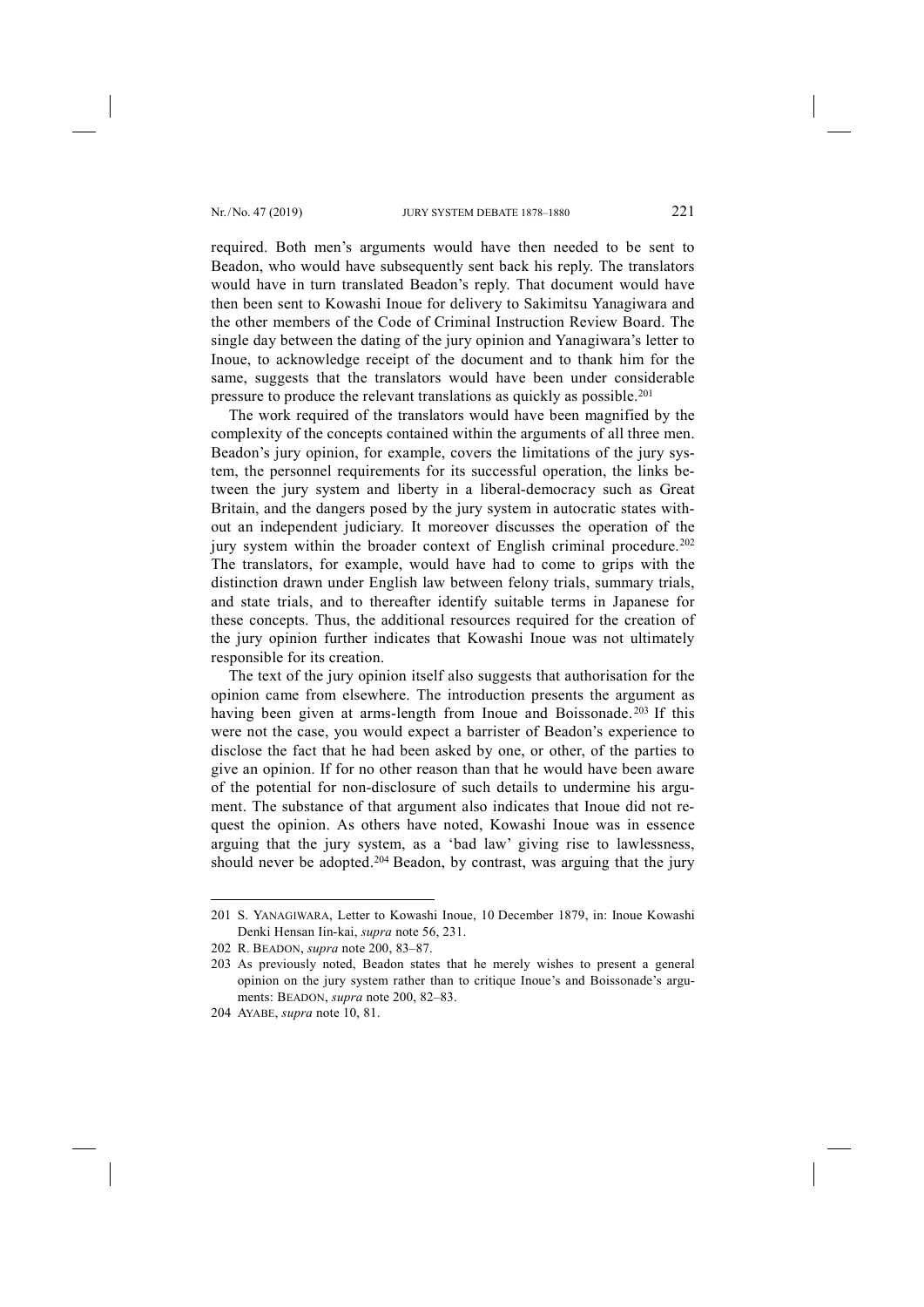system had merits but its introduction into Japan was premature.<sup>205</sup> If Inoue was shopping around for support, he surely could have done a better job in finding an adviser who actually supported his point of view.

Beadon's workload and the text of the opinion itself both therefore undermine any notion that Kowashi Inoue alone authorised the jury opinion. The question then remains as to who actually requested the opinion. Short of discovering a hitherto unknown document, it is probably impossible to identify a single individual as being responsible with any degree of certainty. That being said, by looking at the context in which the opinion was given, the circumstances of Beadon's employment, and the major issues facing the Japanese government at the time, it is possible to identify likely contenders amongst the senior members of the Japanese government.

There is, for example, a strong case to be made for Foreign Minister Kaoru Inoue. Boissonade had, after all, suggested that treaty revision would not be possible without a criminal trial jury system for felony offences, and treaty revision was one of the most important objectives for the Japanese government during the Meiji period. Beadon had as a result been assigned to special duties within the Foreign Ministry in November 1879.206 Inoue therefore had both physical access to Beadon, and an incentive to ask for an opinion on the jury system. As an English barrister Beadon was well placed to give an authoritative opinion on the merits of the jury system, and whether its absence would be an issue in negotiations with, the biggest stumbling block to treaty revision, Great Britain.207 This being said, it is important to acknowledge that the opinion does not expressly address whether the jury system was essential for treaty revision. Thus, whilst the Foreign Minister certainly would have had an interest in knowing whether Beadon thought Japan should adopt a jury system, the words of the opinion itself suggest that the request for the opinion came from elsewhere. It is, however, worth noting that, having English language skills through study in Britain and Japan, Kaoru Inoue like Hirobumi Itō would have been able to directly converse with Beadon about the jury system and its potential impact on treaty revision.208

<sup>205</sup> *Ibid.*

<sup>206</sup> FUJIWARA, *supra* note 65, 23.

<sup>207</sup> Britain controlled upwards of forty percent of trade with Japan and had the most comprehensive system in place to implement its extraterritorial rights: PEREZ, *supra* note 65, 327, 331–334; HOARE, *supra* note 65, 76–77, 79–83.

<sup>208</sup> With respect to Hirobumi Itō, his English language correspondence, and contemporary accounts of his English language skills, indicate that he read at a highintermediate to advanced level, spoke haltingly but otherwise well, and wrote in an unaffected and clear style. Overall, his English skills were 'quite solid': K. TAKII,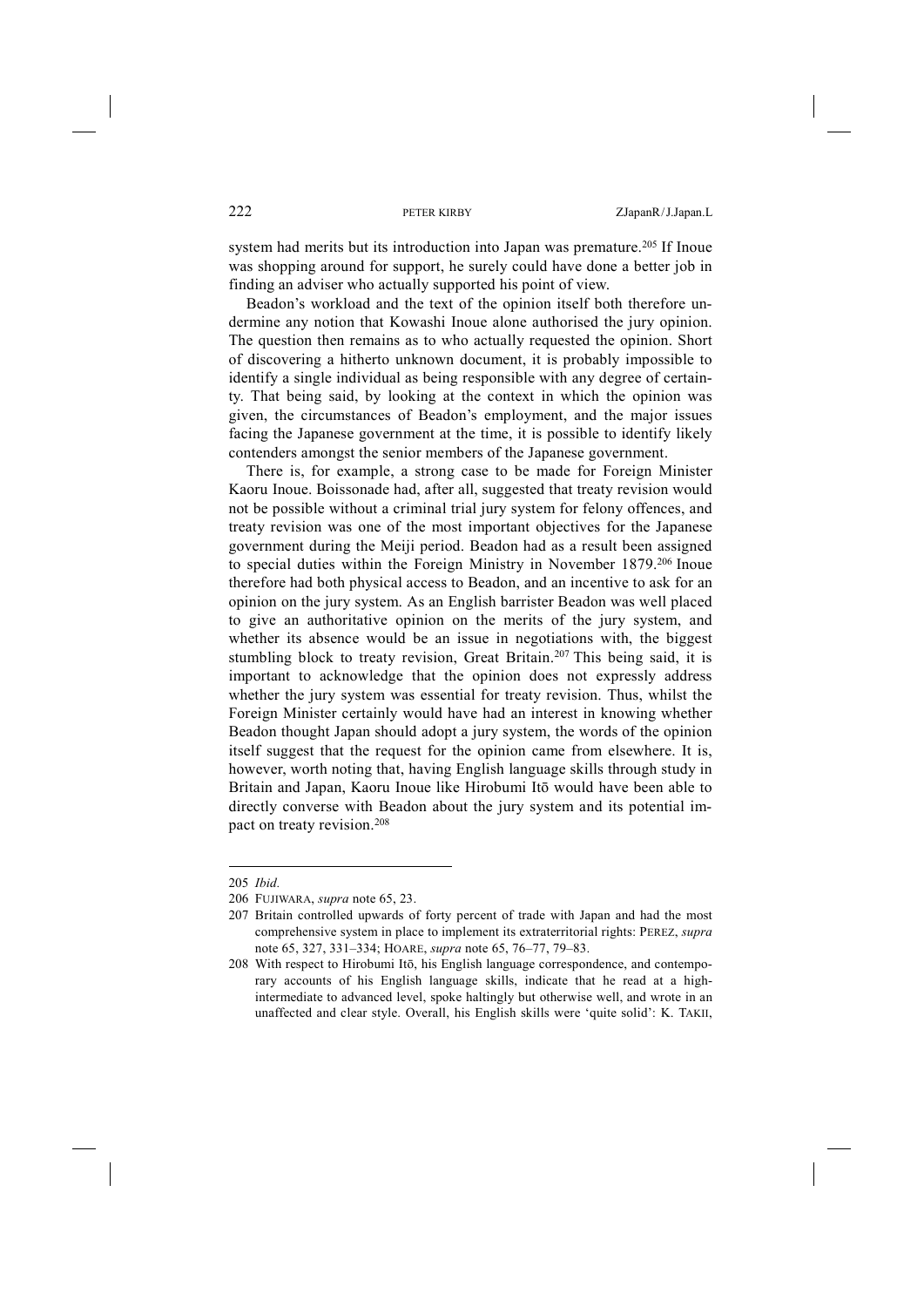-

As indicated in the preceding paragraph, Hirobumi Itō also emerges as a possible source for the request. Itō had a close relationship with both Kaoru Inoue and Kowashi Inoue, and as Home Minister also had links with Robert Beadon. He would have therefore almost certainly known about concerns over Japan's prospects for treaty revision without a jury system. The treaties with the Western powers were not, however, the only issue facing the Japanese government at the time. The Crisis of 1881 can trace its origins back to an 1879 decision to reject the draft constitution prepared by the Chamber of Elders (元老院 *Genrō-in*).209 The draft drew inspiration from the English system of constitutional monarchy, but was also influenced by the basic law of other European states.210 Hirobumi Itō already had firm views that Japan should embrace gradualism in moving towards being a constitutional state.<sup>211</sup> The Japanese people were, as a result, only to be admitted into the ranks of those who participated in the exercise of public power on an incremental basis. A criminal trial jury system, particularly one that allowed a large range of people to qualify as jurors, was clearly a very large step away from gradualism. Itō therefore had an incentive to try and quash the jury system at the review board stage, especially if its exclusion would not impact significantly upon the prospects for treaty revision. Hirobumi Itō, whether alone or together with Kaoru Inoue, therefore also emerges as another likely source for authorising the request.

In concluding this part of the paper, there can be no doubt that Robert Beadon is the author of the third opinion on the jury system that, until now, has been attributed to Robert *Breider.* As conclusively shown in the body of this part, Beadon was a highly paid legal adviser with the Japanese government at the time. He had the skills and experience necessary to draft the opinion and was ideally placed, both physically and in terms of status within the Japanese government, to offer an authoritative view on the subject. Whilst there are links between Kowashi Inoue and Robert Beadon, which support the latter's claim to authorship, questions still remain over who was responsible for requesting the jury opinion. At the very least the circumstances of Beadon's employment, and the context in which the opinion was given, indicate that even if Kowashi Inoue made the request he did so with the full knowledge and consent of his superiors.

Itō Hirobumi: Japan's First Prime Minister and Father of the Meiji Constitution (Takechi trans., London 2014) 14–15.

<sup>209</sup> BECKMAN, *supra* note 66*,* 48–56; AKITA, *supra* note 6, 10–12, 32–33.

<sup>210</sup> BECKMAN, *supra* note 66*,* 46–49, 51–52; AKITA, *supra* note 6, 10–12.

<sup>211</sup> BECKMAN, *supra* note 66*,* 48–51; AKITA, *supra* note 6, 11–12, 36–37, 41.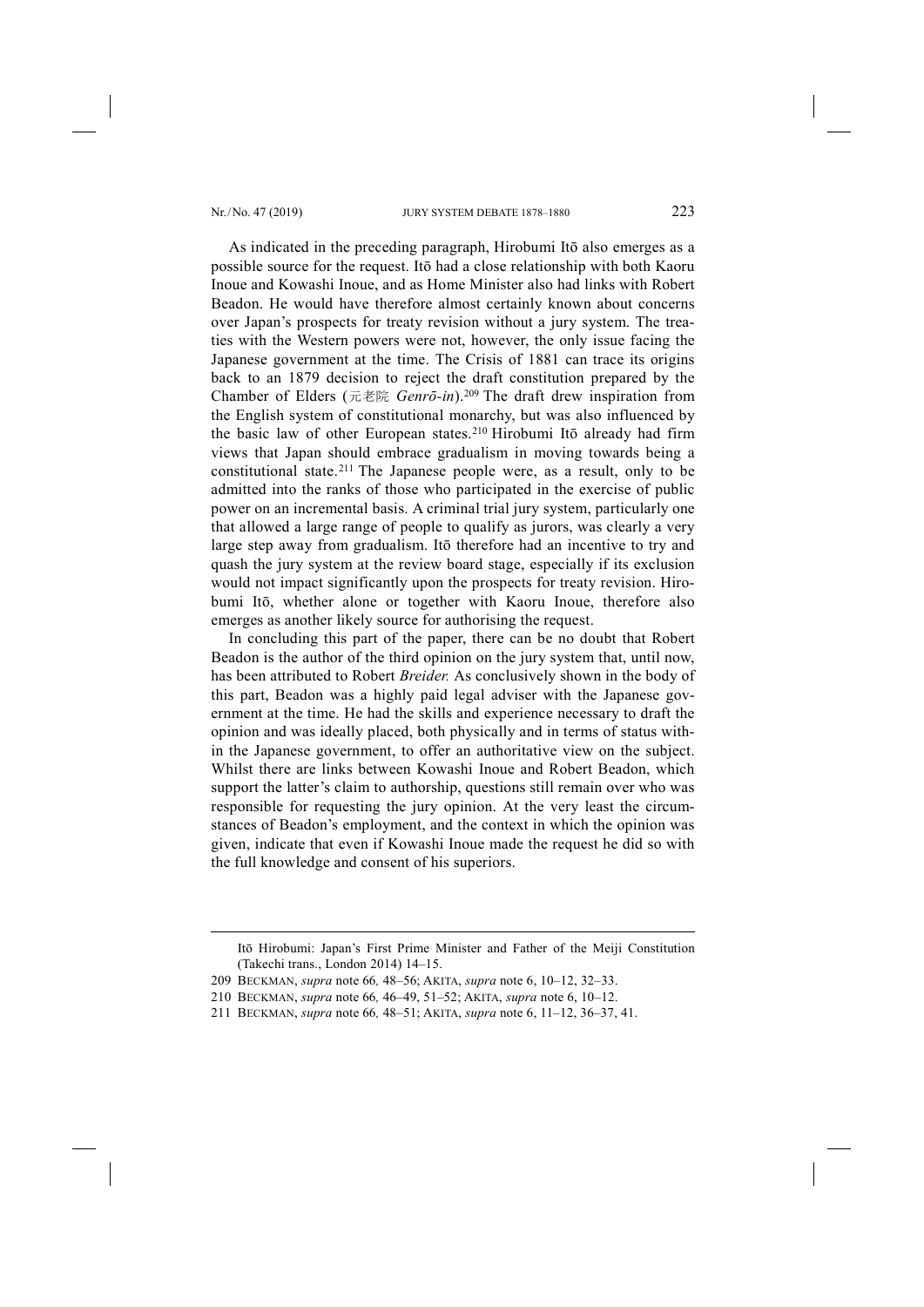## IV. CONCLUSION

On 30 December 1882 Robert John Beadon, barrister-at-law and adviser to the Ministry of Foreign Affairs, returned to England with his wife and three young children on a leave of absence.<sup>212</sup> The pages of the Japan Weekly Mail, in recording Beadon's departure, noted that 'Mr. Beadon has served the Government of this country for six years in the capacity of legal adviser, and his high qualifications have not failed to receive due appreciation.'213 Beadon was by this stage one of the most highly paid and respected foreign advisers to the Japanese government. He could point to well over half a decade's worth of accomplishments as a drafter, adviser, courtroom practitioner, and foreign policy specialist. The Japan Weekly Mail joined the Beadons' 'numerous friends' in wishing them a safe voyage to England, and in hoping to see them back in Japan soon.214 Beadon was, however, never to return to Japan to resume work with the Japanese government.

Beadon's association with Japan did not, of course, end with his departure from that country. Less than three years later, in 1885, Beadon was able to call on his long association with Foreign Minister Kaoru Inoue to secure the position of Japanese Consul in Tasmania. <sup>215</sup> The memory of Beadon lingered also in Japan, with the pages of the Japan Weekly Mail reporting on Beadon's involvement with the Imperial Federation League in the Australian colony on 26 May 1888. 'Mr. R. J. Beadon' was 'a name well known in Japan'.<sup>216</sup> More significantly, in terms of Beadon's contribution to the Japanese government, the same paper was to note, in August of the same year, that Foreign Minister Shigenobu Ōkuma had taken several documents with him to Atami to study treaty revision, including an 1882 statement on Japan's case made by 'Mr. R. Beadon'.<sup>217</sup> With time of course this was to change, with Beadon disappearing into the lengthy shadows cast by the figures that he had served.

Beadon would have, perhaps, found it ironic that his contribution to Japan would be rediscovered in connection with the advice that he provided on the jury system, the great English legal institution that he could only conditionally support. That Beadon is in fact the author of the jury opinion delivered to the Japanese government on 9 December 1879 cannot be doubted. Both the circumstantial evidence of Beadon's skills, knowledge

<sup>212</sup> The Japan Weekly Mail, 30 December 1882, 1274; The Japan Weekly Mail, 6 January 1883, 14.

<sup>213</sup> *Ibid.*

<sup>214</sup> *Ibid.*

<sup>215</sup> See *supra* note 2.

<sup>216</sup> The Japan Weekly Mail, 26 May 1888, 482.

<sup>217</sup> The Japan Weekly Mail, 25 August 1888, 171.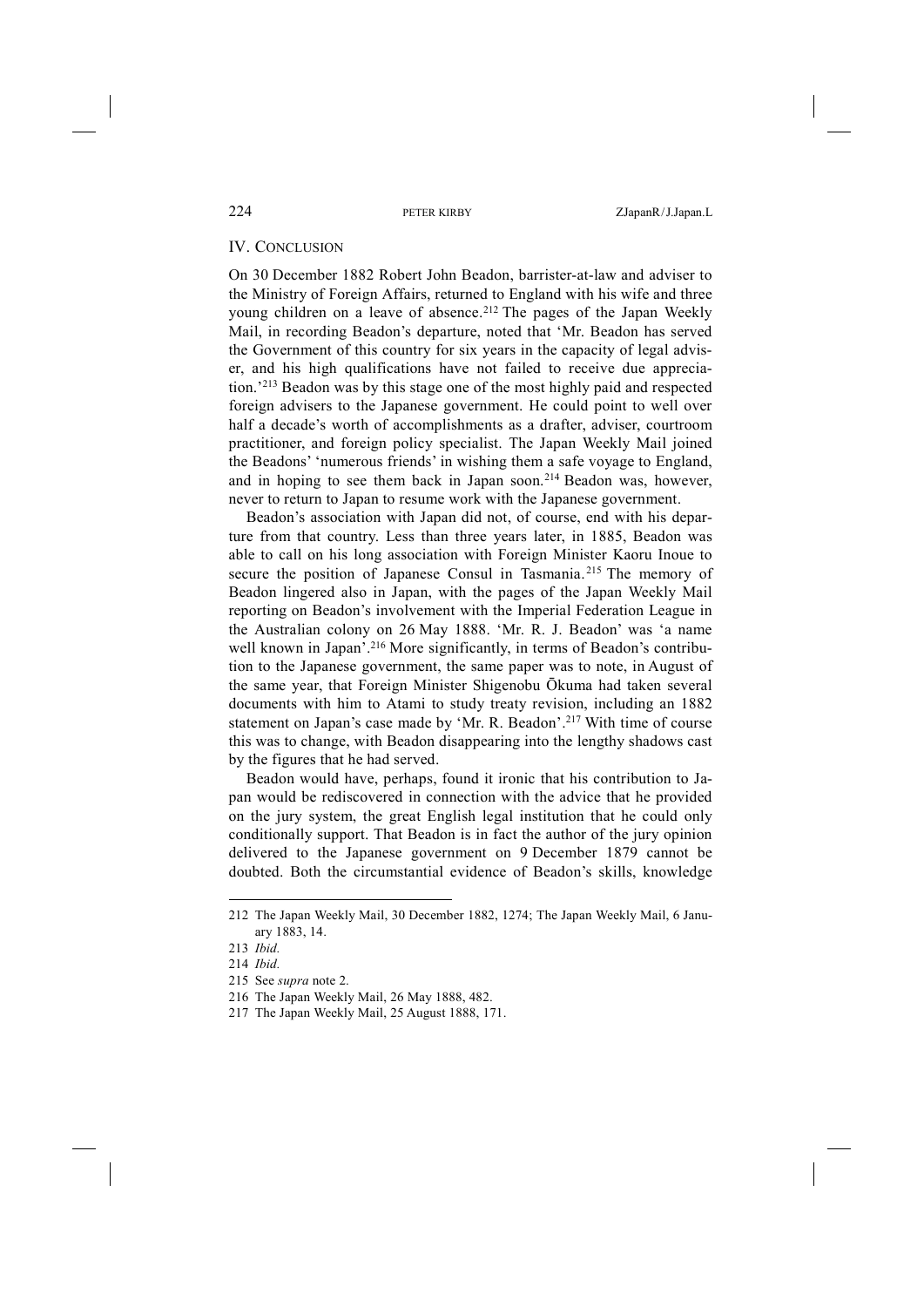and experience, and employment within the Japanese government, and the direct evidence of the letters between Sakimitsu Yanagiwara and Kowashi Inoue establish this fact. It is moreover clear that Beadon had the status within the Japanese government, by late 1879, to be able to challenge Boissonade on the merits of a Japanese jury system.

There are nevertheless questions that still remain over the jury opinion. Both the reasoning within the jury opinion, and the extent to which the opinion in fact influenced government deliberations on the jury system, require further research. A cursory reading of the opinion, for example, indicates that Beadon was in part influenced by perceptions that the Japanese population were neither educated nor politically engaged.218 Both of these assumptions are debatable, especially with respect to the former members of the warrior class. In terms of the impact of the decision upon government deliberations on the jury system, further work needs to be done to explain why, if at all, the jury opinion was influential. The links between debates over the jury system and constitutional government, in particular, need closer examination. In this respect, Yūko Yano in 1997 identified the removal of liberal and individualistic elements, such as the jury system, from Boissonade's draft criminal procedure code as the first legislative step in creating the Meiji constitutional system.219 The significance of the jury opinion may have, therefore, simply been in reinforcing a pre-existing bias within the Japanese government against rapid expansions in citizen participatory rights. These are, however, considerations for another day.

## V. APPENDIX

## *Translation: Robert Beadon, Jury System Opinion*<sup>220</sup>

I do not wish to discuss the points of difference in the opinions of Mr Inoue and Mr Boissonade on this topic here, as this is not the place for debating their merits. I simply wish to express a general opinion on the topic.

The public always places too much value on the jury system but, if you were to have me evaluate it, I would say that its benefits exist mainly in the fact that what can be hoped for only in theory can never be seen in practice. The reason why is because although the jury system looks as though it

<sup>218</sup> R. BEADON, *supra* note 200, 83–84, 87.

<sup>219</sup> YANO, *supra* note 6, 310.

<sup>220</sup> R. BEADON, *Baishin-hō iken* [Jury System Opinion], in: Hanai, *Shōtei ronsō: Mantetsu jiken o ronzu fu, Baishin-hō ni tsuite* [Courtroom Essays: An Argument on the Manchurian Railway Incident, with About the Jury Act] (Tōkyō 1930) supplement 82. Translation by the author.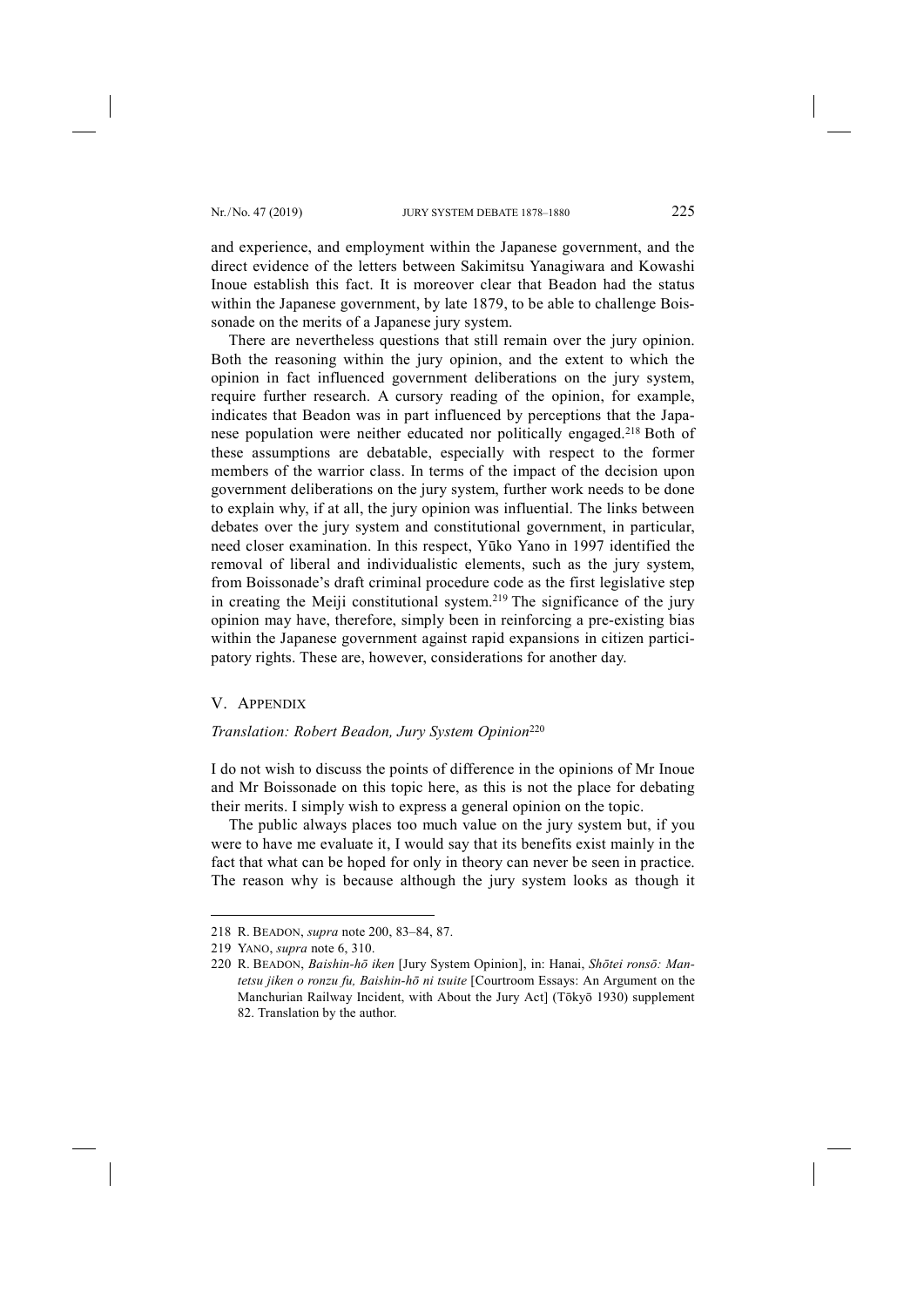possesses various benefits in theory, experience shows that it actually produces the contrary results.

Even if according only to theory, I would have to say that it is totally contrary to reason to entrust assemblies of completely uneducated citizens with the various difficult matters that jurors must ordinarily perform; such as, distinguishing between entangled facts, comparing articles of evidence, arranging facts and testimony that are confusing or inconsistent with each other, or identifying how witnesses are behaving and what their intentions may be.

To have jurors carry out their duties properly you must first of all educate them to adhere to logic in observing matters, or go a step further and train them so that they are able to act on the basis of legal thought. Be that as it may, simply on the basis of logic, how can you possibly even hope to achieve good results by entrusting the most difficult casesto an uneducated mob?

That which creates the harmful effects that arise from logical thought not residing in the minds of ordinary citizens, as mentioned previously, and exacerbates its occurrence still further is nothing other than class feeling or partisanship. This is because, even if an honest person, it is only natural for people to be undermined by feelings of partisanship and err in making their decisions (it is a situation that is often difficult for even particularly welleducated people to avoid, let alone for ordinary people).

For reasons such as those stated above, it is empirically clear that trial by jury often produces unjust results. That being said – because jurors usually form some sense of the judge's inclinations, and generally guess the points that the judges' thoughts are leaning towards before making their factual decisions (there may also be occasions when jurors legitimately follow directions that the judge must give as a matter of  $law$ ) – I cannot categorically deny that trial by jury on the contrary reduces the risk of harm. Nevertheless, I cannot assess the jury system on the basis of this point and call it a perfectly good system.

Those who argue in favour of the jury system consider this system to be an extremely important tool for protecting citizen liberties. They are correct. It is not something that even I would argue to the contrary. Nevertheless, in nations that possess a constitution like England and that settle on citizen liberties the jury system is, of course, not only sufficient to guarantee citizen liberties but has become one of the factors that allowed those liberties to be gained in the first place. That said, in comparing this with the annals of history, the jury system is nothing more than an ornament in nations that live under an autocratic government. This is because in nations like these executive officers will invariably strengthen their despotism and, irrespective of what kind of trial method you enact, the judicial system will be trampled on in the interests of executive power. As a result, the judicial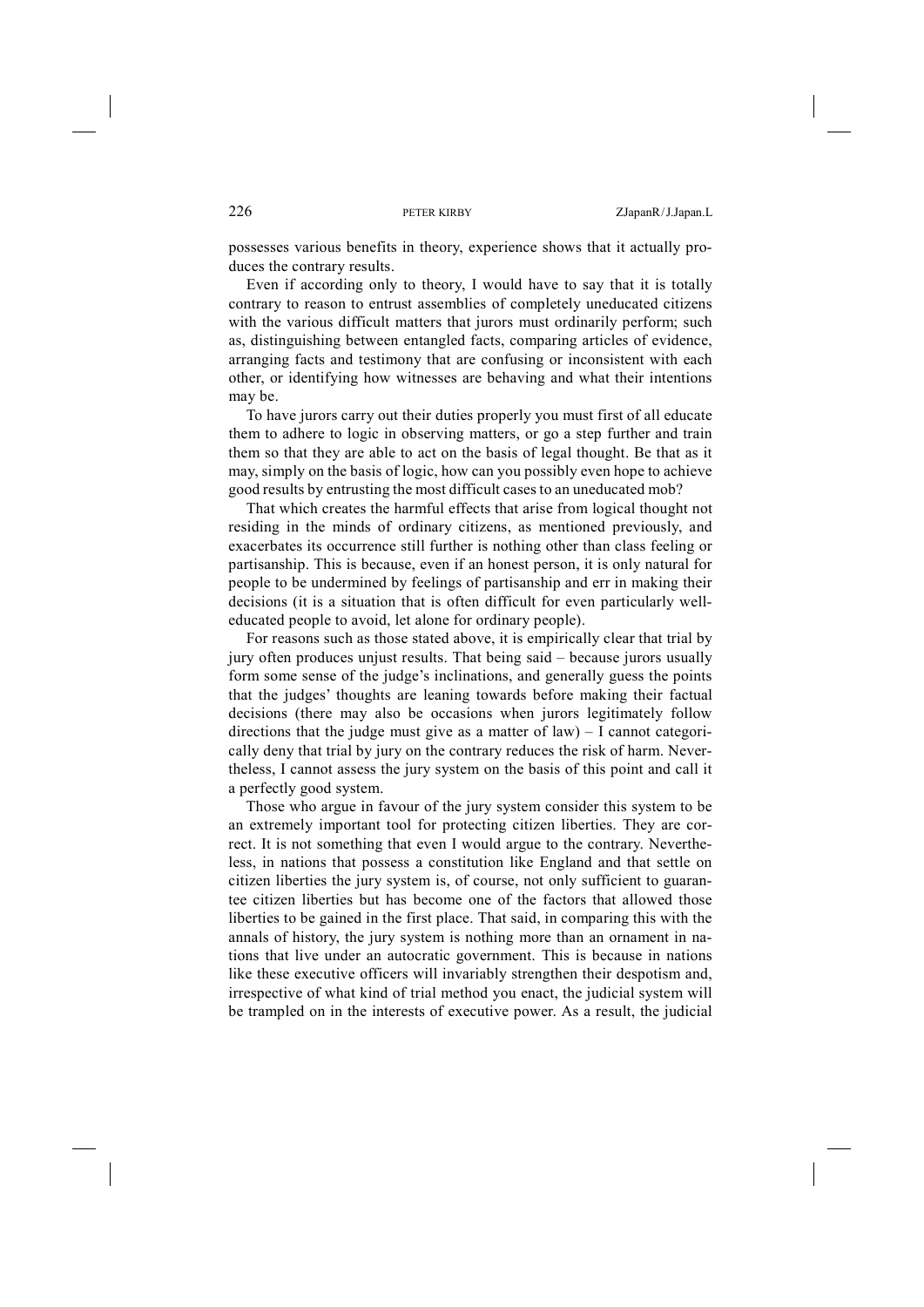system will be completely unable to safeguard the liberties of citizens. Just as in England, at the time in the past when it also ranked amongst the autocratic kingdoms, the jury system will wholly become an instrument of the executive along with the judges, as if there is no jury system despite one being enacted. Ultimately, you end up with judges having jurors make their decisions by conveying to them the expectations of officials.

The above is also true for summary trials, and for state trials as well, since executive officers must always occupy the prosecutor's position in such circumstances. Thus, irrespective of whether the judge makes the decision alone or together with jurors, it will be essentially impossible for citizens to safeguard their liberties. The jury system will instead allow citizens to discover that the government is abusing its power. As a result, it will no doubt act as an intermediary for encouraging citizens to conspire against the government. The reason why is because it is easy to conceal the despotism of executive officers when judges alone conduct trials without jurors, but when you use jurors and then impose restrictions upon them you alert the general public to that despotism. You thereby make them furious at the government for enacting a useless system without real effect, and for ridiculing and deceiving the people.

In nations where citizens creating public opinion aspire to constitutional government, and that take on an atmosphere such that citizens yearn for freedom like they love their own bodies, the general public will be enraged by the tyrannical deception of the government, as stated before, and just as in England the jury system will instead produce surprisingly good results. The jury system became the indirect reason for England developing the true freedoms of today. If you permit jurors to make their decisions freely, the results will be satisfactory and should not differ widely from trial by judge alone. On the other hand, if judges or executive officers attempt to restrain or manipulate jurors, or if they try to use unjust means to select jurors, as despotic governments usually do to constitute juries, then there is no doubt that citizens treasuring freedom in this way will immediately grow angry at the tyrannical deception and oppose the government.

Although not directly related to this topic, there is something that I wish to say a few words about here. In nations where executive officers are able to appoint and dismiss judges with arbitrary decisions, it is by no means possible to even hope to strengthen trial independence. Judges who are honourable and learned and independent and unchecked are able to conduct fair trials, irrespective of whether there are jurors present or not. If judges are not, however, judicial officers who occupy their positions for life, but are made conditional judges who may be dismissed at any time because of the views of senior officials, then the jury system will in my opinion simply end up existing in name but not in reality. This is because the judges will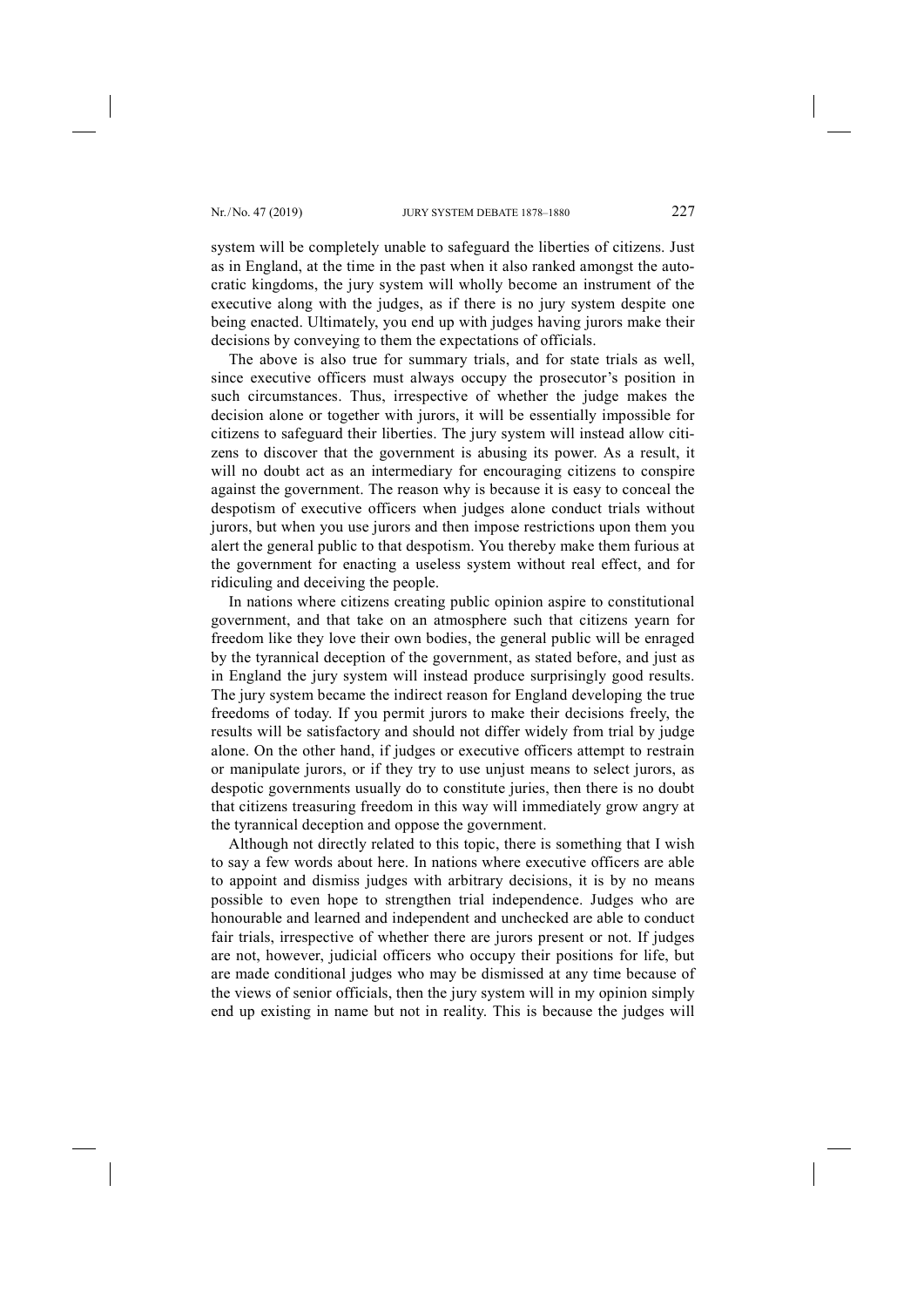inevitably obey the orders of executive officers, and the jurors will abide by the warnings and directions of the judge.

To my way of thinking, a major advantage in relation to the jury system is that it allows ordinary citizens to develop an awareness of politics through providing people, who are not otherwise officials, with the opportunity to participate in public affairs. This is extremely important, but to allow people who lack experience to become jurors on this account, and thereby treat this as part of a method for teaching political awareness, is something that is not generally accepted. It is like teaching children to run before they have learnt to walk.

For the above reasons, you should be in no doubt that to establish a jury system and make Japanese citizens assume the extremely difficult responsibilities of jurors, until such time as they have become rich in political thought through gradually participating in national affairs, starting with small matters of local government first of all, will not only lead to wasted effort in particular but also give rise to all sorts of consequences.

*(9 December 1879)*

### **SUMMARY**

In the second half of the 19<sup>th</sup> Century a dispute arose within the Japanese gov*ernment over the inclusion of a jury system within drafts for the Code of Criminal Instruction (*治罪法 *Chizai-hō), Japan's first system of criminal procedure law based on Western law. Prosecuting the case for the retention of the jury provisions was the man entrusted with drafting Japan's first modern legal codes, the French jurist Gustave Émile Boissonade de Fontarabie. Opposing him was the powerful bureaucrat, and senior adviser to some of the most important men in the Japanese government, Kowashi Inoue. At a critical stage in the law's enactment another opinion was offered, an influential opinion by a little-known British adviser. Indeed, even the adviser's identity is a matter of conjecture. The aim of this paper is to conclusively identify the author of that opinion. It argues that the opinion's author is Robert John Beadon, an English barrister who, from 1877 to 1882, was one of the highest paid foreign employees working for the Japanese government, and at the heart of Foreign Minister Kaoru Inoue's early efforts to revise Japan's mid-19th Century treaties with the Western powers.*